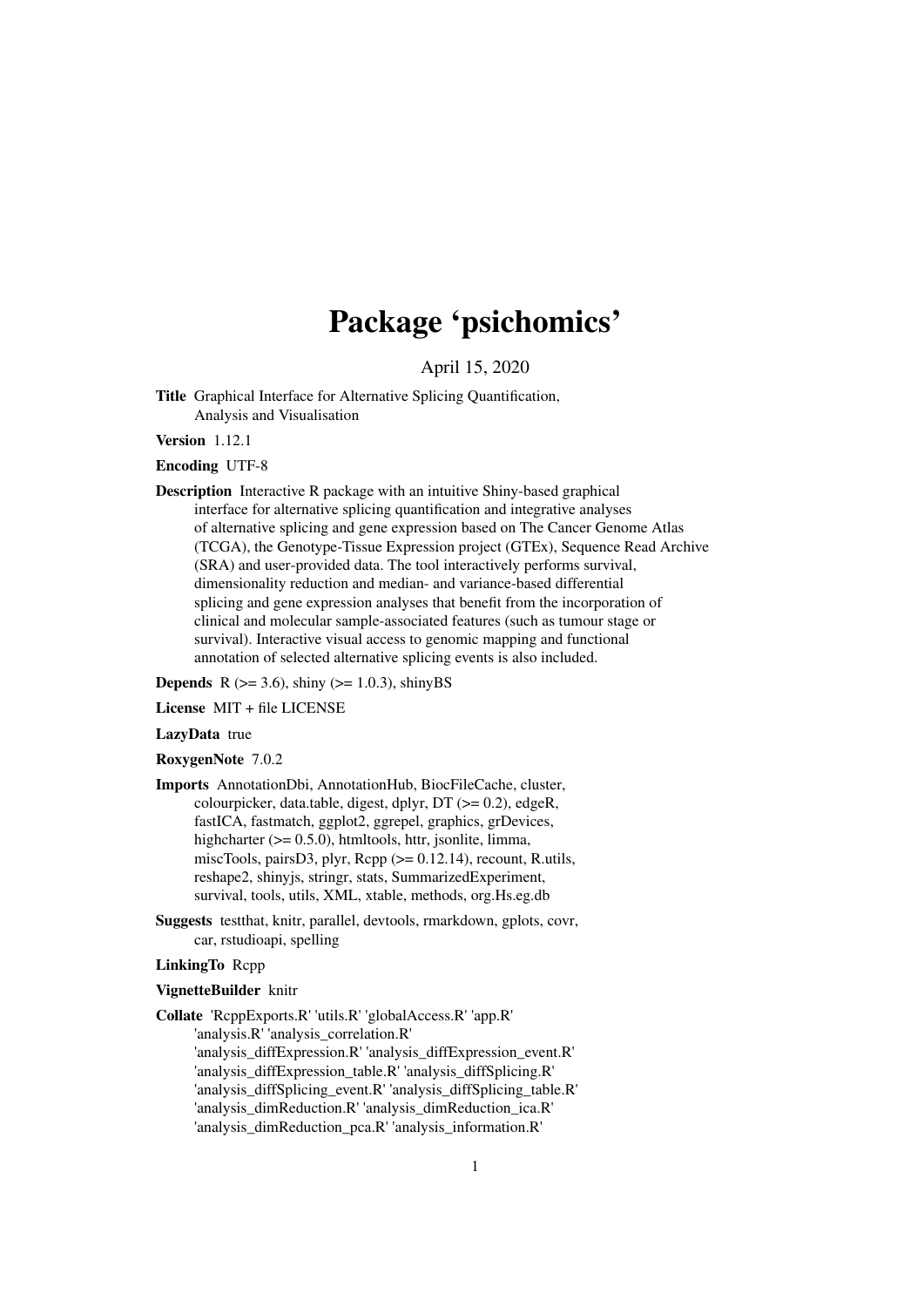'analysis\_survival.R' 'analysis\_template.R' 'data.R' 'formats.R' 'data\_firebrowse.R' 'data\_geNormalisationFiltering.R' 'data\_gtex.R' 'data\_inclusionLevels.R' 'data\_local.R' 'data\_recount.R' 'events\_suppa.R' 'events\_vastTools.R' 'events\_miso.R' 'events\_mats.R' 'events.R' 'formats\_firebrowseGeneExpression.R' 'formats\_firebrowseJunctionReads.R' 'formats\_firebrowseMergeClinical.R' 'formats\_firebrowseNormalizedGeneExpression.R' 'formats\_genericClinical.R' 'formats\_genericGeneExpression.R' 'formats\_genericInclusionLevels.R' 'formats\_genericJunctionReads.R' 'formats\_genericSampleInfo.R' 'formats\_gtexClinical.R' 'formats\_gtexGeneReadsFormat.R' 'formats\_gtexJunctionReads.R' 'formats\_gtexSampleInfo.R' 'formats\_gtexV7Clinical.R' 'formats\_gtexV7JunctionReads.R' 'formats\_psichomicsGeneExpression.R' 'formats\_psichomicsInclusionLevels.R' 'formats\_recountSampleInfo.R' 'groups.R' 'help.R' 'utils\_drawSplicingEvent.R' 'utils\_fileBrowserDialog.R' 'utils\_interactiveGgplot.R' 'utils\_interface.R'

- biocViews Sequencing, RNASeq, AlternativeSplicing, DifferentialSplicing, Transcription, GUI, PrincipalComponent, Survival, BiomedicalInformatics, Transcriptomics, ImmunoOncology, Visualization, MultipleComparison, GeneExpression, DifferentialExpression
- URL <https://nuno-agostinho.github.io/psichomics/>

# BugReports <https://github.com/nuno-agostinho/psichomics/issues>

Language en-GB

git\_url https://git.bioconductor.org/packages/psichomics

git branch RELEASE 3 10

git\_last\_commit fac011f

git\_last\_commit\_date 2020-01-29

Date/Publication 2020-04-14

Author Nuno Saraiva-Agostinho [aut, cre] (<https://orcid.org/0000-0002-5549-105X>), Nuno Luís Barbosa-Morais [aut, led, ths] (<https://orcid.org/0000-0002-1215-0538>), André Falcão [ths], Lina Gallego Paez [ctb], Marie Bordone [ctb], Teresa Maia [ctb], Mariana Ferreira [ctb], Ana Carolina Leote [ctb], Bernardo de Almeida [ctb]

Maintainer Nuno Saraiva-Agostinho <nunodanielagostinho@gmail.com>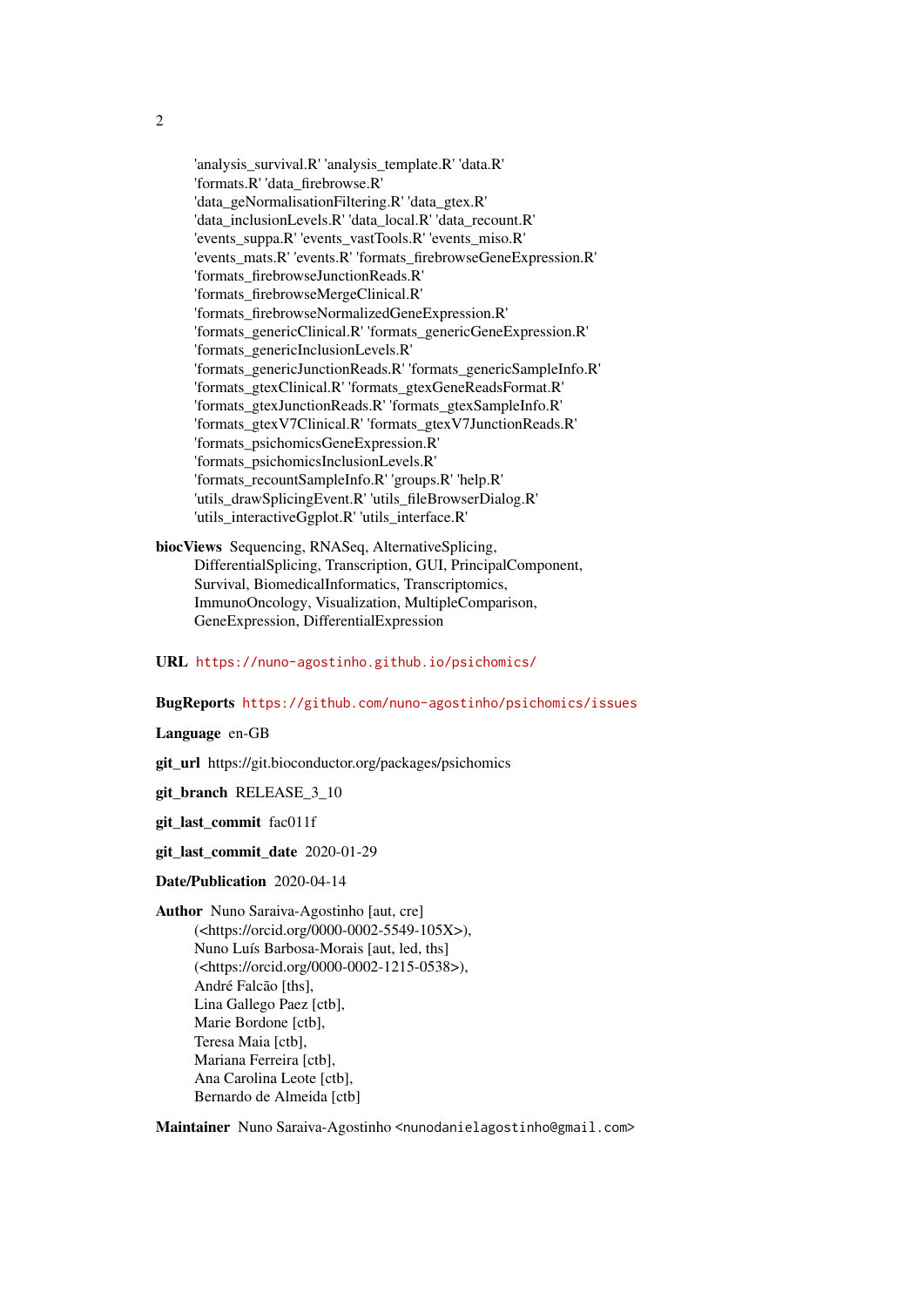# R topics documented:

|                  | 4              |
|------------------|----------------|
|                  | 5              |
|                  | 6              |
|                  | 6              |
|                  | $\overline{7}$ |
|                  | 8              |
|                  | 9              |
|                  | 10             |
|                  | 11             |
|                  | 12             |
|                  | 13             |
|                  | 14             |
|                  | 15             |
|                  | 15             |
|                  | 16             |
|                  | 16             |
|                  | 17             |
|                  | 18             |
|                  | 19             |
|                  | 19             |
|                  | 20             |
|                  | 21             |
|                  | 21             |
|                  | 22             |
|                  | 23             |
|                  | 23             |
|                  | 24             |
|                  | 25             |
|                  | 26             |
|                  | 26             |
|                  | 28             |
|                  | 29             |
|                  |                |
|                  |                |
|                  | 31             |
|                  | 33             |
| performICA.<br>. | 34             |
|                  | 35             |
|                  | 36             |
|                  | 38             |
|                  | 39             |
|                  | 40             |
|                  | 41             |
|                  | 42             |
| plotRowStats     | 43             |
|                  | 44             |
|                  | 46             |
|                  | 47             |
| plotTranscripts  | 48             |
|                  | 49             |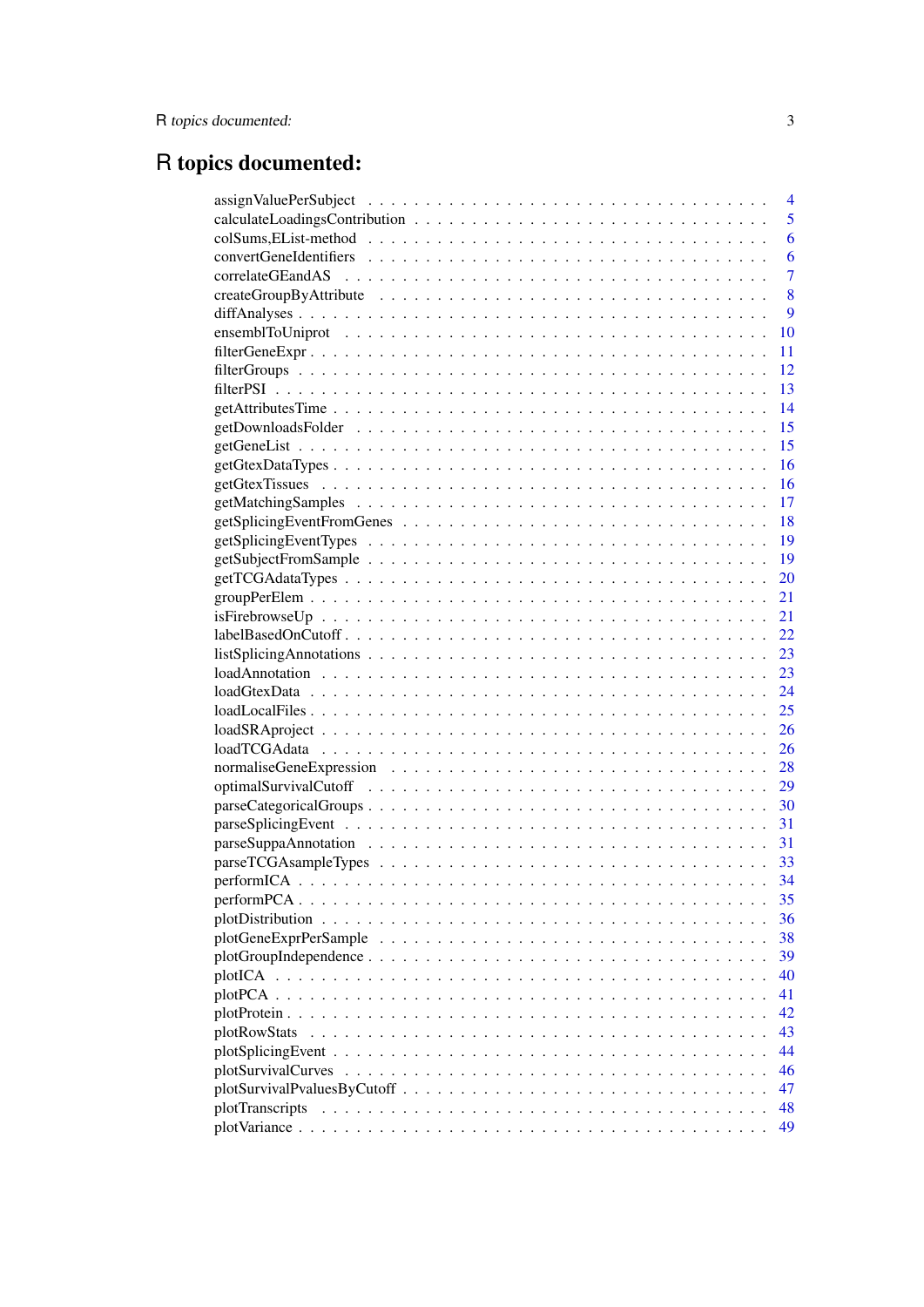# <span id="page-3-0"></span>4 assignValuePerSubject

|       | prepareSRA metadata $\ldots \ldots \ldots \ldots \ldots \ldots \ldots \ldots \ldots \ldots \ldots \ldots$ |  |
|-------|-----------------------------------------------------------------------------------------------------------|--|
|       |                                                                                                           |  |
|       |                                                                                                           |  |
|       |                                                                                                           |  |
|       |                                                                                                           |  |
|       |                                                                                                           |  |
|       |                                                                                                           |  |
|       |                                                                                                           |  |
|       |                                                                                                           |  |
|       |                                                                                                           |  |
|       |                                                                                                           |  |
|       |                                                                                                           |  |
| Index | 66                                                                                                        |  |
|       |                                                                                                           |  |

# <span id="page-3-1"></span>assignValuePerSubject *Assign average sample values to their corresponding subjects*

# Description

Assign average sample values to their corresponding subjects

# Usage

```
assignValuePerSubject(
  data,
  match,
  clinical = NULL,
  patients = NULL,
  samples = NULL
)
```
# Arguments

| data     | One-row data frame/matrix or vector: values per sample for a single gene                             |
|----------|------------------------------------------------------------------------------------------------------|
| match    | Matrix: match between samples and subjects                                                           |
| clinical | Data frame or matrix: clinical dataset (only required if the subjects argument<br>is not handed)     |
| patients | Character: subject identifiers (only required if the clinical argument is not<br>handed)             |
| samples  | Character: samples to use when assigning values per subject (if NULL, all sam-<br>ples will be used) |

# Value

Values per subject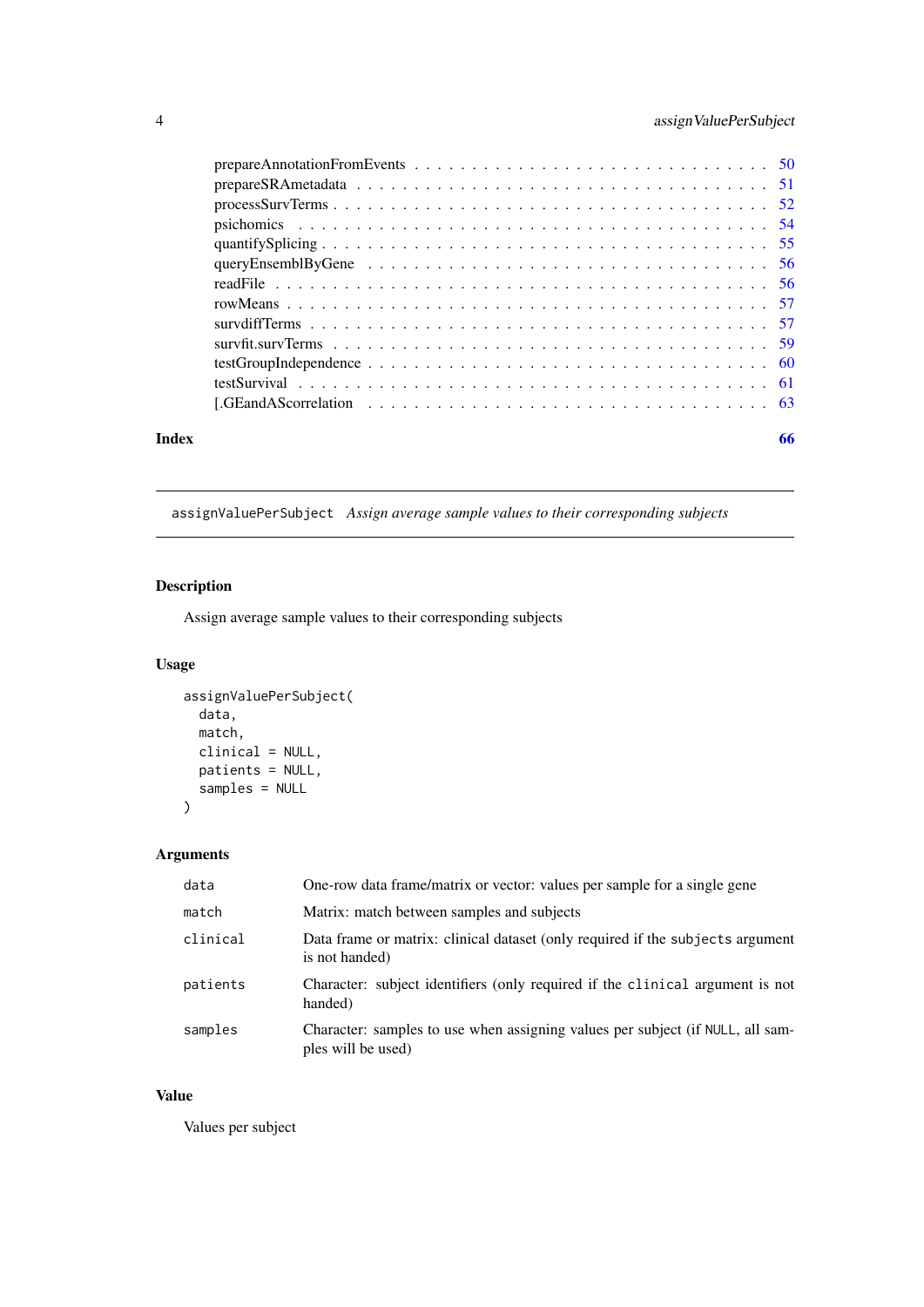#### <span id="page-4-0"></span>calculateLoadingsContribution 5

#### See Also

```
Other functions to analyse survival: getAttributesTime(), labelBasedOnCutoff(), optimalSurvivalCutoff(),
plotSurvivalCurves(), plotSurvivalPvaluesByCutoff(), processSurvTerms(), survdiffTerms(),
survfit.survTerms(), testSurvival()
```
#### Examples

```
# Calculate PSI for skipped exon (SE) and mutually exclusive (MXE) events
annot <- readFile("ex_splicing_annotation.RDS")
junctionQuant <- readFile("ex_junctionQuant.RDS")
psi <- quantifySplicing(annot, junctionQuant, eventType=c("SE", "MXE"))
# Match between subjects and samples
match <- rep(paste("Subject", 1:3), 2)
names(match) <- colnames(psi)
# Assign PSI values to each subject based on the PSI of their samples
assignValuePerSubject(psi[3, ], match)
```
<span id="page-4-1"></span>calculateLoadingsContribution

*Calculate the contribution of PCA loadings to the selected principal components*

#### Description

Total contribution of a variable is calculated as per  $((Cx * Ex) + (Cy * Ey)) / (Ex + Ey)$ , where:

- Cx and Cy are the contributions of a variable to principal components x and y
- Ex and Ey are the eigenvalues of principal components x and y

#### Usage

calculateLoadingsContribution(pca, pcX = 1, pcY = 2)

#### Arguments

| pca | prcomp object                                          |
|-----|--------------------------------------------------------|
| pcX | Character: name of the X axis of interest from the PCA |
| pcY | Character: name of the Y axis of interest from the PCA |

#### Value

Data frame containing the correlation between variables and selected principal components and the contribution of variables to the selected principal components (both individual and total contribution)

#### Source

```
http://www.sthda.com/english/articles/31-principal-component-methods-in-r-practical-guide/
112-pca-principal-component-analysis-essentials/
```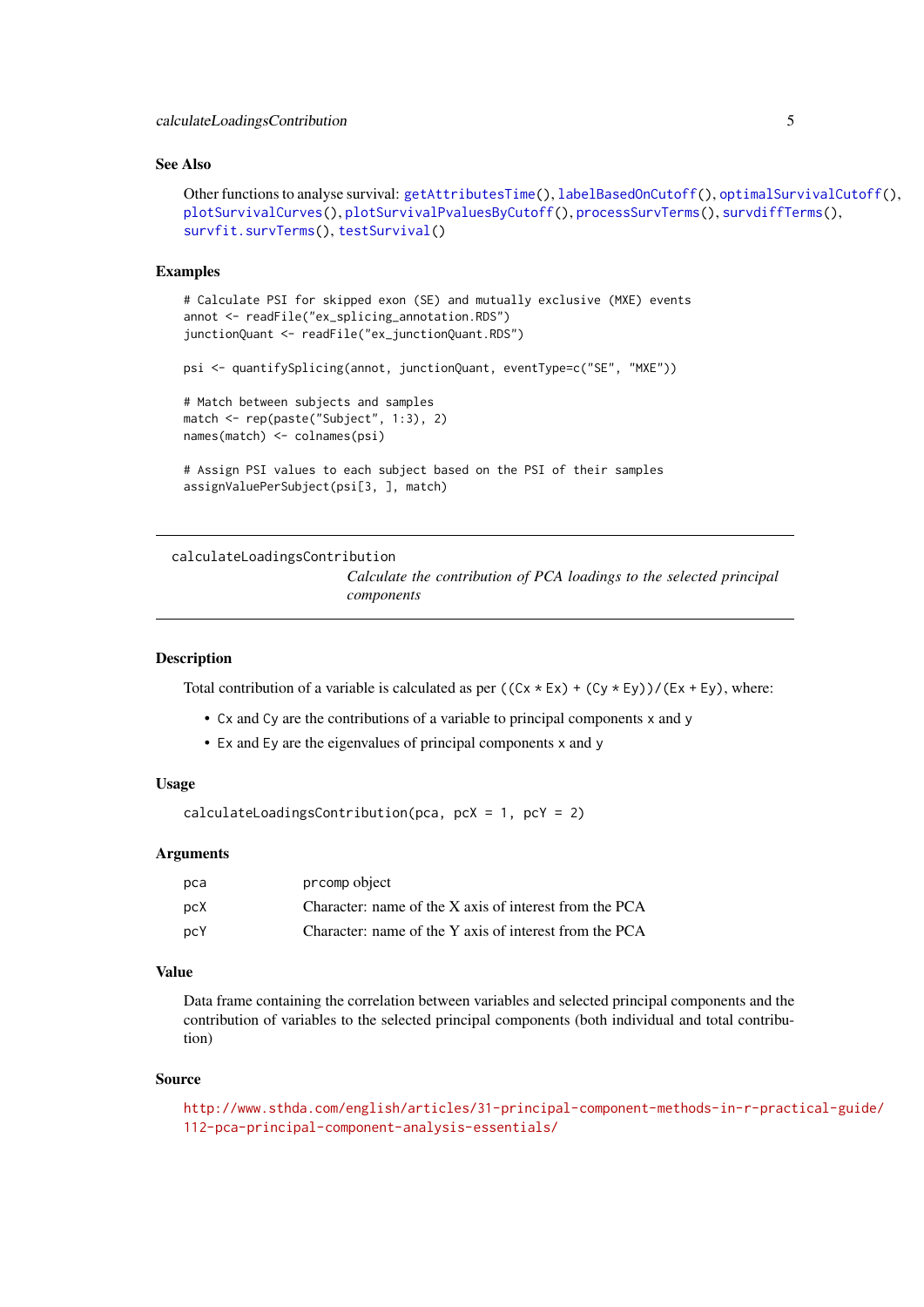# See Also

Other functions to analyse principal components: [performPCA\(](#page-34-1)), [plotPCA\(](#page-40-1)), [plotVariance\(](#page-48-1))

#### Examples

```
pca <- performPCA(USArrests)
calculateLoadingsContribution(pca)
```
colSums,EList-method *Sum columns using an* [EList-class](#page-0-0) *object*

#### Description

Sum columns using an [EList-class](#page-0-0) object

# Usage

## S4 method for signature 'EList'  $colSums(x, na.rm = FALSE, dims = 1)$ 

#### Arguments

| $\mathsf{x}$ | an array of two or more dimensions, containing numeric, complex, integer or<br>logical values, or a numeric data frame. For .colSums() etc, a numeric, integer<br>or logical matrix (or vector of length $m * n$ ). |
|--------------|---------------------------------------------------------------------------------------------------------------------------------------------------------------------------------------------------------------------|
| na.rm        | logical. Should missing values (including NaN) be omitted from the calculations?                                                                                                                                    |
| dims         | integer: Which dimensions are regarded as 'rows' or 'columns' to sum over.<br>For row*, the sum or mean is over dimensions dims+1, ; for col* it is over<br>$dimensions 1: \text{dim}s.$                            |

# Value

Numeric vector with the sum of the columns

<span id="page-5-1"></span>convertGeneIdentifiers

*Convert gene identifiers*

# Description

Convert gene identifiers

```
convertGeneIdentifiers(
  annotation,
  genes,
  key = "ENSEMBL",
  target = "SYMBOL",
  ignoreDuplicatedTargets = TRUE
)
```
<span id="page-5-0"></span>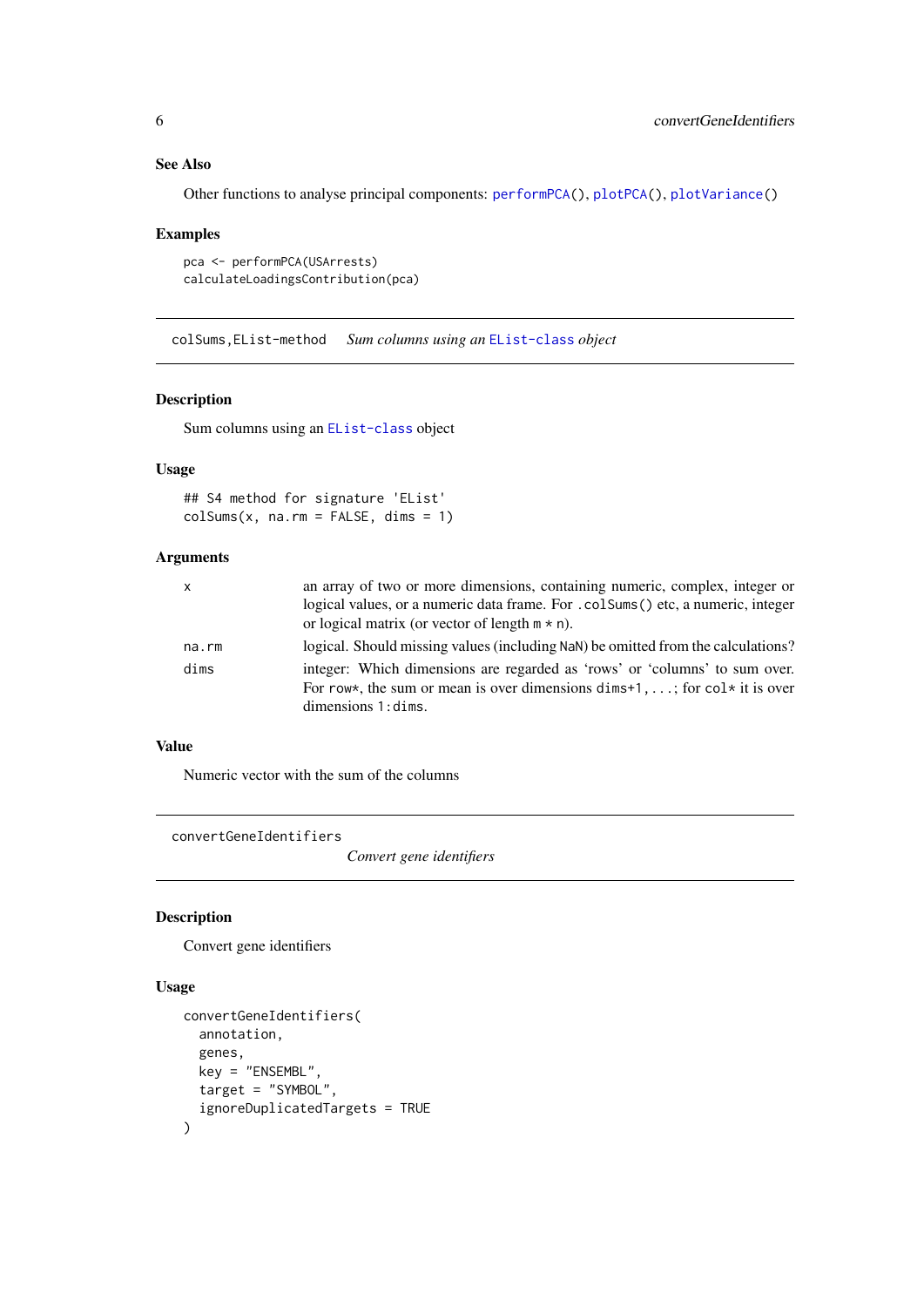# <span id="page-6-0"></span>Arguments

| annotation              | OrgDb: genome wide annotation for an organism, e.g. org. Hs. eg. db                 |
|-------------------------|-------------------------------------------------------------------------------------|
| genes                   | Character: genes to be converted                                                    |
| key                     | Character: type of identifier used, e.g. ENSEMBL; read ?AnnotationDbi:: columns     |
| target                  | Character: type of identifier to convert to; read ?AnnotationDbi:: columns          |
| ignoreDuplicatedTargets |                                                                                     |
|                         | Boolean: if TRUE, identifiers that share targets with other identifiers will not be |
|                         | converted                                                                           |

# Value

Character vector of the respective targets of gene identifiers. The previous identifiers remain other identifiers have the same target (in case ignoreDuplicatedTargets = TRUE) or if no target was found.

#### See Also

Other functions for gene expression pre-processing: [filterGeneExpr\(](#page-10-1)), [normaliseGeneExpression\(](#page-27-1)), [plotGeneExprPerSample\(](#page-37-1)), [plotRowStats\(](#page-42-1))

### Examples

```
if ( require("org.Hs.eg.db") ) {
    columns(org.Hs.eg.db)
    genes <- c("ENSG00000012048", "ENSG00000083093", "ENSG00000141510",
               "ENSG00000051180")
    convertGeneIdentifiers(org.Hs.eg.db, genes,
                           key="ENSEMBL", target="SYMBOL")
}
```
<span id="page-6-1"></span>

| correlateGEandAS | Correlate gene expression data against alternative splicing quantifi- |  |  |  |
|------------------|-----------------------------------------------------------------------|--|--|--|
|                  | cation                                                                |  |  |  |

#### Description

Test for association between paired samples' gene expression (for any genes of interest) and alternative splicing quantification.

# Usage

```
correlateGEandAS(geneExpr, psi, gene, ASevents = NULL, ...)
```
#### Arguments

| geneExpr | Matrix or data frame: gene expression data                                                                                                                      |
|----------|-----------------------------------------------------------------------------------------------------------------------------------------------------------------|
| psi      | Matrix or data frame: alternative splicing quantification data                                                                                                  |
| gene     | Character: gene symbol for genes of interest                                                                                                                    |
| ASevents | Character: alternative splicing events to correlate with gene expression of a gene<br>(if NULL, the events will be automatically retrieved from the given gene) |
| $\cdots$ | Extra parameters passed to cortest                                                                                                                              |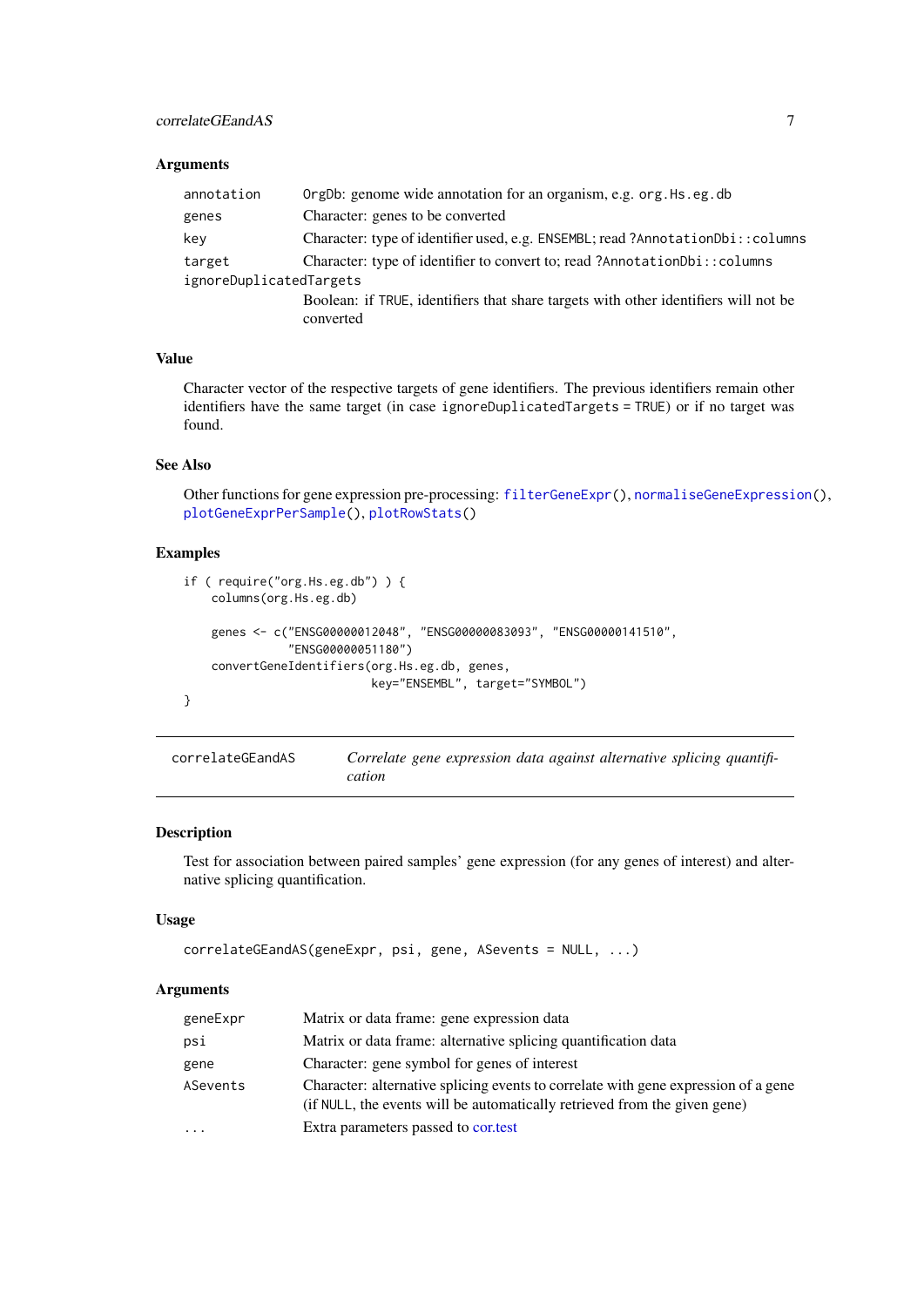#### <span id="page-7-0"></span>Value

List of correlations where each element contains:

| eventID  | Alternative splicing event identifier                                                                            |
|----------|------------------------------------------------------------------------------------------------------------------|
| cor      | Correlation between gene expression and alternative splicing quantification of<br>one alternative splicing event |
| geneExpr | Gene expression for the selected gene                                                                            |
| psi      | Alternative splicing quantification for the alternative splicing event                                           |

#### See Also

Other functions to correlate gene expression and alternative splicing: [\[.GEandAScorrelation\(](#page-62-1))

#### Examples

```
annot <- readFile("ex_splicing_annotation.RDS")
junctionQuant <- readFile("ex_junctionQuant.RDS")
psi <- quantifySplicing(annot, junctionQuant, eventType=c("SE", "MXE"))
```

```
geneExpr <- readFile("ex_gene_expression.RDS")
correlateGEandAS(geneExpr, psi, "ALDOA")
```

```
createGroupByAttribute
```
*Split elements into groups based on a given column of a dataset*

# Description

Elements are identified by their respective row name.

#### Usage

```
createGroupByAttribute(col, dataset)
```
# Arguments

| co1     | Character: column name        |
|---------|-------------------------------|
| dataset | Matrix or data frame: dataset |

#### Value

Named list with each unique value from a given column and respective elements

# See Also

```
Other functions for data grouping: getGeneList(), getMatchingSamples(), getSubjectFromSample(),
groupPerElem(), plotGroupIndependence(), testGroupIndependence()
```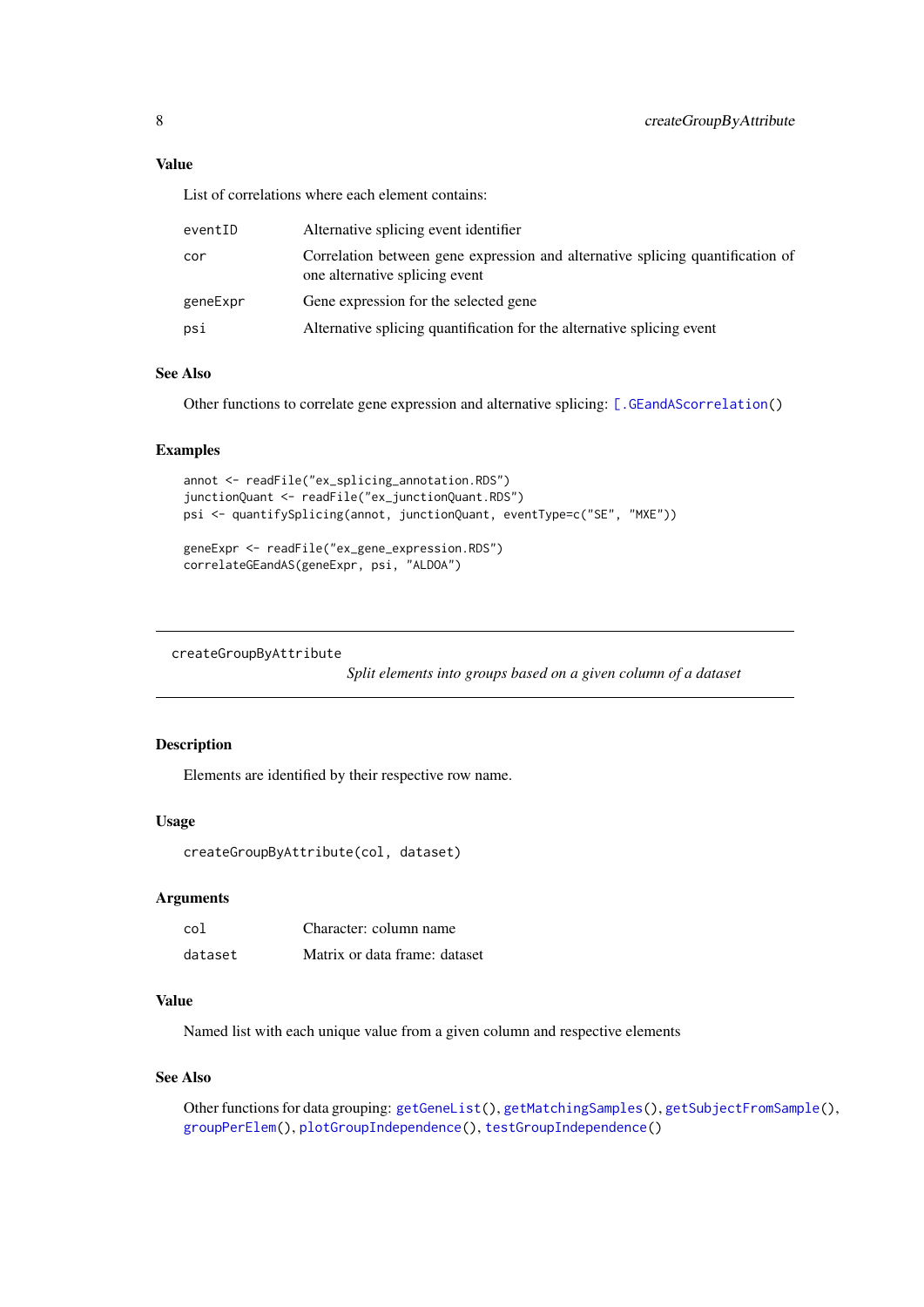# <span id="page-8-0"></span>diffAnalyses 9

# Examples

```
df <- data.frame(gender=c("male", "female"),
                 stage=paste("stage", c(1, 3, 1, 4, 2, 3, 2, 2)))
rownames(df) <- paste0("subject-", LETTERS[1:8])
createGroupByAttribute(col="stage", dataset=df)
```
<span id="page-8-1"></span>diffAnalyses *Perform statistical analyses*

# Description

Perform statistical analyses

#### Usage

```
diffAnalyses(
  data,
  groups = NULL,
  analyses = c("wilcoxRankSum", "ttest", "kruskal", "levene", "fligner"),
  pvalueAdjust = "BH",
  geneExpr = NULL,
  psi = NULL
)
```
#### Arguments

| data         | Data frame or matrix: gene expression or alternative splicing quantification                                                                                                                                                                   |
|--------------|------------------------------------------------------------------------------------------------------------------------------------------------------------------------------------------------------------------------------------------------|
| groups       | Named list of characters (containing elements belonging to each group) or char-<br>acter vector (containing the group of each individual sample); if NULL, sample<br>types are used instead when available, e.g. normal, tumour and metastasis |
| analyses     | Character: statistical tests to perform (see Details)                                                                                                                                                                                          |
| pvalueAdjust | Character: method used to adjust p-values (see Details)                                                                                                                                                                                        |
| geneExpr     | Character: name of the gene expression dataset (only required for density sparklines<br>available in the interactive mode)                                                                                                                     |
| psi          | Data frame or matrix: alternative splicing quantification (defunct argument, use<br>data instead)                                                                                                                                              |

#### Details

The following statistical analyses may be performed by including the respective string in the analysis argument:

- ttest Unpaired t-test (2 groups)
- wilcoxRankSum Wilcoxon Rank Sum test (2 groups)
- kruskal Kruskal test (2 or more groups)
- levene Levene's test (2 or more groups)
- fligner Fligner-Killeen test (2 or more groups)
- density Sample distribution per group (only usable through the visual interface)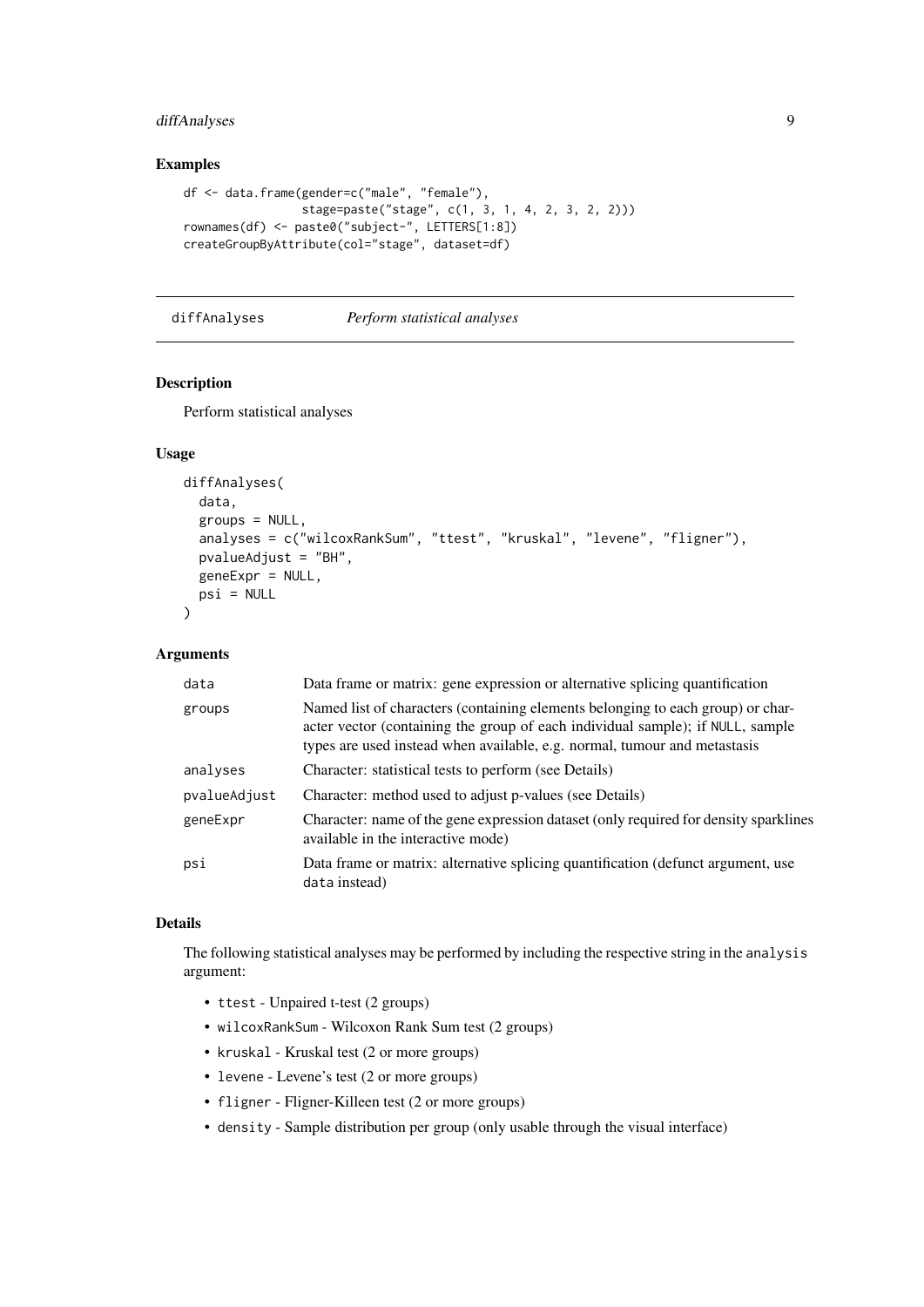<span id="page-9-0"></span>The following methods for p-value adjustment are supported by using the respective string in the pvalueAdjust argument:

- none: do not adjust p-values
- BH: Benjamini-Hochberg's method (false discovery rate)
- BY: Benjamini-Yekutieli's method (false discovery rate)
- bonferroni: Bonferroni correction (family-wise error rate)
- holm: Holm's method (family-wise error rate)
- hochberg: Hochberg's method (family-wise error rate)
- hommel: Hommel's method (family-wise error rate)

# Value

Table of statistical analyses

# See Also

Other functions to perform and plot differential analyses: [plotDistribution\(](#page-35-1))

#### Examples

```
# Calculate PSI for skipped exon (SE) and mutually exclusive (MXE) events
eventType <- c("SE", "MXE")
annot <- readFile("ex_splicing_annotation.RDS")
junctionQuant <- readFile("ex_junctionQuant.RDS")
psi <- quantifySplicing(annot, junctionQuant, eventType=c("SE", "MXE"))
group <- c(rep("Normal", 3), rep("Tumour", 3))
diffAnalyses(psi, group)
```
<span id="page-9-1"></span>ensemblToUniprot *Convert from Ensembl to UniProt identifier*

#### **Description**

Convert from Ensembl to UniProt identifier

#### Usage

```
ensemblToUniprot(protein)
```
#### Arguments

protein Character: Ensembl identifier

#### Value

UniProt protein identifier

## See Also

Other functions to retrieve external information: [plotProtein\(](#page-41-1)), [plotTranscripts\(](#page-47-1)), [queryEnsemblByGene\(](#page-55-1))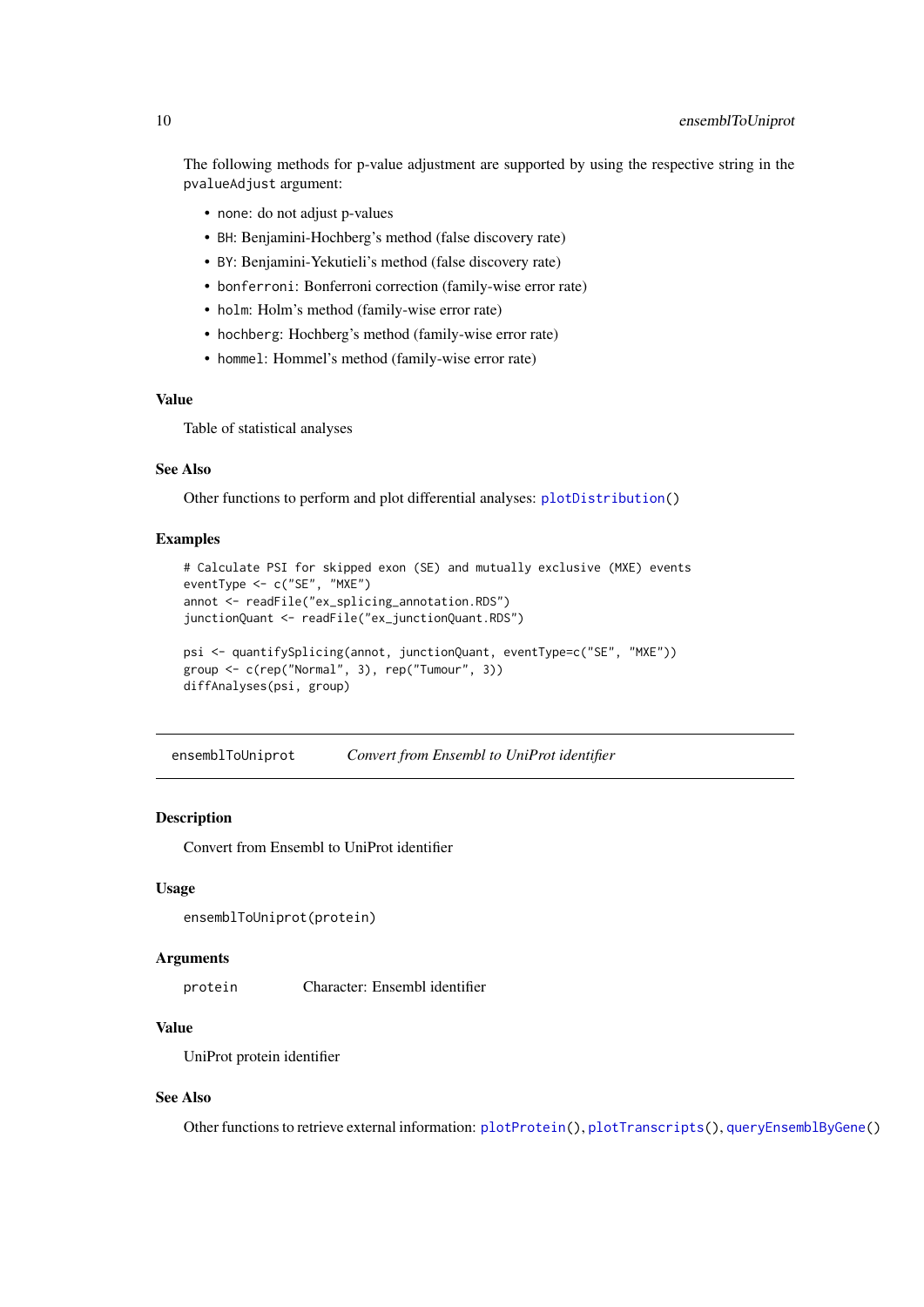#### <span id="page-10-0"></span>filterGeneExpr 11

# Examples

```
gene <- "ENSG00000173262"
ensemblToUniprot(gene)
```

```
protein <- "ENSP00000445929"
ensemblToUniprot(protein)
```
<span id="page-10-1"></span>filterGeneExpr *Filter genes based on their expression*

# Description

Filter genes based on their expression

# Usage

```
filterGeneExpr(
  geneExpr,
  minMean = 0,
  maxMean = Inf,
  minVar = 0,
  maxVar = Inf,minCounts = 10,
  minTotalCounts = 15
)
```
#### Arguments

| geneExpr  | Data frame or matrix: gene expression                                     |
|-----------|---------------------------------------------------------------------------|
| minMean   | Numeric: minimum of read count mean per gene                              |
| maxMean   | Numeric: maximum of read count mean per gene                              |
| minVar    | Numeric: minimum of read count variance per gene                          |
| maxVar    | Numeric: maximum of read count variance per gene                          |
| minCounts | Numeric: minimum number of read counts per gene for at least some samples |
|           | minTotalCounts Numeric: minimum total number of read counts per gene      |

# Value

Boolean vector indicating which genes have sufficiently large counts

#### See Also

Other functions for gene expression pre-processing: [convertGeneIdentifiers\(](#page-5-1)), [normaliseGeneExpression\(](#page-27-1)), [plotGeneExprPerSample\(](#page-37-1)), [plotRowStats\(](#page-42-1))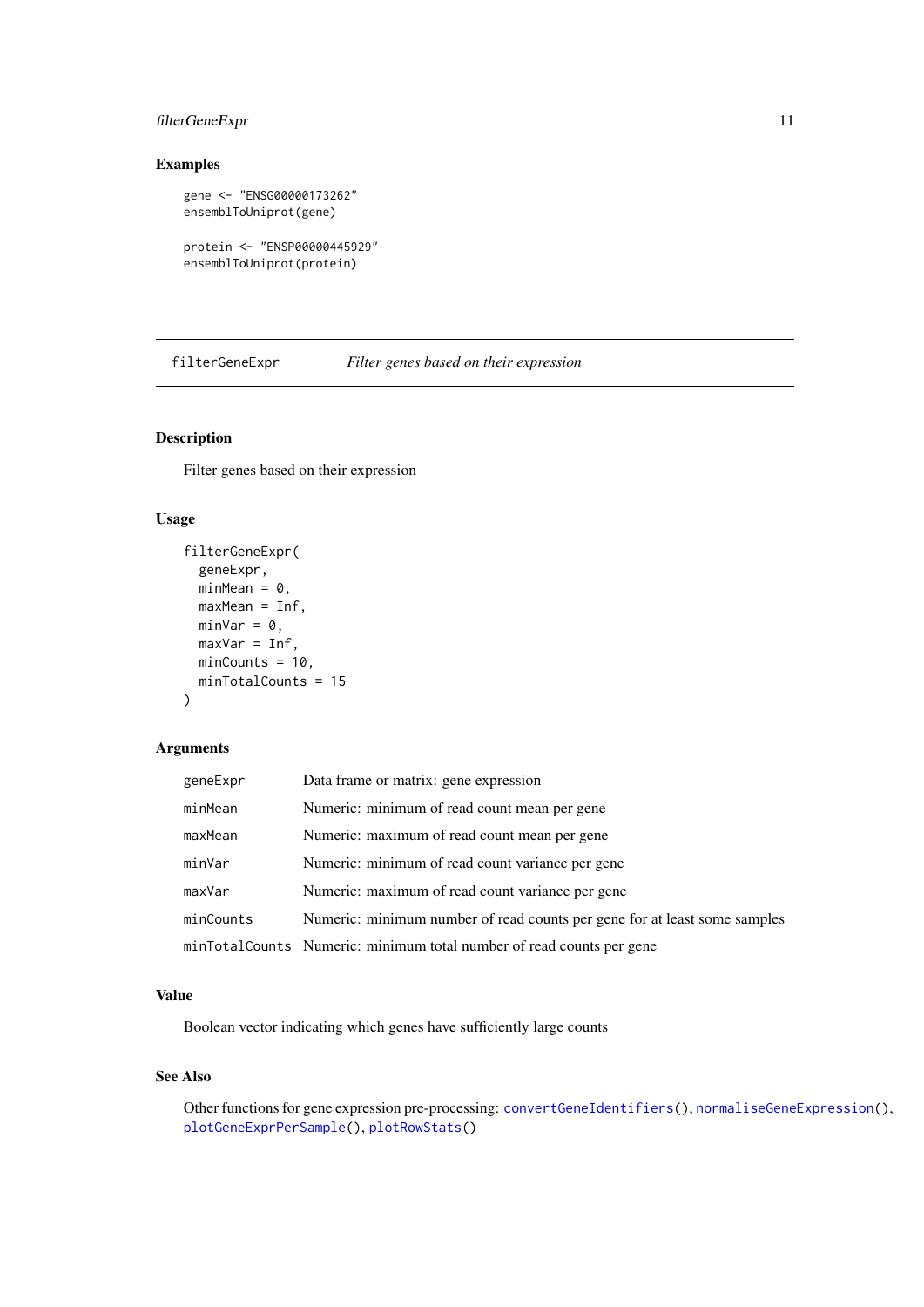# Examples

```
geneExpr <- readFile("ex_gene_expression.RDS")
# Add some genes with low expression
geneExpr <- rbind(geneExpr,
                  lowReadGene1=c(rep(4:5, 10)),
                  lowReadGene2=c(rep(5:1, 10)),
                  lowReadGene3=c(rep(10:1, 10)),
                  lowReadGene4=c(rep(7:8, 10)))
# Filter out genes with low reads across samples
geneExpr[filterGeneExpr(geneExpr), ]
```
filterGroups *Filter groups with less data points than the threshold*

# Description

Groups containing a number of non-missing values less than the threshold are discarded.

#### Usage

```
filterGroups(vector, group, threshold = 1)
```
#### Arguments

| vector    | Unnamed elements                                     |
|-----------|------------------------------------------------------|
| group     | Character: group of the elements                     |
| threshold | Integer: number of valid non-missing values by group |

# Value

Named vector with filtered elements from valid groups. The group of the respective element is given in the name.

```
# Removes groups with less than two elements
filterGroups(1:4, c("A", "B", "B", "D"), threshold=2)
```
<span id="page-11-0"></span>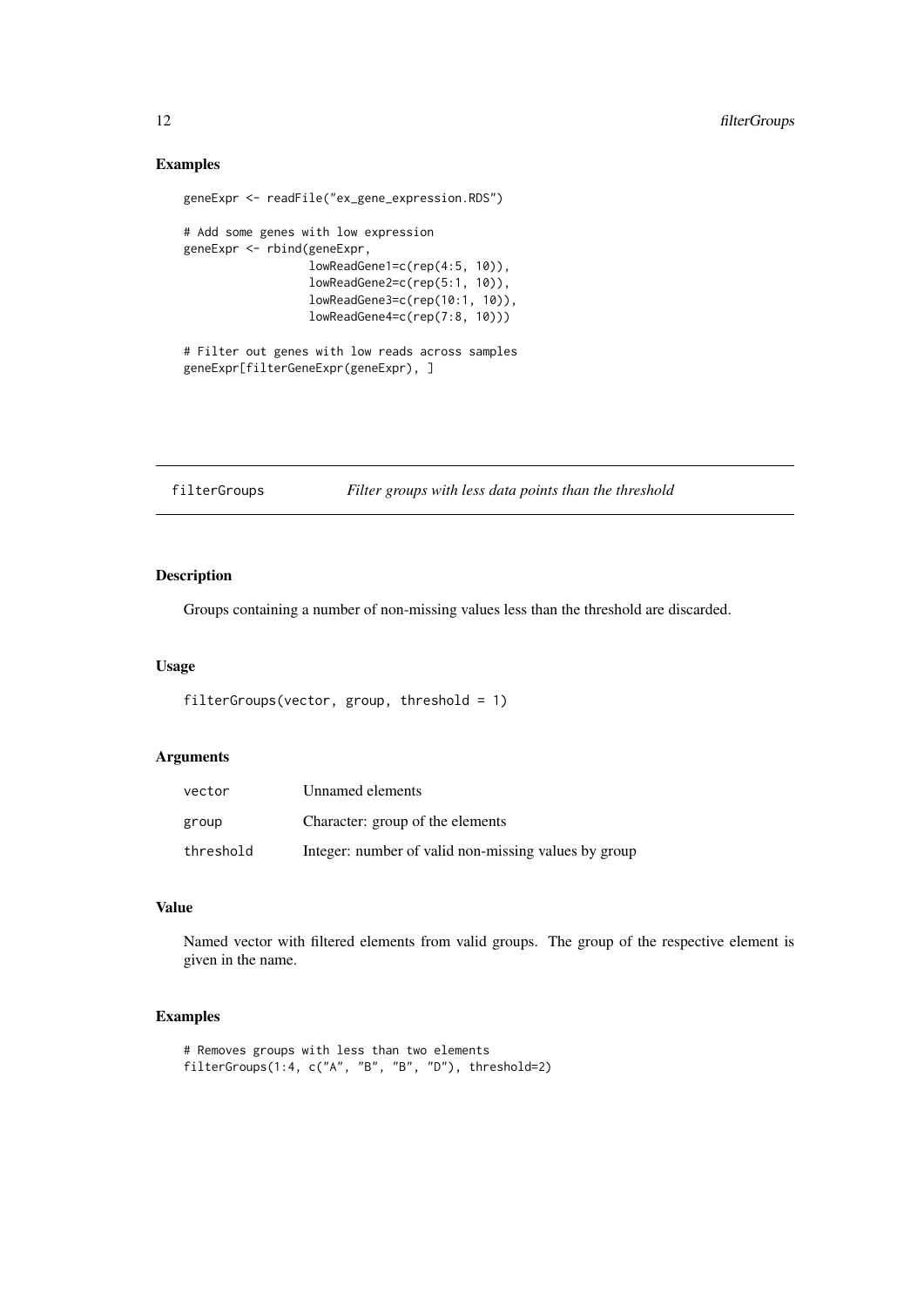<span id="page-12-1"></span><span id="page-12-0"></span>

#### Description

Filter alternative splicing quantification

# Usage

```
filterPSI(
 psi,
 minMedian = -Inf,maxMedian = Inf,
 minLogVar = -Inf,maxLogVar = Inf,
 minRange = -Inf,maxRange = Inf
)
```
# Arguments

| psi       | Data frame or matrix: alternative splicing quantification               |
|-----------|-------------------------------------------------------------------------|
| minMedian | Numeric: minimum of read count median per splicing event                |
| maxMedian | Numeric: maximum of read count median per splicing event                |
| minLogVar | Numeric: minimum log10(read count variance) per splicing event          |
| maxLogVar | Numeric: maximum log10(read count variance) per splicing event          |
| minRange  | Numeric: minimum range of read counts across samples per splicing event |
| maxRange  | Numeric: maximum range of read counts across samples per splicing event |

#### Value

Boolean vector indicating which splicing events pass the thresholds

#### See Also

Other functions for PSI quantification: [getSplicingEventTypes\(](#page-18-2)), [listSplicingAnnotations\(](#page-22-1)), [loadAnnotation\(](#page-22-2)), [plotRowStats\(](#page-42-1)), [quantifySplicing\(](#page-54-1))

```
# Calculate PSI for skipped exon (SE) and mutually exclusive (MXE) events
annot <- readFile("ex_splicing_annotation.RDS")
junctionQuant <- readFile("ex_junctionQuant.RDS")
```

```
psi <- quantifySplicing(annot, junctionQuant, eventType=c("SE", "MXE"))
psi[filterPSI(psi, minMedian=0.05, maxMedian=0.95, minRange=0.15), ]
```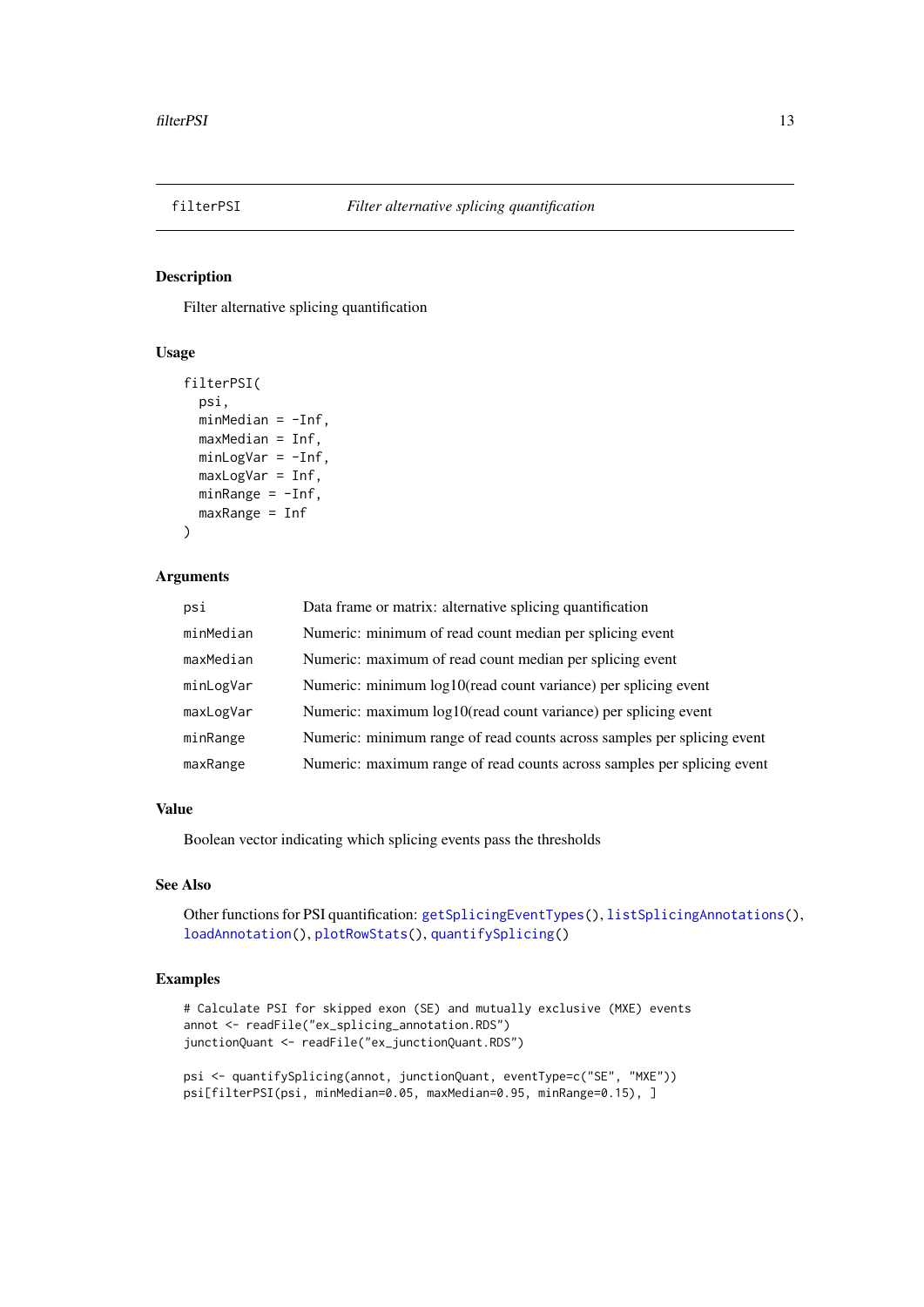<span id="page-13-1"></span><span id="page-13-0"></span>

# Description

Get time values for given columns in a clinical dataset

#### Usage

```
getAttributesTime(
  clinical,
  event,
  timeStart,
  timeStop = NULL,
  followup = "days_to_last_followup"
\lambda
```
# Arguments

| clinical  | Data frame: clinical data                                                                                  |
|-----------|------------------------------------------------------------------------------------------------------------|
| event     | Character: name of column containing time of the event of interest                                         |
| timeStart | Character: name of column containing starting time of the interval or follow up<br>time                    |
| timeStop  | Character: name of column containing ending time of the interval (only relevant<br>for interval censoring) |
| followup  | Character: name of column containing follow up time                                                        |

#### Value

Data frame containing the time for the given columns

# See Also

Other functions to analyse survival: [assignValuePerSubject\(](#page-3-1)), [labelBasedOnCutoff\(](#page-21-1)), [optimalSurvivalCutoff\(](#page-28-1)), [plotSurvivalCurves\(](#page-45-1)), [plotSurvivalPvaluesByCutoff\(](#page-46-1)), [processSurvTerms\(](#page-51-1)), [survdiffTerms\(](#page-56-1)), [survfit.survTerms\(](#page-58-1)), [testSurvival\(](#page-60-1))

```
df <- data.frame(followup=c(200, 300, 400), death=c(NA, 300, NA))
rownames(df) <- paste("subject", 1:3)
getAttributesTime(df, event="death", timeStart="death", followup="followup")
```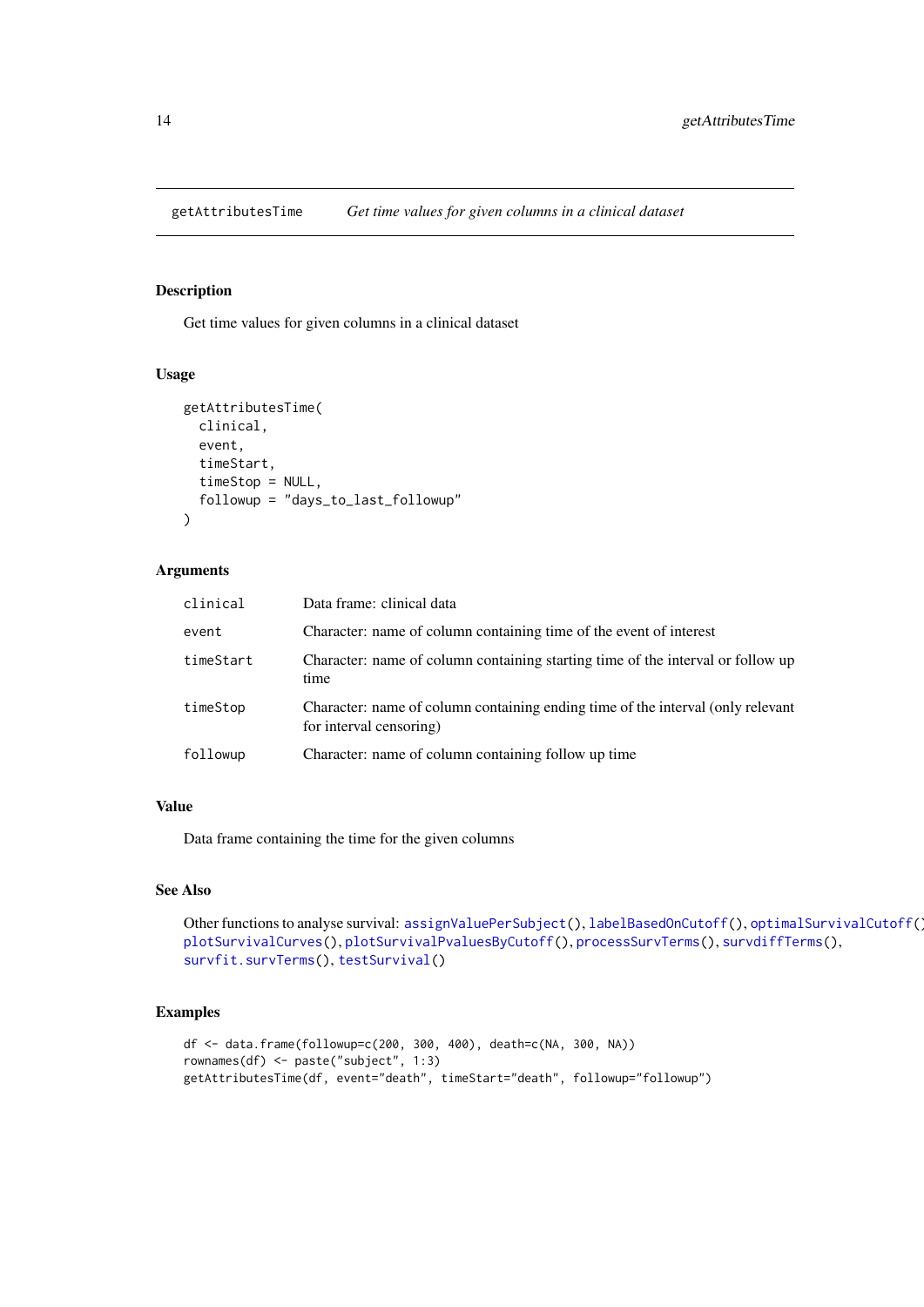<span id="page-14-2"></span><span id="page-14-0"></span>getDownloadsFolder *Get the path to the Downloads folder*

#### Description

Get the path to the Downloads folder

#### Usage

```
getDownloadsFolder()
```
#### Value

Path to Downloads folder

# See Also

Other functions associated with TCGA data retrieval: [getTCGAdataTypes\(](#page-19-1)), [isFirebrowseUp\(](#page-20-2)), [loadTCGAdata\(](#page-25-1)), [parseTCGAsampleTypes\(](#page-32-1))

Other functions associated with GTEx data retrieval: [getGtexDataTypes\(](#page-15-1)), [getGtexTissues\(](#page-15-2)), [loadGtexData\(](#page-23-1))

Other functions associated with SRA data retrieval: [loadSRAproject\(](#page-25-2))

#### Examples

getDownloadsFolder()

<span id="page-14-1"></span>getGeneList *Get curated, literature-based gene lists*

#### Description

Available gene lists:

• Sebestyen et al., 2016: 1350 genes encoding RNA-binding proteins, 167 of which are splicing factors

#### Usage

getGeneList()

# Value

List of genes

#### See Also

Other functions for data grouping: [createGroupByAttribute\(](#page-7-1)), [getMatchingSamples\(](#page-16-1)), [getSubjectFromSample\(](#page-18-1)), [groupPerElem\(](#page-20-1)), [plotGroupIndependence\(](#page-38-1)), [testGroupIndependence\(](#page-59-1))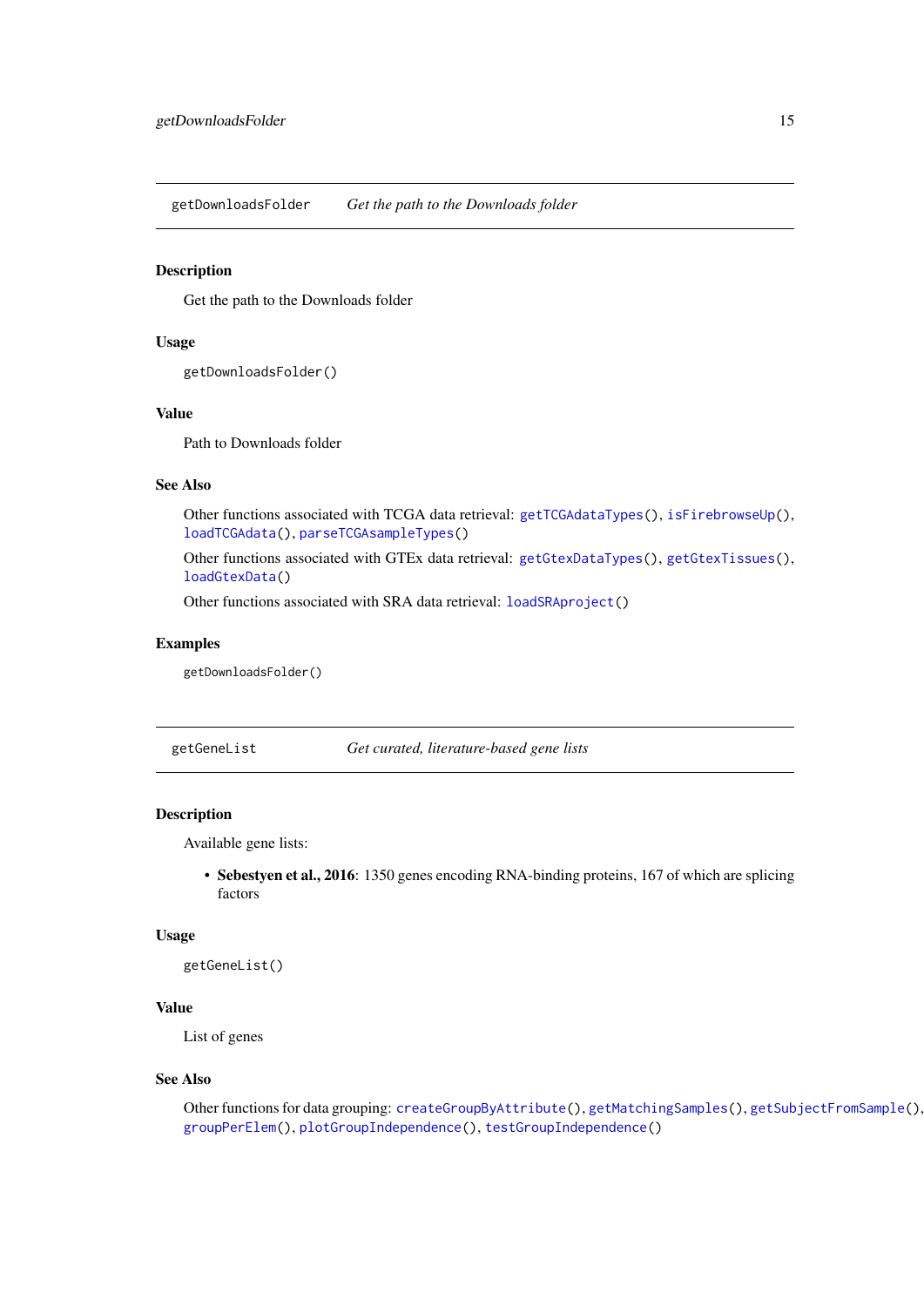# Examples

getGeneList()

<span id="page-15-1"></span>getGtexDataTypes *Get GTEx data types*

# Description

Get GTEx data types

# Usage

getGtexDataTypes()

# Value

GTEx data types

# See Also

Other functions associated with GTEx data retrieval: [getDownloadsFolder\(](#page-14-2)), [getGtexTissues\(](#page-15-2)), [loadGtexData\(](#page-23-1))

#### Examples

getGtexDataTypes()

<span id="page-15-2"></span>getGtexTissues *Get GTEx tissues from given GTEx sample attributes*

# Description

Get GTEx tissues from given GTEx sample attributes

# Usage

getGtexTissues(folder = getDownloadsFolder())

# Arguments

folder Character: folder containing data

# Value

Character: available tissues

# See Also

Other functions associated with GTEx data retrieval: [getDownloadsFolder\(](#page-14-2)), [getGtexDataTypes\(](#page-15-1)), [loadGtexData\(](#page-23-1))

<span id="page-15-0"></span>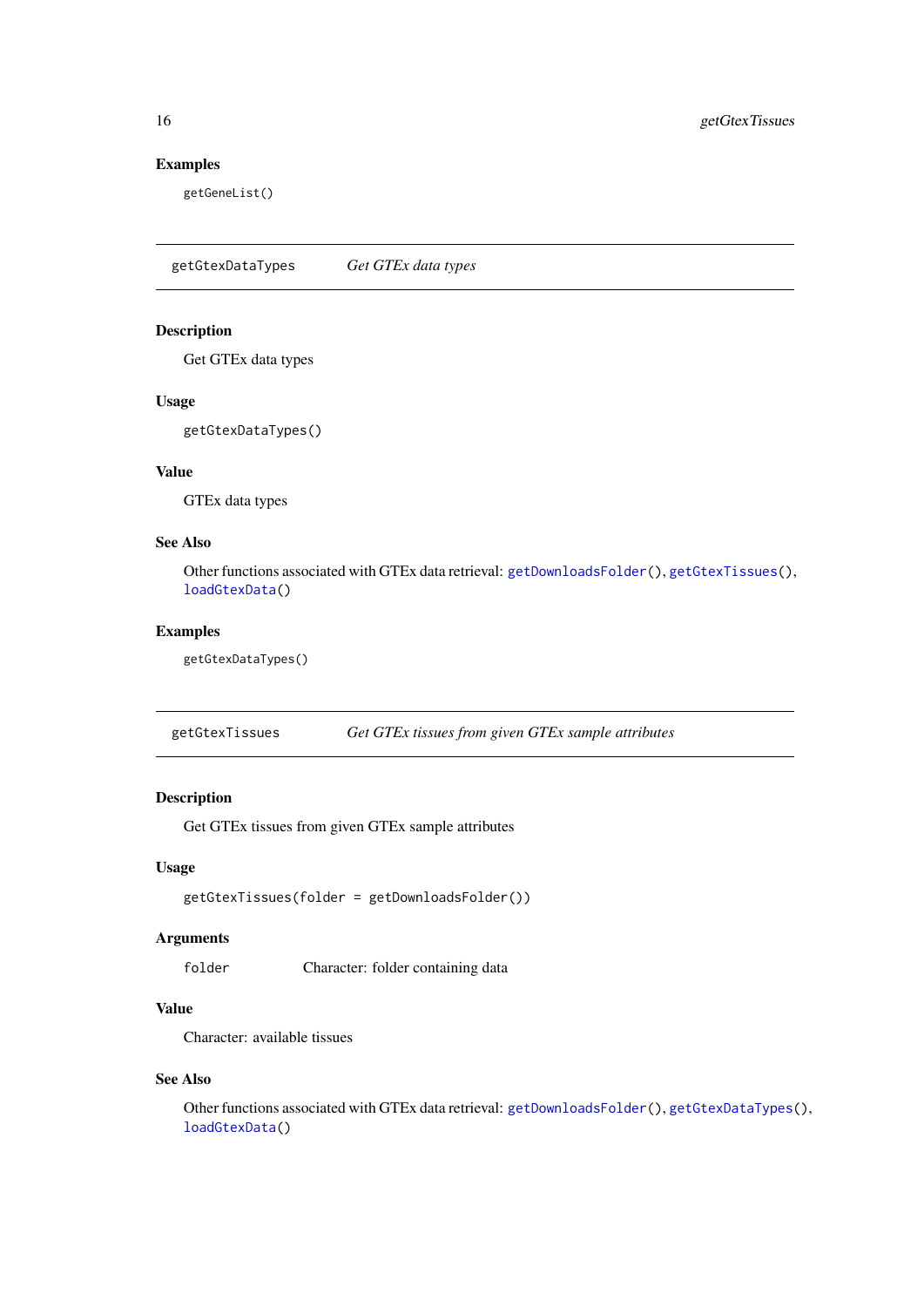#### <span id="page-16-0"></span>getMatchingSamples 17

# Examples

## Not run: getGtexTissues() ## End(Not run)

<span id="page-16-1"></span>getMatchingSamples *Get samples matching the given subjects*

# Description

Get samples matching the given subjects

#### Usage

```
getMatchingSamples(
  patients,
  samples,
  clinical = NULL,
  rm.MA = TRUE,match = NULL,
  showMatch = FALSE
)
```
# Arguments

| patients  | Character or list of characters: subject identifiers                                            |
|-----------|-------------------------------------------------------------------------------------------------|
| samples   | Character: sample identifiers                                                                   |
| clinical  | Data frame or matrix: clinical dataset                                                          |
| rm.MA     | Boolean: remove missing values?                                                                 |
| match     | Integer: vector of subject index with the sample identifiers as name to save time<br>(optional) |
| showMatch | Boolean: show matching subject index?                                                           |

#### Value

Names of the matching samples (if showMatch = TRUE, a character with the subjects as values and their respective samples as names is returned)

#### See Also

Other functions for data grouping: [createGroupByAttribute\(](#page-7-1)), [getGeneList\(](#page-14-1)), [getSubjectFromSample\(](#page-18-1)), [groupPerElem\(](#page-20-1)), [plotGroupIndependence\(](#page-38-1)), [testGroupIndependence\(](#page-59-1))

```
subjects <- c("GTEX-ABC", "GTEX-DEF", "GTEX-GHI", "GTEX-JKL", "GTEX-MNO")
samples <- paste0(subjects, "-sample")
clinical <- data.frame(samples=samples)
rownames(clinical) <- subjects
getMatchingSamples(subjects[c(1, 4)], samples, clinical)
```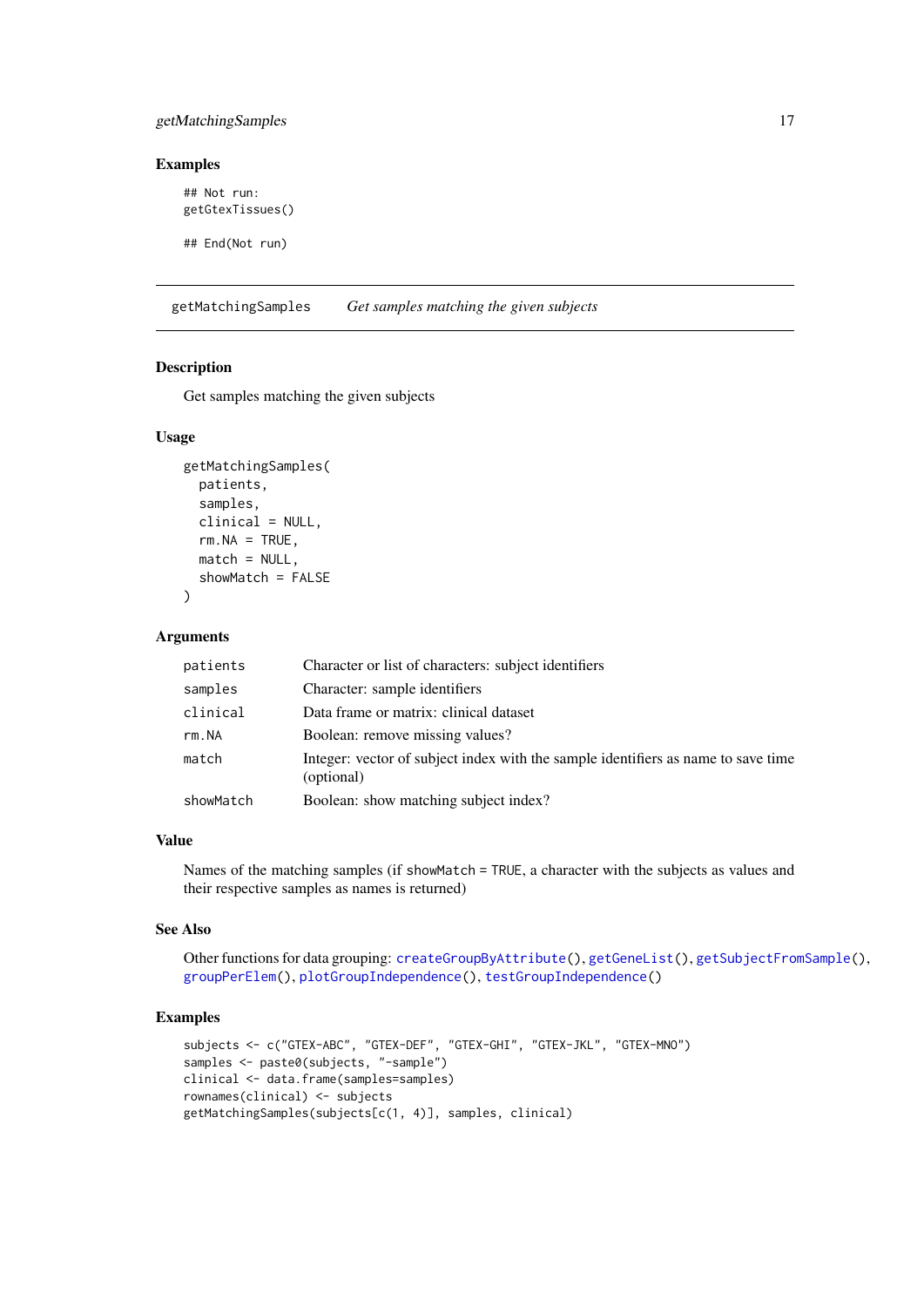#### <span id="page-17-0"></span>getSplicingEventFromGenes

*Get alternative splicing events from genes or vice-versa*

#### Description

Get alternative splicing events from genes or vice-versa

# Usage

```
getSplicingEventFromGenes(genes, ASevents)
```
getGenesFromSplicingEvents(ASevents)

#### Arguments

| genes    | Character: gene symbols (or TCGA-styled gene symbols) |
|----------|-------------------------------------------------------|
| ASevents | Character: alternative splicing events                |

#### Details

A list of alternative splicing events is required to run getSplicingEventFromGenes

#### Value

Named character containing alternative splicing events or genes and their respective genes or alternative splicing events as names (depending on the function in use)

```
ASevents <- c("SE_1_+_201763003_201763300_201763374_201763594_NAV1",
              "SE_1_+_183515472_183516238_183516387_183518343_SMG7",
              "SE_1_+_183441784_183471388_183471526_183481972_SMG7",
              "SE_1_+_181019422_181022709_181022813_181024361_MR1",
              "SE_1_+_181695298_181700311_181700367_181701520_CACNA1E")
genes <- c("NAV1", "SMG7", "MR1", "HELLO")
# Get splicing events from genes
matchedASevents <- getSplicingEventFromGenes(genes, ASevents)
# Names of matched events are the matching input genes
names(matchedASevents)
matchedASevents
# Get genes from splicing events
matchedGenes <- getGenesFromSplicingEvents (ASevents)
# Names of matched genes are the matching input alternative splicing events
names(matchedGenes)
matchedGenes
```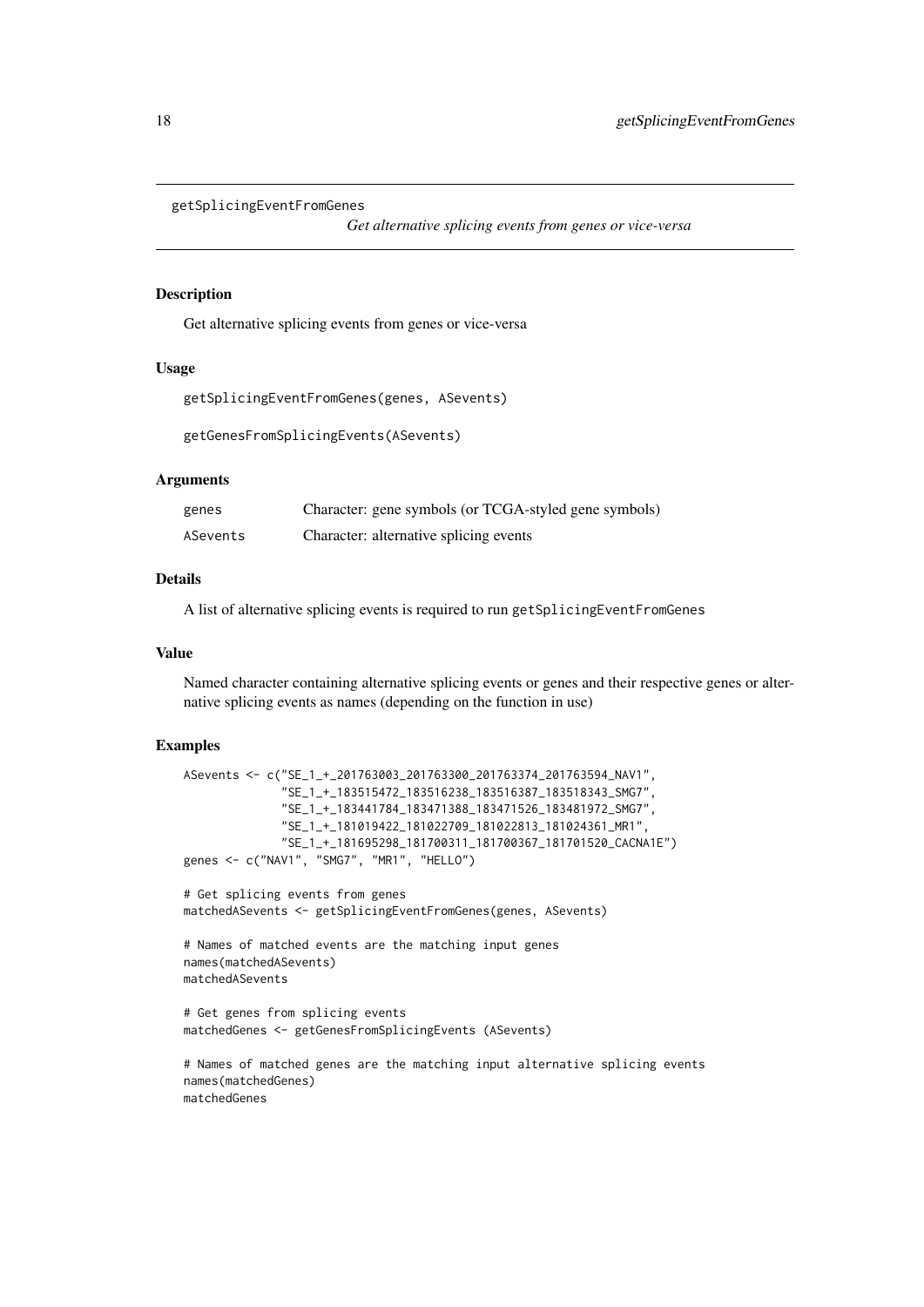<span id="page-18-2"></span><span id="page-18-0"></span>getSplicingEventTypes *Get supported splicing event types*

#### Description

Get supported splicing event types

# Usage

getSplicingEventTypes(acronymsAsNames = FALSE)

# Arguments

acronymsAsNames

Boolean: return acronyms as names?

# Value

Named character vector with splicing event types

# See Also

Other functions for PSI quantification: [filterPSI\(](#page-12-1)), [listSplicingAnnotations\(](#page-22-1)), [loadAnnotation\(](#page-22-2)), [plotRowStats\(](#page-42-1)), [quantifySplicing\(](#page-54-1))

# Examples

getSplicingEventTypes()

<span id="page-18-1"></span>getSubjectFromSample *Get subjects from given samples*

# Description

Get subjects from given samples

#### Usage

```
getSubjectFromSample(sampleId, patientId = NULL, na = FALSE, sampleInfo = NULL)
```
# Arguments

| sampleId   | Character: sample identifiers                                                                                                                                          |
|------------|------------------------------------------------------------------------------------------------------------------------------------------------------------------------|
| patientId  | Character: subject identifiers to filter by (optional; if a matrix or data frame is<br>given, its rownames will be used to infer the subject identifiers)              |
| na         | Boolean: return NA for samples with no matching subjects                                                                                                               |
| sampleInfo | Data frame or matrix: sample information containing the sample identifiers as<br>rownames and a column named "Subject ID" with the respective subject identi-<br>fiers |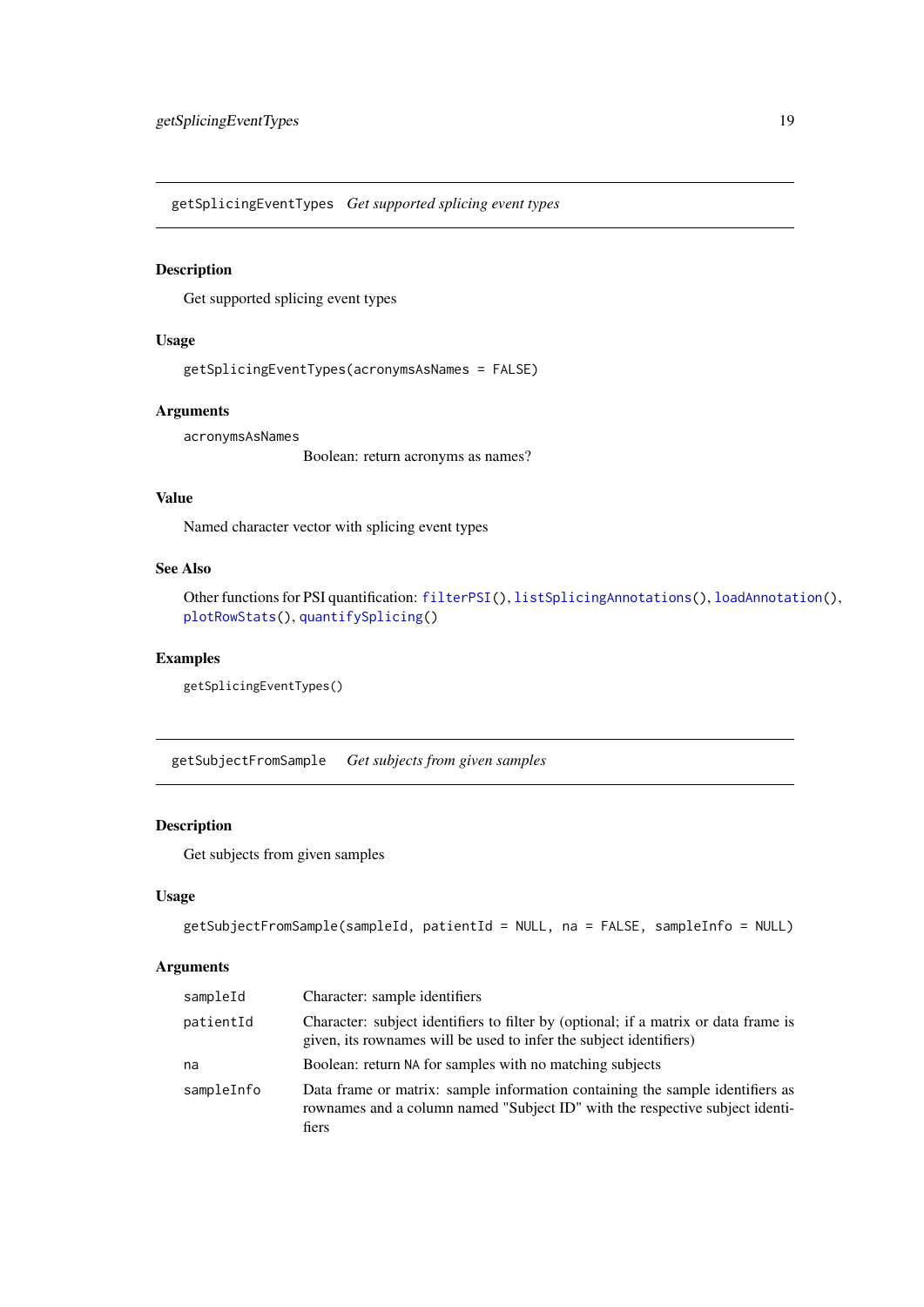# Value

Character: subject identifiers corresponding to the given samples

# See Also

Other functions for data grouping: [createGroupByAttribute\(](#page-7-1)), [getGeneList\(](#page-14-1)), [getMatchingSamples\(](#page-16-1)), [groupPerElem\(](#page-20-1)), [plotGroupIndependence\(](#page-38-1)), [testGroupIndependence\(](#page-59-1))

#### Examples

```
samples <- paste0("GTEX-", c("ABC", "DEF", "GHI", "JKL", "MNO"), "-sample")
getSubjectFromSample(samples)
# Filter returned samples based on available subjects
```

```
subjects <- paste0("GTEX-", c("DEF", "MNO"))
getSubjectFromSample(samples, subjects)
```
<span id="page-19-1"></span>getTCGAdataTypes *Get available parameters for TCGA data*

#### Description

Parameters obtained via [Firebrowse](http://firebrowse.org/api-docs/)

#### Usage

```
getTCGAdataTypes()
```
getTCGAdates()

getTCGAcohorts(cohort = NULL)

#### Arguments

cohort Character: filter results by cohorts (optional)

# Value

Parsed response

# See Also

Other functions associated with TCGA data retrieval: [getDownloadsFolder\(](#page-14-2)), [isFirebrowseUp\(](#page-20-2)), [loadTCGAdata\(](#page-25-1)), [parseTCGAsampleTypes\(](#page-32-1))

```
getTCGAdataTypes()
if (isFirebrowseUp()) getFirebrowseDates()
if (isFirebrowseUp()) getTCGAcohorts()
```
<span id="page-19-0"></span>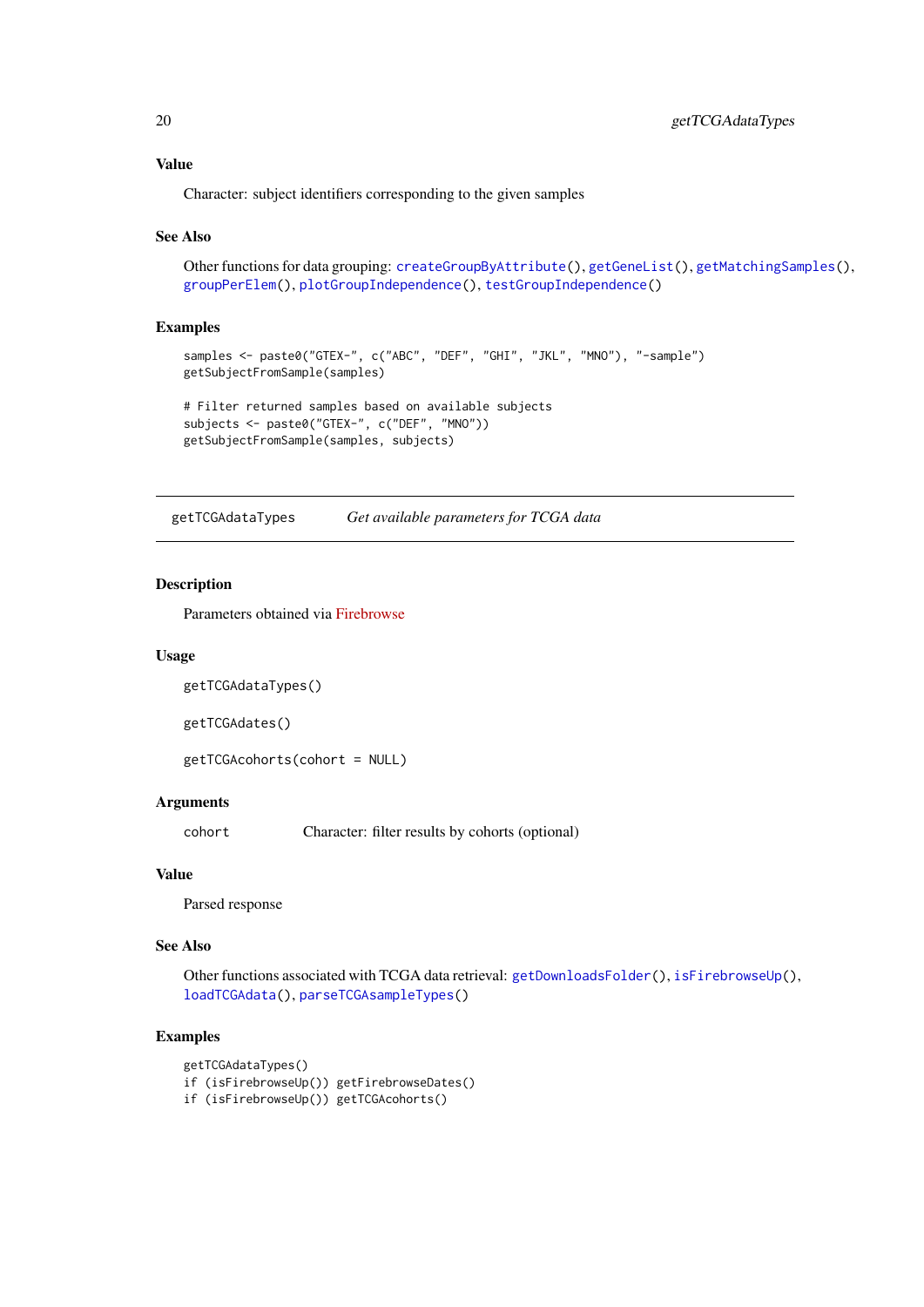<span id="page-20-1"></span><span id="page-20-0"></span>groupPerElem *Assign one group to each element*

#### Description

Assign one group to each element

#### Usage

```
groupPerElem(groups, elem = NULL, outerGroupName = NA)
```
#### Arguments

| groups | List of integers: groups of elements                                                          |
|--------|-----------------------------------------------------------------------------------------------|
| elem   | Character: all elements available                                                             |
|        | outerGroupName Character: name to give to outer group (if NULL, only show elements matched to |
|        | their respective groups)                                                                      |

# Value

Character vector where each element corresponds to the group of the respective element

# See Also

Other functions for data grouping: [createGroupByAttribute\(](#page-7-1)), [getGeneList\(](#page-14-1)), [getMatchingSamples\(](#page-16-1)), [getSubjectFromSample\(](#page-18-1)), [plotGroupIndependence\(](#page-38-1)), [testGroupIndependence\(](#page-59-1))

#### Examples

```
groups <- list(1:3, 4:7, 8:10)
names(groups) <- paste("Stage", 1:3)
groupPerElem(groups)
```
<span id="page-20-2"></span>

| isFirebrowseUp | Check if Rhrefhttp://firebrowse.org/api-docs/Firebrowse API is run- |
|----------------|---------------------------------------------------------------------|
|                | ning                                                                |

#### Description

Check if [Firebrowse API](http://firebrowse.org/api-docs/) is running

#### Usage

```
isFirebrowseUp()
```
# Value

Invisible TRUE if the [Firebrowse API](http://firebrowse.org/api-docs/) is working; otherwise, raises a warning with the status code and a brief explanation.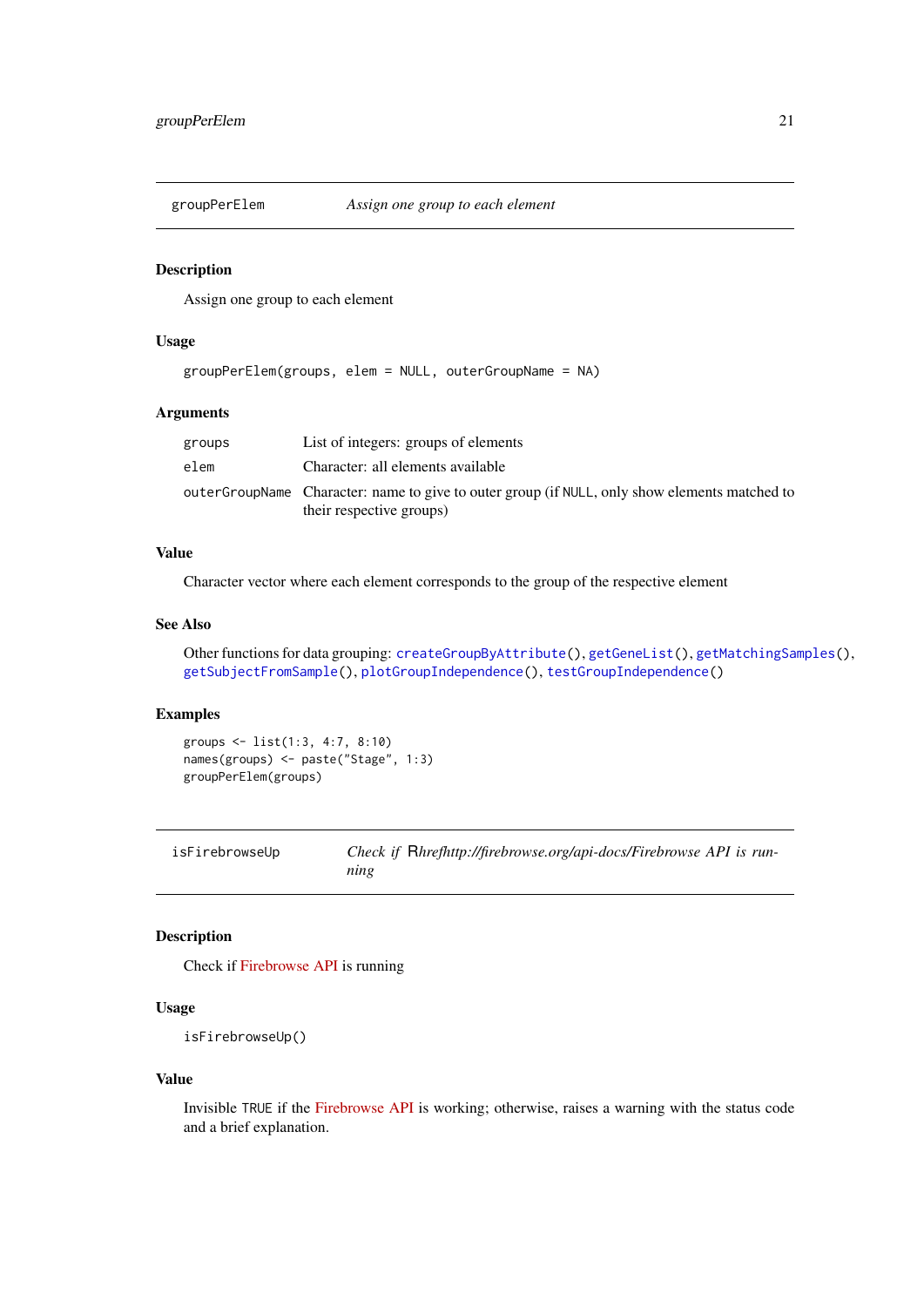#### See Also

Other functions associated with TCGA data retrieval: [getDownloadsFolder\(](#page-14-2)), [getTCGAdataTypes\(](#page-19-1)), [loadTCGAdata\(](#page-25-1)), [parseTCGAsampleTypes\(](#page-32-1))

#### Examples

isFirebrowseUp()

<span id="page-21-1"></span>labelBasedOnCutoff *Label groups based on a given cutoff*

# Description

Label groups based on a given cutoff

#### Usage

```
labelBasedOnCutoff(data, cutoff, label = NULL, gte = TRUE)
```
# Arguments

| data   | Numeric: test data                                                                                         |
|--------|------------------------------------------------------------------------------------------------------------|
| cutoff | Numeric: test cutoff                                                                                       |
| label  | Character: label to prefix group names                                                                     |
| gte    | Boolean: test using greater than or equal than cutoff (TRUE) or less than or equal<br>than cutoff (FALSE)? |

#### Value

Labelled groups

#### See Also

Other functions to analyse survival: [assignValuePerSubject\(](#page-3-1)), [getAttributesTime\(](#page-13-1)), [optimalSurvivalCutoff\(](#page-28-1)), [plotSurvivalCurves\(](#page-45-1)), [plotSurvivalPvaluesByCutoff\(](#page-46-1)), [processSurvTerms\(](#page-51-1)), [survdiffTerms\(](#page-56-1)), [survfit.survTerms\(](#page-58-1)), [testSurvival\(](#page-60-1))

# Examples

labelBasedOnCutoff(data=c(1, 0, 0, 1, 0, 1), cutoff=0.5) labelBasedOnCutoff(data=c(1, 0, 0, 1, 0, 1), cutoff=0.5, "Ratio") # Use "greater than" instead of "greater than or equal to" labelBasedOnCutoff(data=c(1, 0, 0, 0.5, 0, 1), cutoff=0.5, gte=FALSE)

<span id="page-21-0"></span>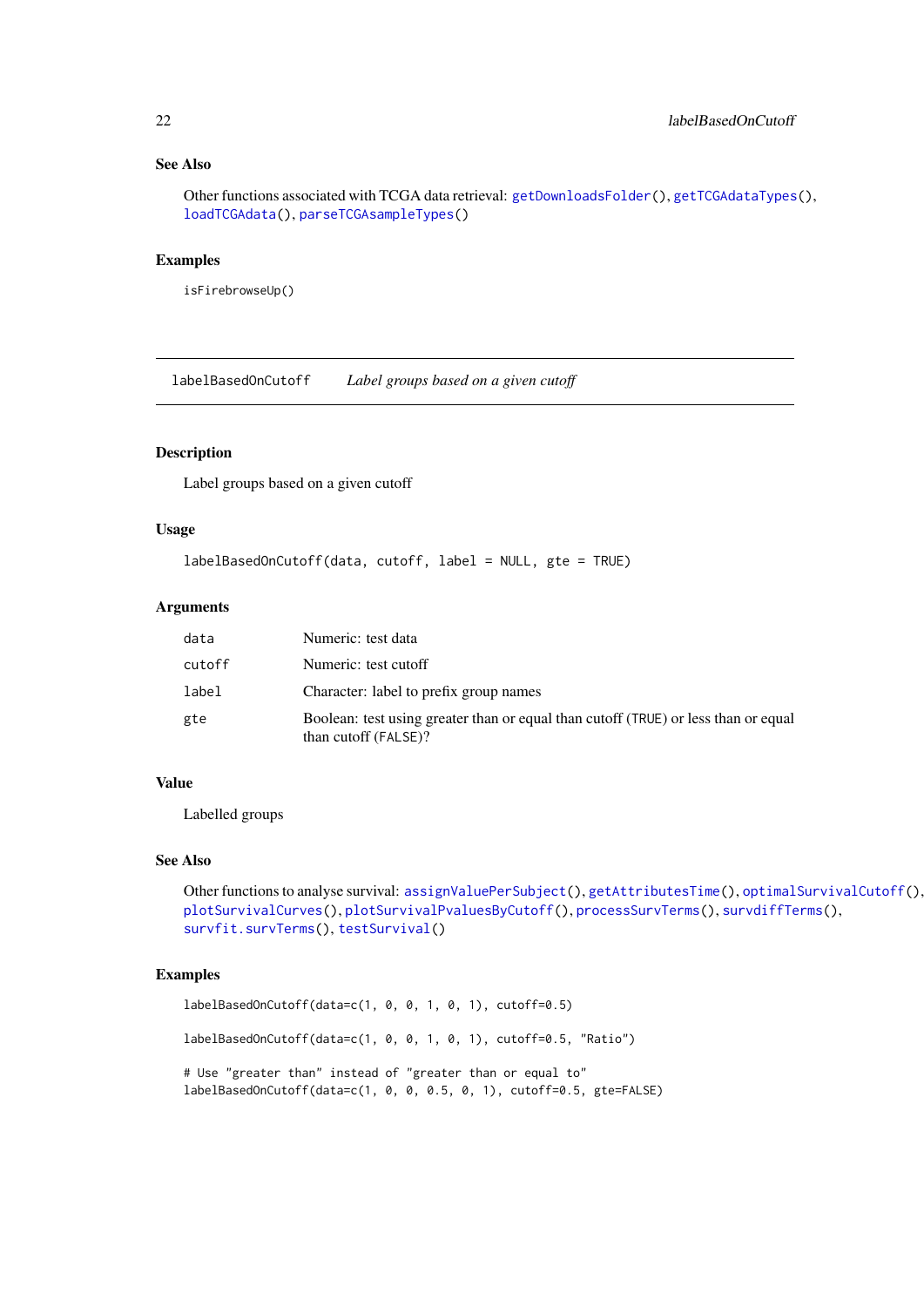<span id="page-22-1"></span><span id="page-22-0"></span>listSplicingAnnotations

*List alternative splicing annotations*

### Description

List alternative splicing annotations

# Usage

```
listSplicingAnnotations(species = NULL, assembly = NULL, date = NULL)
```
# Arguments

| species  | Character: filter results by species (regular expression)  |
|----------|------------------------------------------------------------|
| assemblv | Character: filter results by assembly (regular expression) |
| date     | Character: filter results by date (regular expression)     |

# Value

Named character vector with splicing annotation names

# See Also

Other functions for PSI quantification: [filterPSI\(](#page-12-1)), [getSplicingEventTypes\(](#page-18-2)), [loadAnnotation\(](#page-22-2)), [plotRowStats\(](#page-42-1)), [quantifySplicing\(](#page-54-1))

#### Examples

```
listSplicingAnnotations() # Return all alternative splicing annotations
listSplicingAnnotations(assembly="hg19") # Search for hg19 annotation
listSplicingAnnotations(assembly="hg38") # Search for hg38 annotation
listSplicingAnnotations(date="201(7|8)") # Search for 2017 or 2018 annotation
```
<span id="page-22-2"></span>loadAnnotation *Load alternative splicing annotation from* AnnotationHub

# Description

Load alternative splicing annotation from AnnotationHub

#### Usage

```
loadAnnotation(annotation, cache = NULL)
```
# Arguments

| annotation | Character: annotation to load                                                                      |
|------------|----------------------------------------------------------------------------------------------------|
| cache      | Character: directory path of cache (if NULL, default location is AnnotationHub:: getAnnotationHub( |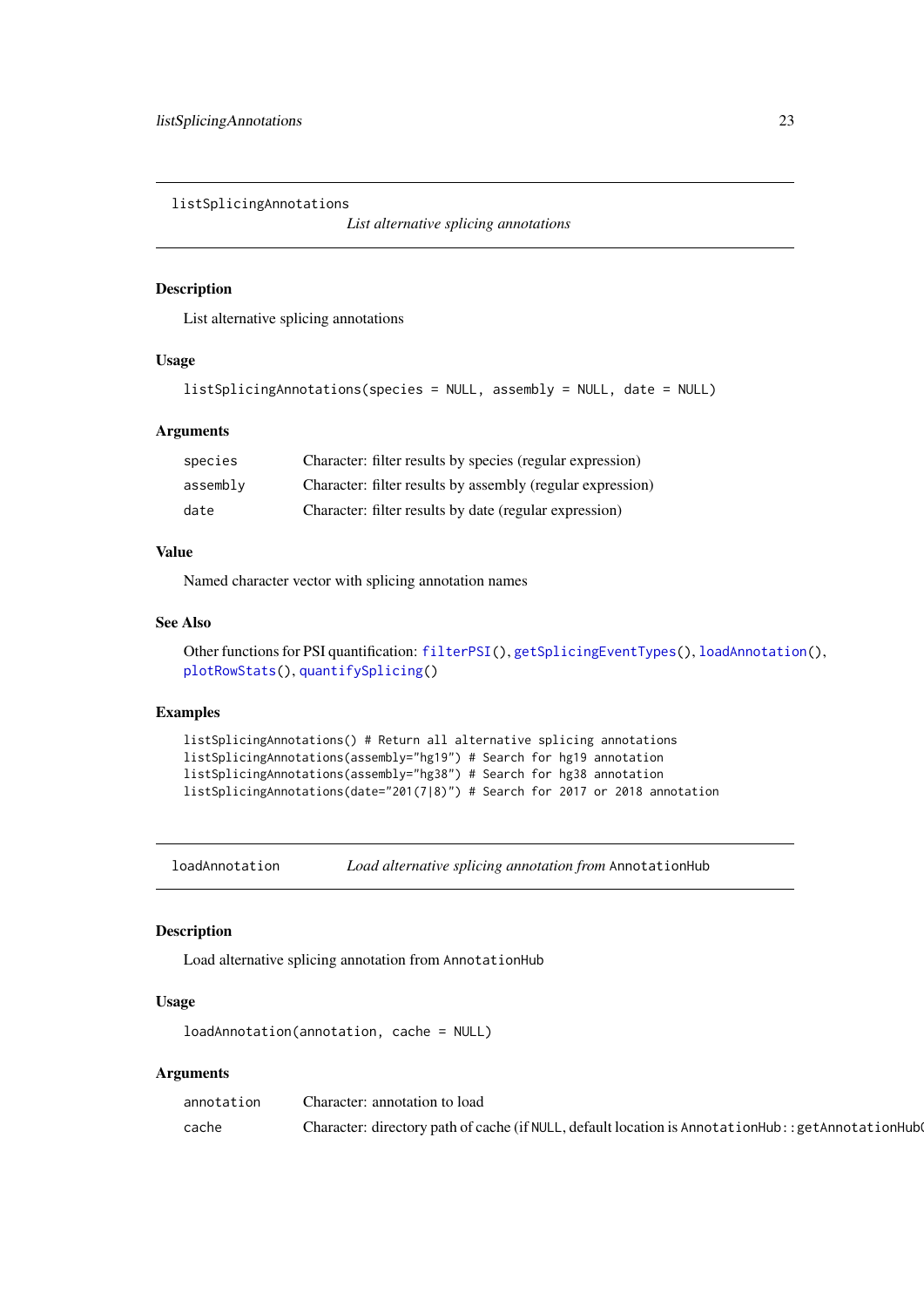# <span id="page-23-0"></span>Value

List of data frames containing the alternative splicing annotation per event type

#### See Also

```
Other functions for PSI quantification: filterPSI(), getSplicingEventTypes(), listSplicingAnnotations(),
plotRowStats(), quantifySplicing()
```
# Examples

```
human <- listSplicingAnnotations()[[1]]
## Not run:
annot <- loadAnnotation(human)
```
## End(Not run)

<span id="page-23-1"></span>loadGtexData *Load GTEx data*

### Description

Load GTEx data

# Usage

```
loadGtexData(
  folder = getDownloadsFolder(),
  data = getGtexDataTypes(),
  tissue = NULL
)
```
#### Arguments

| folder | Character: folder containing data                                                             |
|--------|-----------------------------------------------------------------------------------------------|
| data   | Character: data types to load (see getGtexDataTypes)                                          |
| tissue | Character: tissues to load (if NULL, load all); tissue selection may speed up data<br>loading |

#### Value

List with loaded data

# See Also

Other functions associated with GTEx data retrieval: [getDownloadsFolder\(](#page-14-2)), [getGtexDataTypes\(](#page-15-1)), [getGtexTissues\(](#page-15-2))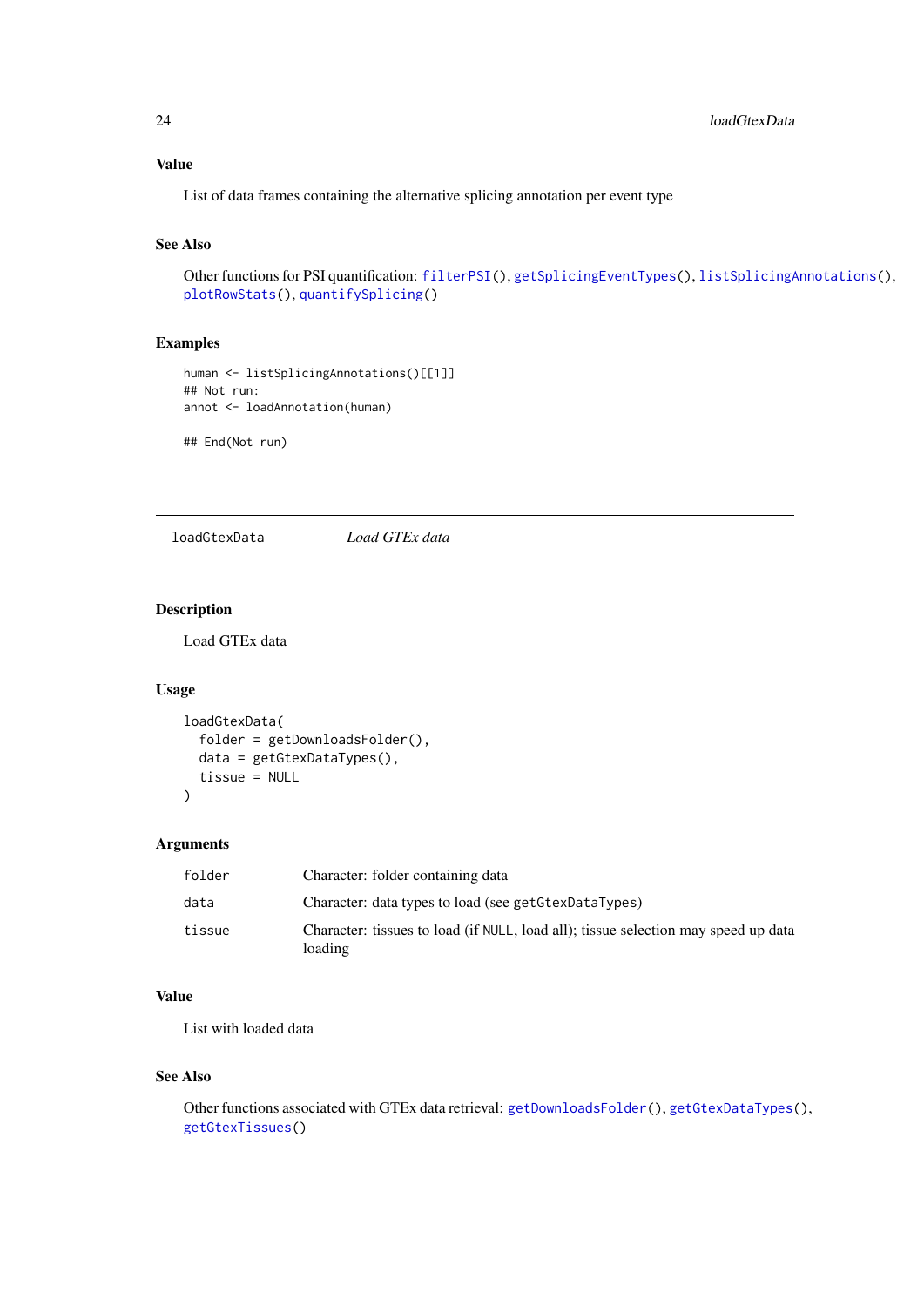#### <span id="page-24-0"></span>loadLocalFiles 25

#### Examples

```
## Not run:
# Download and load all available GTEx data
data <- loadGtexData()
# Download and load only junction quantification and sample info from GTEx
getGtexDataTypes()
data <- loadGtexData(data=c("sampleInfo", "junctionQuant"))
# Download and load only data for specific tissues
getGtexTissues()
data <- loadGtexData(tissue=c("Stomach", "Small Intestine"))
## End(Not run)
```
<span id="page-24-1"></span>loadLocalFiles *Load local files*

# Description

Load local files

#### Usage

```
loadLocalFiles(folder, ignore = c(".aux.", ".mage-tab."), name = "Data")
```
#### Arguments

| folder | Character: path to folder containing files of interest          |
|--------|-----------------------------------------------------------------|
| ignore | Character: skip folders and filenames that match the expression |
| name   | Character: name of the category containing all loaded datasets  |

# Value

List of data frames from valid files

#### See Also

Other functions to load local files: [prepareSRAmetadata\(](#page-50-1))

```
## Not run:
folder <- "~/Downloads/ACC 2016"
data <- loadLocalFiles(folder)
ignore <- c(".aux.", ".mage-tab.", "junction quantification")
loadLocalFiles(folder, ignore)
## End(Not run)
```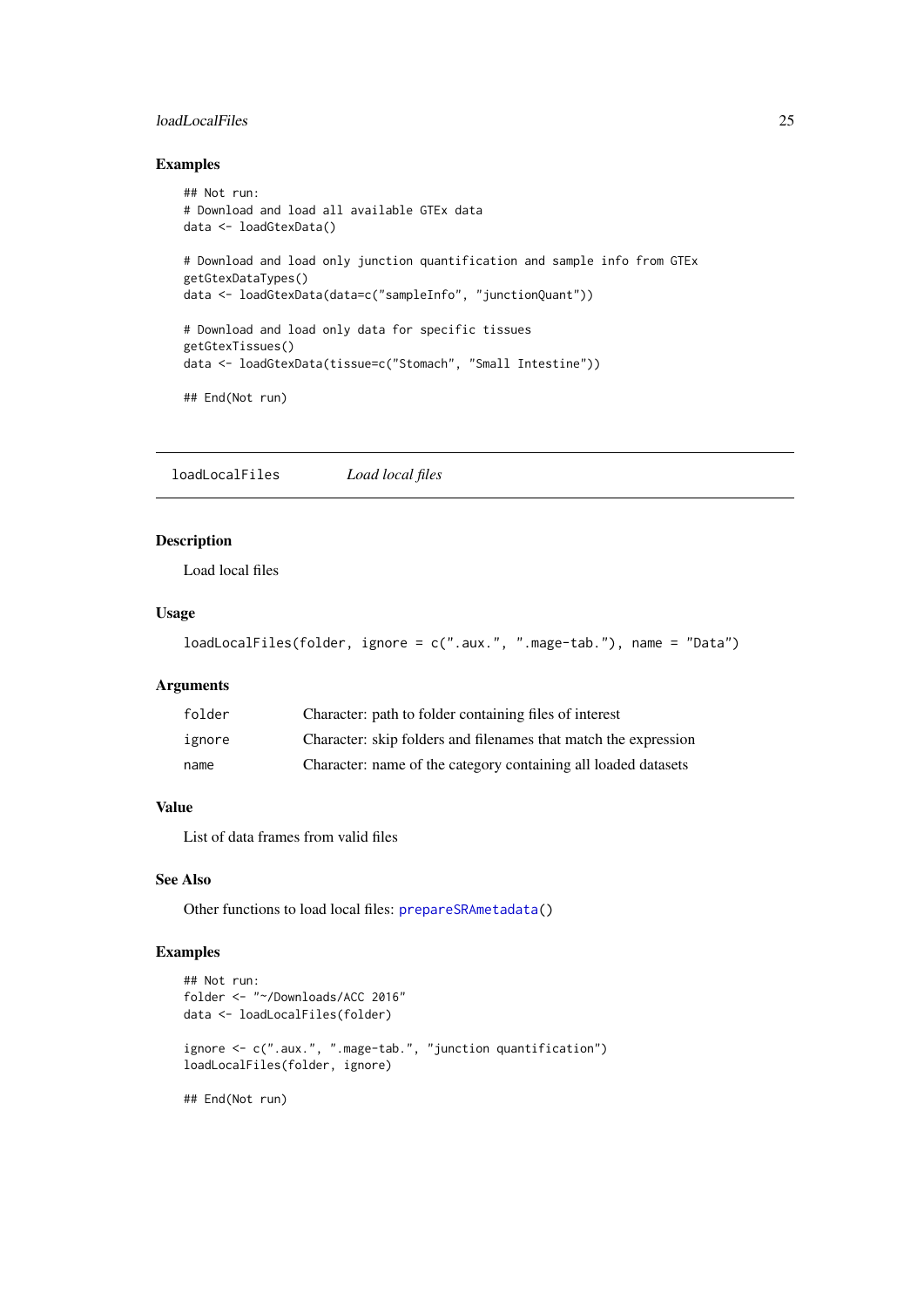# <span id="page-25-2"></span><span id="page-25-0"></span>Description

Download and load SRA projects via [recount2](https://jhubiostatistics.shinyapps.io/recount/)

# Usage

```
loadSRAproject(project, outdir = getDownloadsFolder())
```
#### Arguments

| project | Character: SRA project identifiers (check recount_abstract) |
|---------|-------------------------------------------------------------|
| outdir  | Character: directory to store the downloaded files          |

# Value

List with loaded projects

# See Also

Other functions associated with SRA data retrieval: [getDownloadsFolder\(](#page-14-2))

<span id="page-25-1"></span>loadTCGAdata *Download and process TCGA data*

# Description

TCGA data obtained via [Firebrowse](http://firebrowse.org/api-docs/)

```
loadTCGAdata(
  folder = getDownloadsFolder(),
  data = c("clinical", "junction_quantification", "RSEM_genes"),
  exclude = c(".aux.", ".mage-tab.", "MANIFEST.txt"),
  ...,
  download = TRUE
)
```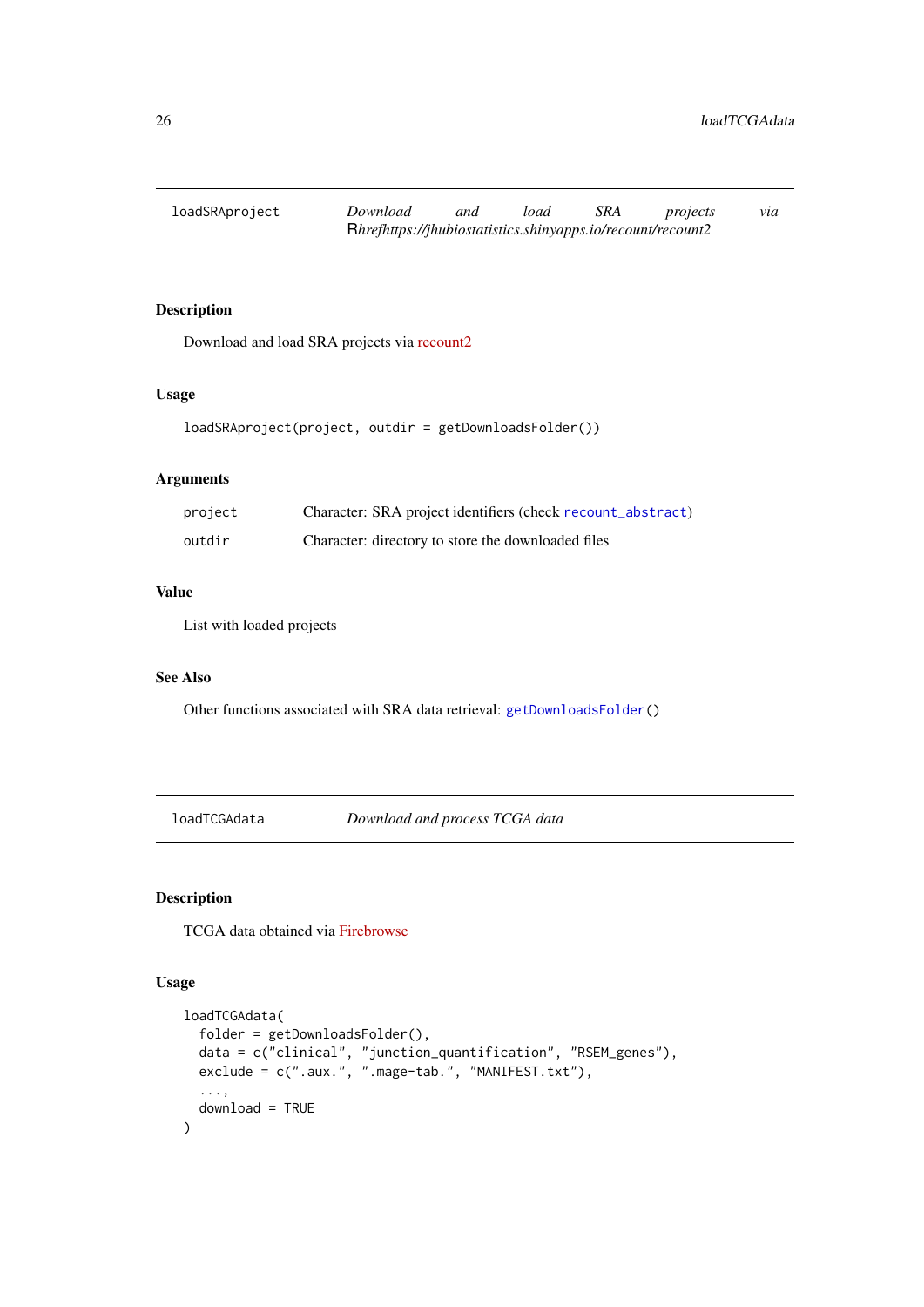#### <span id="page-26-0"></span>Arguments

| folder   | Character: directory to store the downloaded archives (by default, saves to<br>getDownloadsFolder())                                                           |
|----------|----------------------------------------------------------------------------------------------------------------------------------------------------------------|
| data     | Character: data to load (see getTCGAdataTypes())                                                                                                               |
| exclude  | Character: files and folders to exclude from downloading and from loading into<br>R (by default, exclude files containing .aux., .mage-tab. and MANIFEST. TXT) |
|          | Arguments passed on to queryFirebrowseData                                                                                                                     |
|          | format Character: response format as JSON, CSV or TSV                                                                                                          |
|          | date Character: dates of the data retrieval by Firebrowse (by default, it uses the<br>most recent data available)                                              |
|          | cohort Character: abbreviation of the cohorts (by default, returns data for all<br>cohorts)                                                                    |
|          | data_type Character: data types (optional)                                                                                                                     |
|          | tool Character: data produced by the selected Firebrowse tools (optional)                                                                                      |
|          | platform Character: data generation platforms (optional)                                                                                                       |
|          | center Character: data generation centres (optional)                                                                                                           |
|          | level Integer: data levels (optional)                                                                                                                          |
|          | protocol Character: sample characterization protocols (optional)                                                                                               |
|          | page Integer: page of the results to return (optional)                                                                                                         |
|          | page_size Integer: number of records per page of results (optional)                                                                                            |
|          | sort_by String: column used to sort the data (by default, sort by cohort)                                                                                      |
| download | Boolean: download missing files                                                                                                                                |

# Value

A list with the loaded data, unless required files are unavailable and download = FALSE (if so, it returns the URL of files to download)

# See Also

Other functions associated with TCGA data retrieval: [getDownloadsFolder\(](#page-14-2)), [getTCGAdataTypes\(](#page-19-1)), [isFirebrowseUp\(](#page-20-2)), [parseTCGAsampleTypes\(](#page-32-1))

```
getFirebrowseDataTypes()
## Not run:
loadFirebrowseData(cohort = "ACC", data_type = "Clinical")
## End(Not run)
```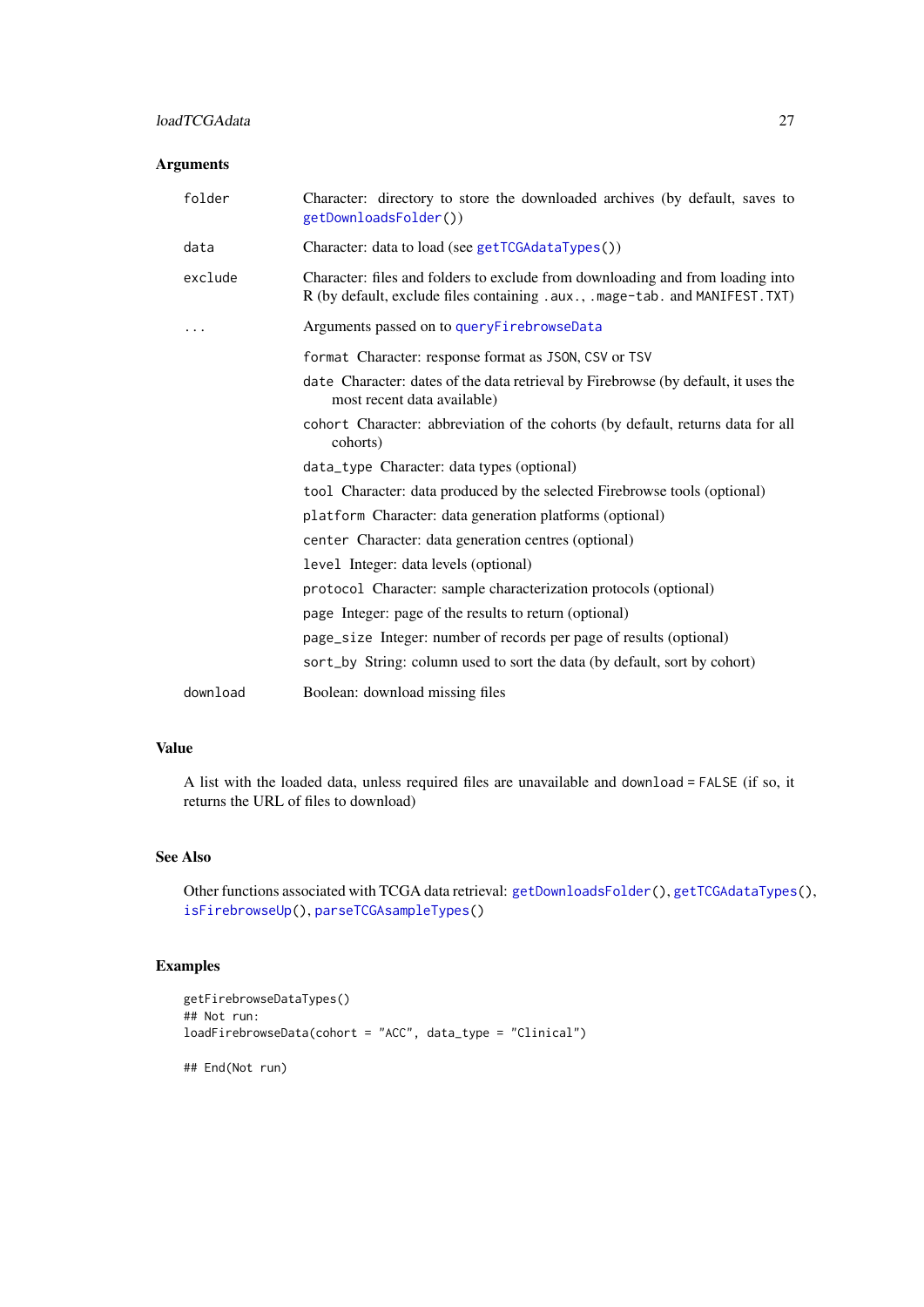```
normaliseGeneExpression
```

```
Filter and normalise gene expression
```
# Description

Filter and normalise gene expression

# Usage

```
normaliseGeneExpression(
  geneExpr,
  geneFilter = NULL,
  method = "TMM",p = 0.75,
  log2transform = TRUE,
  priorCount = 0.25,
  performVoom = FALSE
)
```
# Arguments

| geneExpr      | Matrix or data frame: gene expression                                                                 |
|---------------|-------------------------------------------------------------------------------------------------------|
| geneFilter    | Boolean: filtered genes                                                                               |
| method        | Character: normalisation method, including TMM, RLE, upperquartile, none or<br>quantile (see Details) |
| p             | percentile (between 0 and 1) of the counts that is aligned when method="upperquartile"                |
| log2transform | Boolean: perform log2-transformation?                                                                 |
| priorCount    | Average count to add to each observation to avoid zeroes after log-transformation                     |
| performVoom   | Boolean: perform mean-variance modelling (voom)?                                                      |

# Details

edgeR::calcNormFactors will be used to normalise gene expression if one of the following methods is set: TMM, RLE, upperquartile or none. However, [voom](#page-0-0) will be used for normalisation if performVoom = TRUE and the selected method is quantile.

# Value

Filtered and normalised gene expression

# See Also

Other functions for gene expression pre-processing: [convertGeneIdentifiers\(](#page-5-1)), [filterGeneExpr\(](#page-10-1)), [plotGeneExprPerSample\(](#page-37-1)), [plotRowStats\(](#page-42-1))

```
geneExpr <- readFile("ex_gene_expression.RDS")
normaliseGeneExpression(geneExpr)
```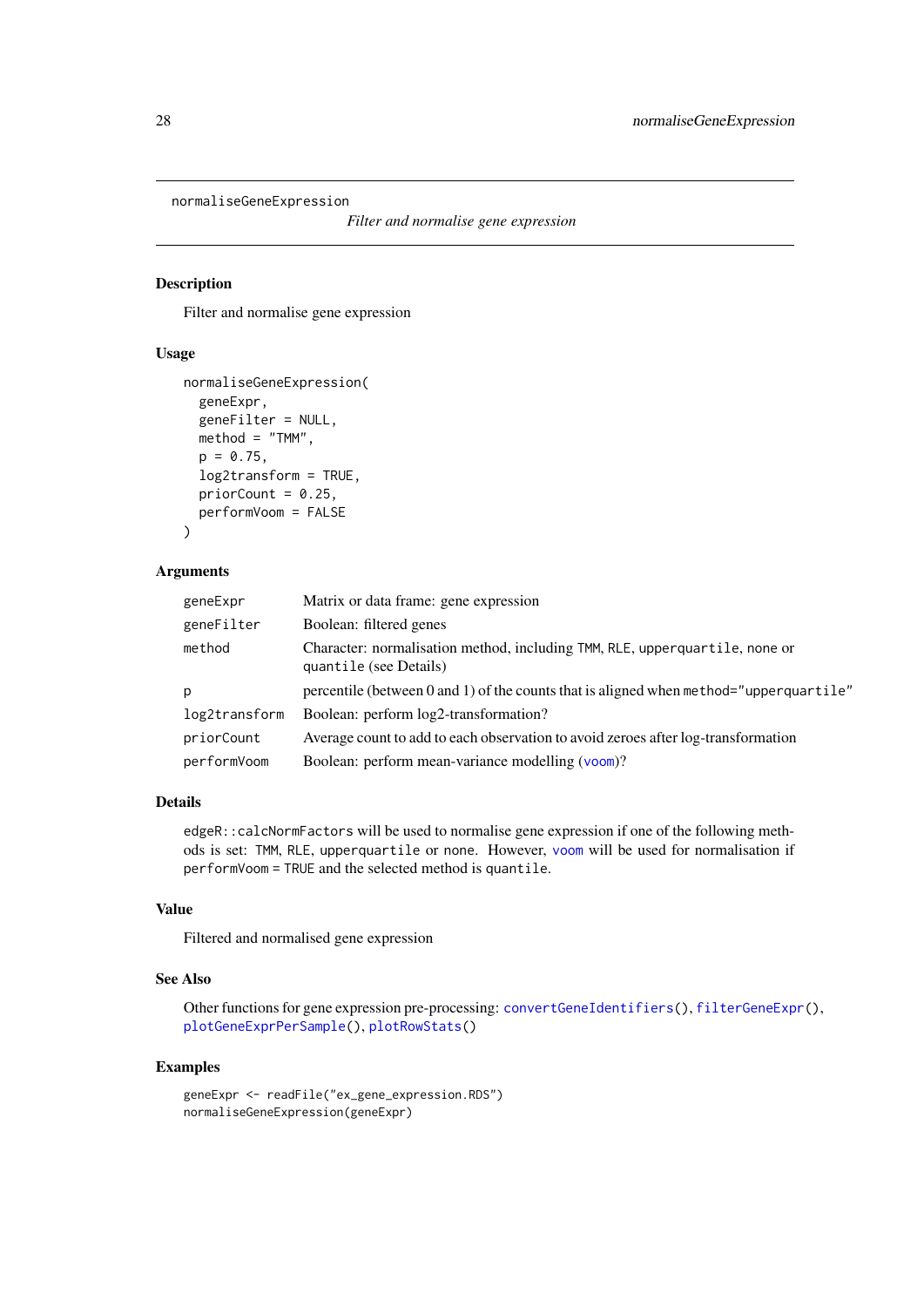<span id="page-28-1"></span><span id="page-28-0"></span>optimalSurvivalCutoff *Calculate optimal data cutoff that best separates survival curves*

# Description

Uses stats::optim with the Brent method to test multiple cutoffs and to find the minimum logrank p-value.

#### Usage

```
optimalSurvivalCutoff(
  clinical,
  data,
  censoring,
  event,
  timeStart,
  timeStop = NULL,
  followup = "days_to_last_followup",
  session = NULL,
  filter = TRUE,
  survTime = NULL,
  lower = NULL,
  upper = NULL
)
```
# Arguments

| clinical     | Data frame: clinical data                                                                                                                                                                                                      |
|--------------|--------------------------------------------------------------------------------------------------------------------------------------------------------------------------------------------------------------------------------|
| data         | Numeric: data values                                                                                                                                                                                                           |
| censoring    | Character: censor using left, right, interval or interval2                                                                                                                                                                     |
| event        | Character: name of column containing time of the event of interest                                                                                                                                                             |
| timeStart    | Character: name of column containing starting time of the interval or follow up<br>time                                                                                                                                        |
| timeStop     | Character: name of column containing ending time of the interval (only relevant<br>for interval censoring)                                                                                                                     |
| followup     | Character: name of column containing follow up time                                                                                                                                                                            |
| session      | Shiny session (only used for the visual interface)                                                                                                                                                                             |
| filter       | Boolean or numeric: elements to use (all are used by default)                                                                                                                                                                  |
| survTime     | survTime object: times to follow up, time start, time stop and event (optional)                                                                                                                                                |
| lower, upper | Bounds in which to search (if NULL, bounds are set to lower = $\theta$ and upper = 1<br>if all data values are within that interval; otherwise, lower $= min(data, na. rm)$<br>$=$ TRUE) and upper = max(data, na. rm = TRUE)) |

# Value

List containing the optimal cutoff (par) and the corresponding p-value (value)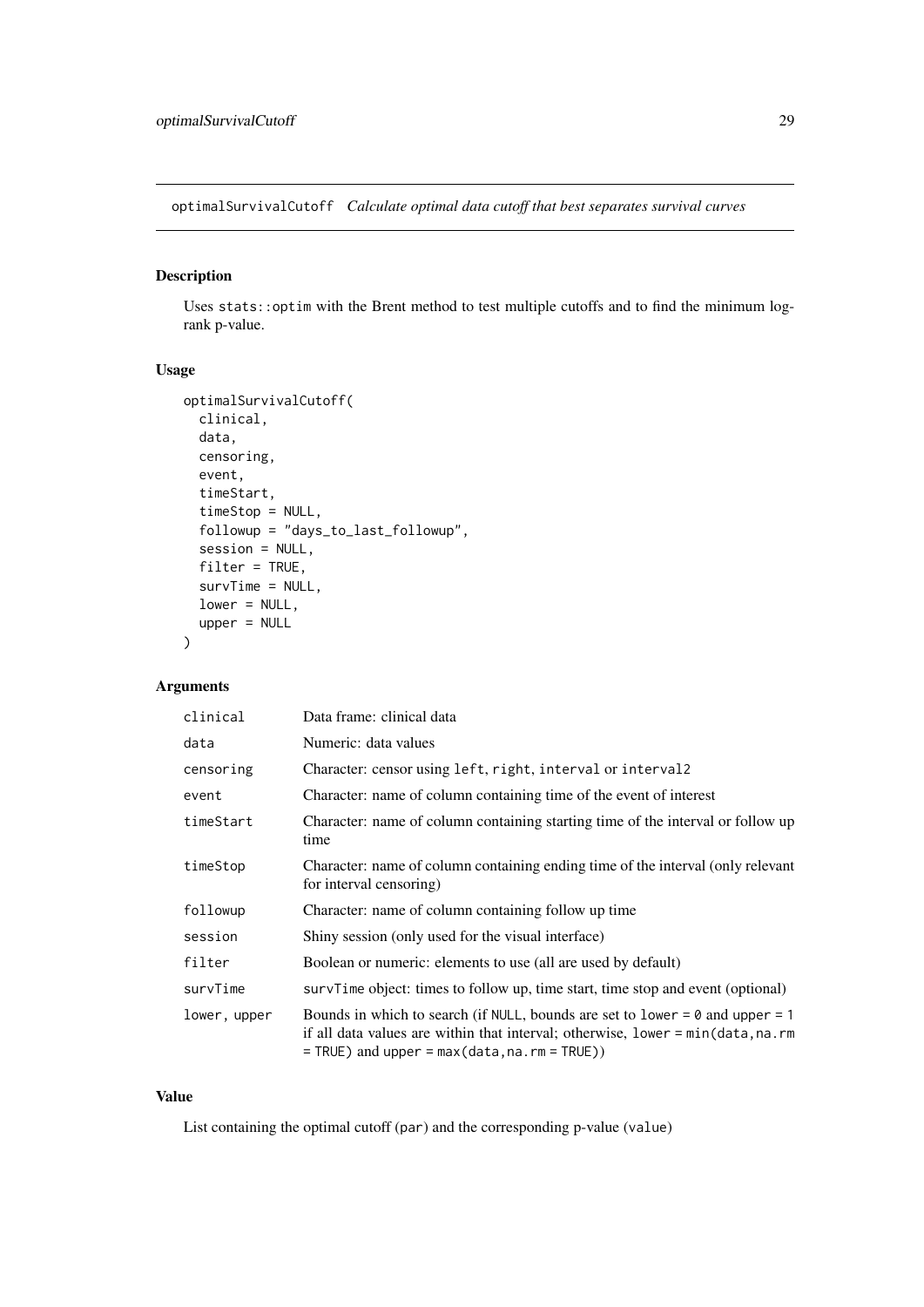#### See Also

```
Other functions to analyse survival: assignValuePerSubject(), getAttributesTime(), labelBasedOnCutoff(),
plotSurvivalCurves(), plotSurvivalPvaluesByCutoff(), processSurvTerms(), survdiffTerms(),
survfit.survTerms(), testSurvival()
```
#### Examples

```
clinical <- read.table(text = "2549 NA ii female
                              840 NA i female
                               NA 1204 iv male
                               NA 383 iv female
                             1293 NA iii male
                               NA 1355 ii male")
names(clinical) <- c("patient.days_to_last_followup",
                    "patient.days_to_death",
                    "patient.stage_event.pathologic_stage",
                    "patient.gender")
timeStart <- "days_to_death"
event <- "days_to_death"
psi <- c(0.1, 0.2, 0.9, 1, 0.2, 0.6)
opt <- optimalSurvivalCutoff(clinical, psi, "right", event, timeStart)
```
<span id="page-29-1"></span>parseCategoricalGroups

*Parse categorical columns in a data frame*

#### Description

Retrieve elements grouped by their unique group based on each categorical column

### Usage

```
parseCategoricalGroups(df)
```
# Arguments

df Data frame

#### Value

List of lists containing values based on rownames of df

# See Also

[testGroupIndependence\(](#page-59-1)) and [plotGroupIndependence\(](#page-38-1))

```
df <- data.frame("race"=c("caucasian", "caucasian", "asian"),
                 "gender"=c("male", "female", "male"))
rownames(df) <- paste("subject", 1:3)
parseCategoricalGroups(df)
```
<span id="page-29-0"></span>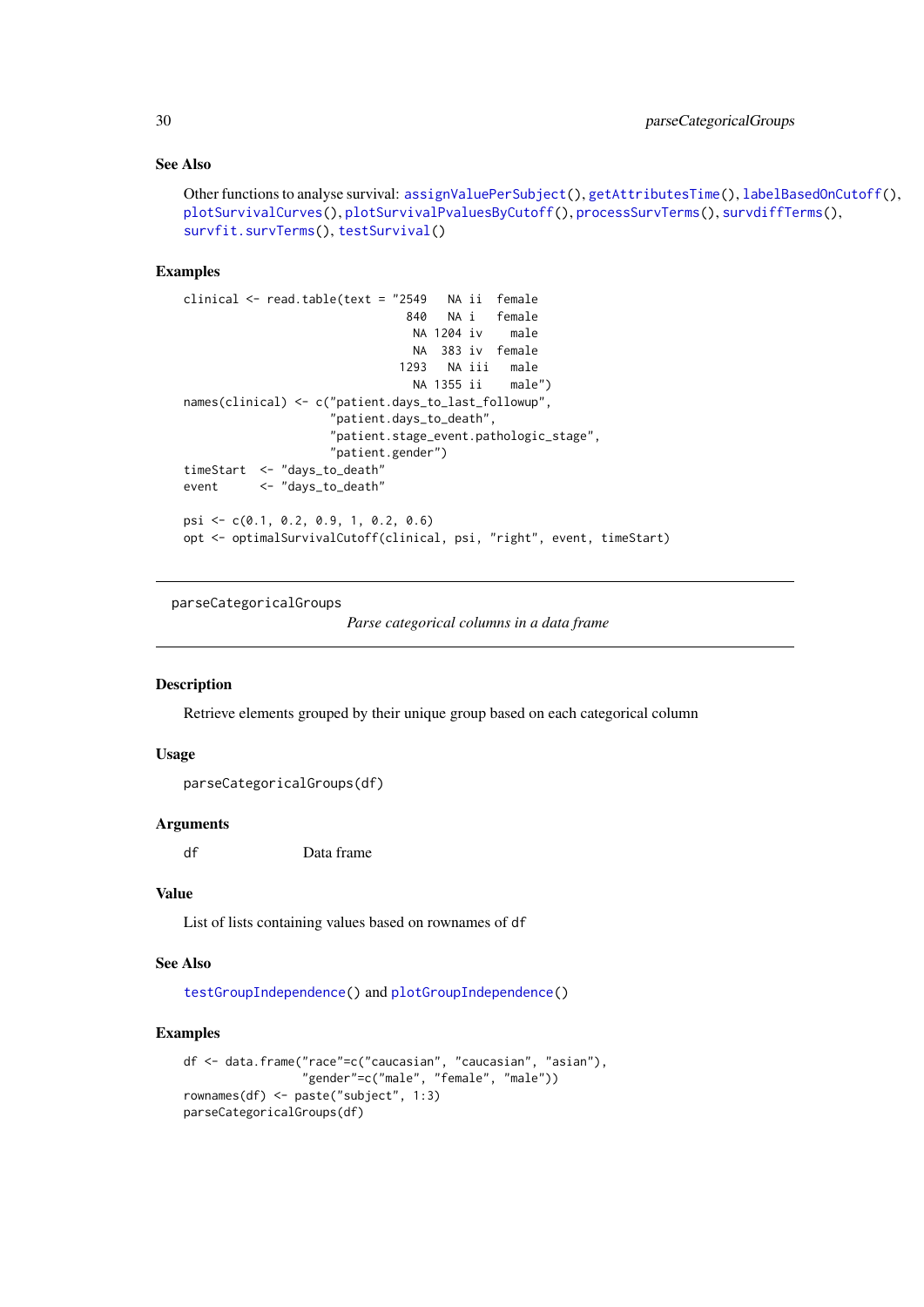<span id="page-30-0"></span>parseSplicingEvent *Parse alternative splicing event identifier*

# Description

Parse alternative splicing event identifier

# Usage

```
parseSplicingEvent(
  event,
  char = FALSE,
  pretty = FALSE,
  extra = NULL,
  coords = FALSE
\lambda
```
# Arguments

| event  | Character: event identifier                                                                                                                                                         |
|--------|-------------------------------------------------------------------------------------------------------------------------------------------------------------------------------------|
| char   | Boolean: return character vector instead of list with parsed values?                                                                                                                |
| pretty | Boolean: return a prettier name of the event identifier?                                                                                                                            |
| extra  | Character: extra information to add (such as species and assembly version); only<br>used if $pretry = TRUE$ and $char = TRUE$                                                       |
| coords | Boolean: display extra coordinates regarding the alternative and constitutive re-<br>gions of alternative splicing events? If char = FALSE, all coordinates are always<br>displayed |

# Value

Parsed event

# Examples

```
events <- c("SE_1_-_123_456_789_1024_TST",
            "MXE_3_+_473_578_686_736_834_937_HEY/YOU")
parseSplicingEvent(events)
```
<span id="page-30-1"></span>parseSuppaAnnotation *Get events from alternative splicing annotation*

# Description

Get events from alternative splicing annotation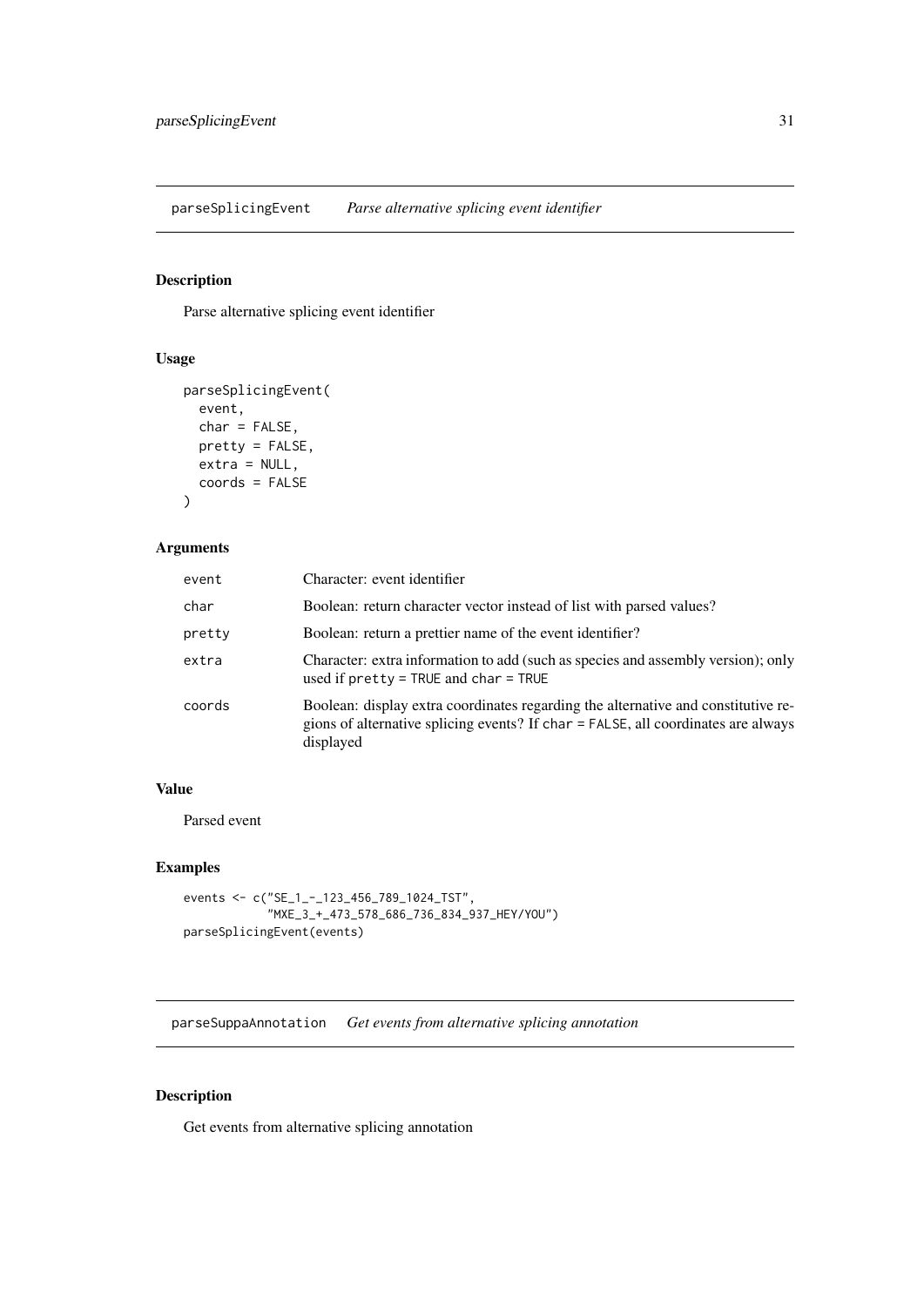# Usage

```
parseSuppaAnnotation(
  folder,
  types = c("SE", "AF", "AL", "MX", "A5", "A3", "RI"),
  genome = "hg19"
\lambdaparseVastToolsAnnotation(
  folder,
  types = c("ALT3", "ALT5", "COMBI", "IR", "MERGE3m", "MIC", "EXSK", "MULTI"),
  genome = "Hsa",
  complexEvents = FALSE
\lambdaparseMisoAnnotation(
  folder,
  types = c("SE", "AFE", "ALE", "MXE", "A5SS", "A3SS", "RI", "TandemUTR"),
  genome = "hg19"
)
parseMatsAnnotation(
  folder,
  types = c("SE", "AFE", "ALE", "MXE", "A5SS", "A3SS", "RI"),
  genome = "fromGTF",
  novelEvents = TRUE
)
```
# Arguments

| folder        | Character: path to folder                                                                |
|---------------|------------------------------------------------------------------------------------------|
| types         | Character: type of events to retrieve (depends on the program of origin; see<br>details) |
| genome        | Character: genome of interest (for instance, hg19; depends on the program of<br>origin)  |
| complexEvents | Boolean: should complex events in A3SS and A5SS be parsed?                               |
| novelEvents   | Boolean: parse events detected due to novel splice sites                                 |

#### Details

Type of parsable events:

- Alternative 3' splice site
- Alternative 5' splice site
- Alternative first exon
- Alternative last exon
- Skipped exon (may include skipped micro-exons)
- Mutually exclusive exon
- Retained intron
- Tandem UTR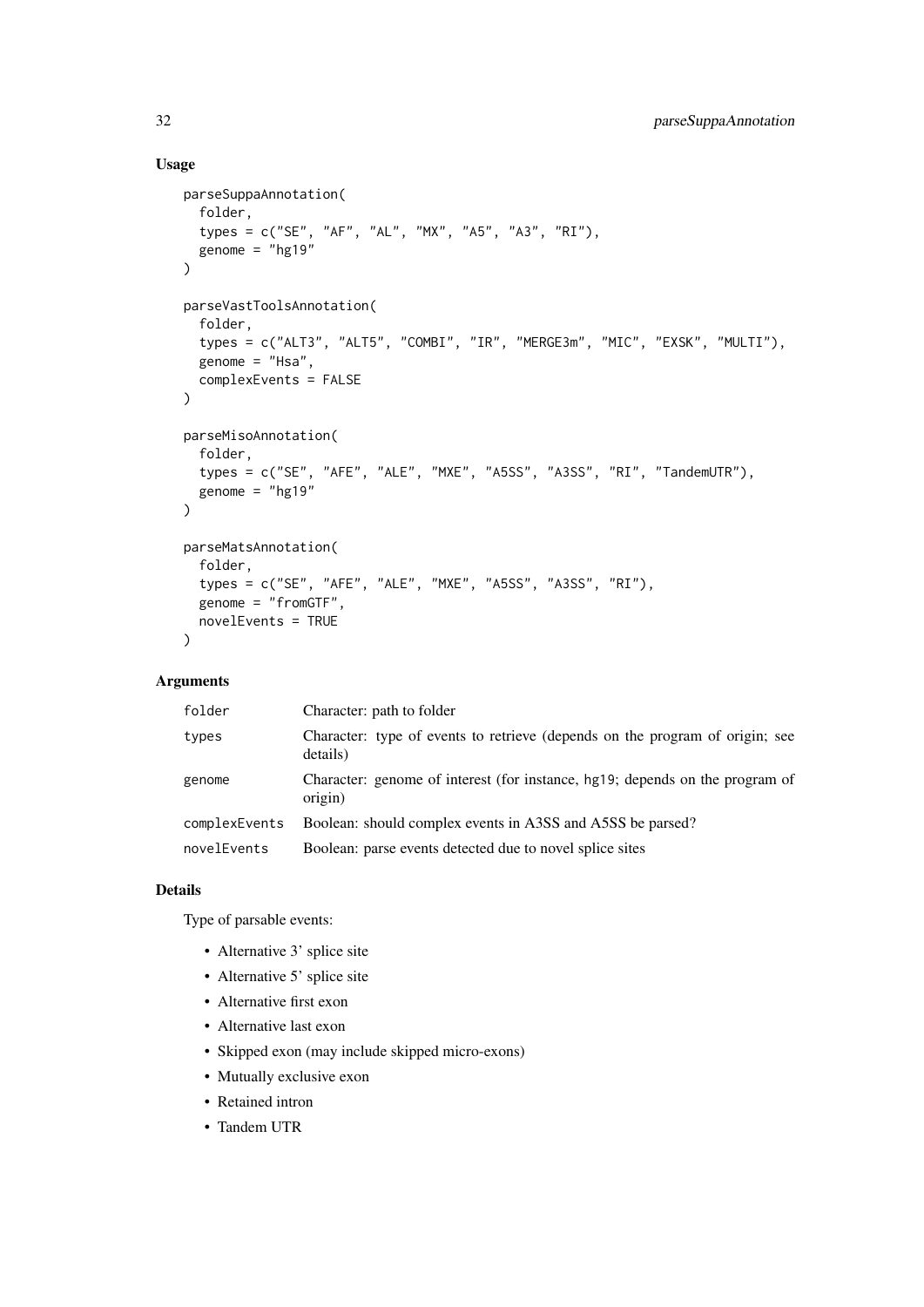# <span id="page-32-0"></span>Value

Retrieve data frame with events based on a given alternative splicing annotation

#### See Also

Other functions to prepare alternative splicing annotations: [prepareAnnotationFromEvents\(](#page-49-1))

# Examples

```
# Load sample files
folder <- "extdata/eventsAnnotSample/suppa_output/suppaEvents"
suppaOutput <- system.file(folder, package="psichomics")
suppa <- parseSuppaAnnotation(suppaOutput)
# Load sample files
folder <- "extdata/eventsAnnotSample/VASTDB/Hsa/TEMPLATES"
vastToolsOutput <- system.file(folder, package="psichomics")
vast <- parseVastToolsAnnotation(vastToolsOutput)
# Load sample files
folder <- "extdata/eventsAnnotSample/miso_annotation"
misoOutput <- system.file(folder, package="psichomics")
miso <- parseMisoAnnotation(misoOutput)
# Load sample files
folder <- "extdata/eventsAnnotSample/mats_output/ASEvents"
matsOutput <- system.file(folder, package="psichomics")
mats <- parseMatsAnnotation(matsOutput)
# Do not parse novel events
mats <- parseMatsAnnotation(matsOutput, novelEvents=FALSE)
```
<span id="page-32-1"></span>parseTCGAsampleTypes *Parse sample information from TCGA sample identifiers*

#### Description

Parse sample information from TCGA sample identifiers

```
parseTCGAsampleTypes(
  samples,
 filename = system.file("extdata", "TCGAsampleType.RDS", package = "psichomics")
)
```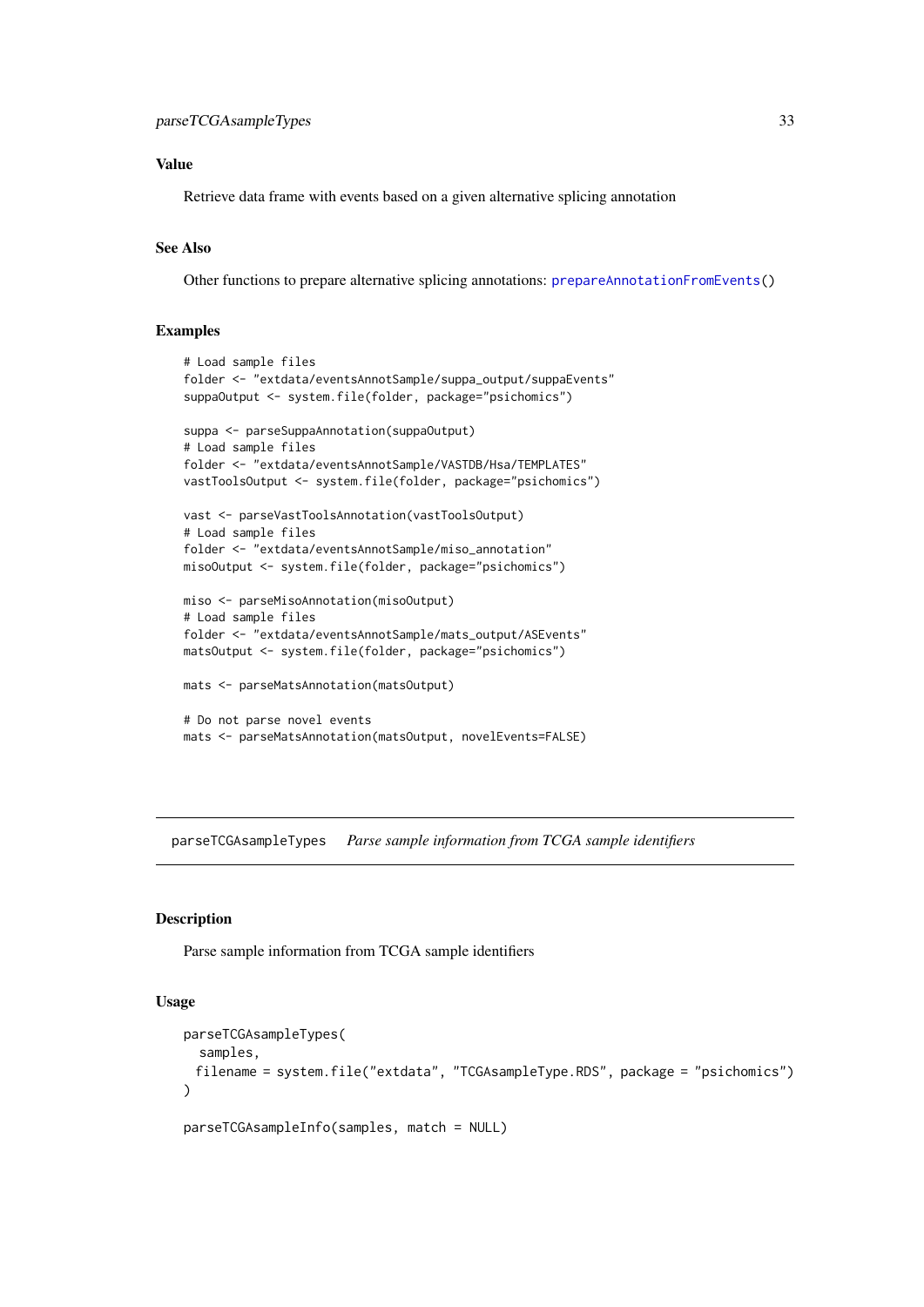# <span id="page-33-0"></span>Arguments

| samples  | Character: sample identifiers                                                        |
|----------|--------------------------------------------------------------------------------------|
| filename | Character: path to RDS file containing corresponding types                           |
| match    | Integer: match between samples and subjects (NULL by default; performs the<br>match) |

# Value

Metadata associated with each TCGA sample

# See Also

Other functions associated with TCGA data retrieval: [getDownloadsFolder\(](#page-14-2)), [getTCGAdataTypes\(](#page-19-1)), [isFirebrowseUp\(](#page-20-2)), [loadTCGAdata\(](#page-25-1))

# Examples

```
parseTCGAsampleTypes(c("TCGA-01A-Tumour", "TCGA-10B-Normal"))
samples <- c("TCGA-3C-AAAU-01A-11R-A41B-07", "TCGA-3C-AALI-01A-11R-A41B-07",
             "TCGA-3C-AALJ-01A-31R-A41B-07", "TCGA-3C-AALK-01A-11R-A41B-07",
             "TCGA-4H-AAAK-01A-12R-A41B-07", "TCGA-5L-AAT0-01A-12R-A41B-07")
```
parseTCGAsampleInfo(samples)

<span id="page-33-1"></span>

| performICA |        | Perform independent component analysis after processing missing |  |  |  |
|------------|--------|-----------------------------------------------------------------|--|--|--|
|            | values |                                                                 |  |  |  |

#### Description

Perform independent component analysis after processing missing values

```
performICA(
 data,
 n.comp = min(5, ncol(data)),center = TRUE,
 scale. = FALSE,
 missingValues = round(0.05 * new(data)),
 alg.typ = c("parallel", "defaltion"),
 fun = c("logcosh", "exp"),
 alpha = 1,
   ...
)
```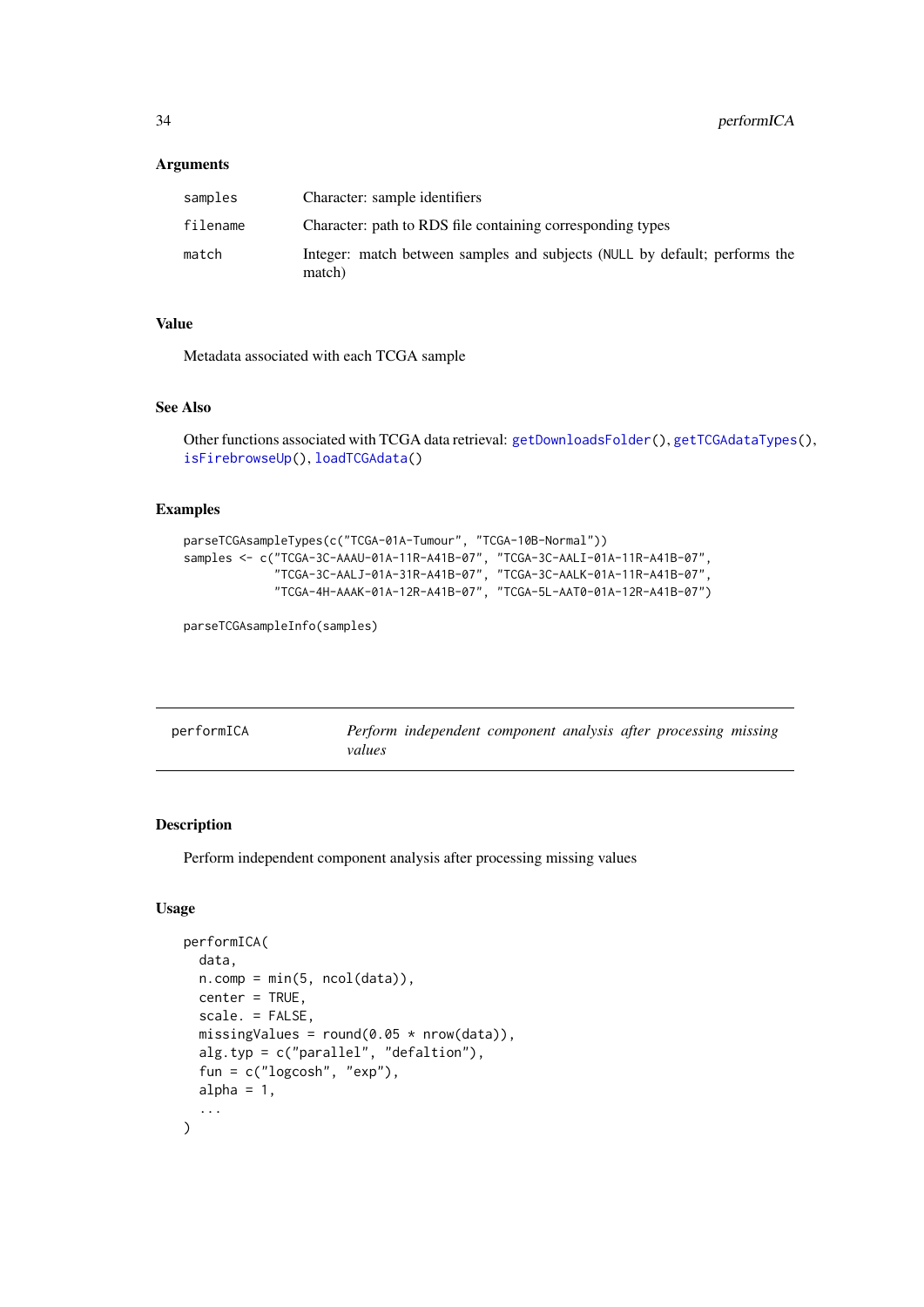#### <span id="page-34-0"></span>performPCA 35

# Arguments

| data          | an optional data frame (or similar: see model. frame) containing the variables in<br>the formula formula. By default the variables are taken from environment (formula).                                                                                                                                                              |
|---------------|---------------------------------------------------------------------------------------------------------------------------------------------------------------------------------------------------------------------------------------------------------------------------------------------------------------------------------------|
| n.comp        | number of components to be extracted                                                                                                                                                                                                                                                                                                  |
| center        | a logical value indicating whether the variables should be shifted to be zero<br>centered. Alternately, a vector of length equal the number of columns of x can<br>be supplied. The value is passed to scale.                                                                                                                         |
| scale.        | a logical value indicating whether the variables should be scaled to have unit<br>variance before the analysis takes place. The default is FALSE for consistency<br>with S, but in general scaling is advisable. Alternatively, a vector of length equal<br>the number of columns of x can be supplied. The value is passed to scale. |
| missingValues | Integer: number of tolerated missing values per column to be replaced with the<br>mean of the values of that same column                                                                                                                                                                                                              |
| alg.typ       | if alg.typ $==$ "parallel" the components are extracted simultaneously (the<br>default). if alg.typ == "deflation" the components are extracted one at a<br>time.                                                                                                                                                                     |
| fun           | the functional form of the $G$ function used in the approximation to neg-entropy<br>(see 'details').                                                                                                                                                                                                                                  |
| alpha         | constant in range $[1, 2]$ used in approximation to neg-entropy when fun ==<br>"logcosh"                                                                                                                                                                                                                                              |
|               | Arguments passed on to fastICA:: fastICA                                                                                                                                                                                                                                                                                              |

# Value

ICA result in a prcomp object

# See Also

Other functions to analyse independent components: [plotICA\(](#page-39-1))

# Examples

performICA(USArrests)

<span id="page-34-1"></span>performPCA *Perform principal component analysis after processing missing values*

# Description

Perform principal component analysis after processing missing values

```
performPCA(
  data,
  center = TRUE,scale. = FALSE,
  missingValues = round(0.05 * nrow(data)),
   ...
)
```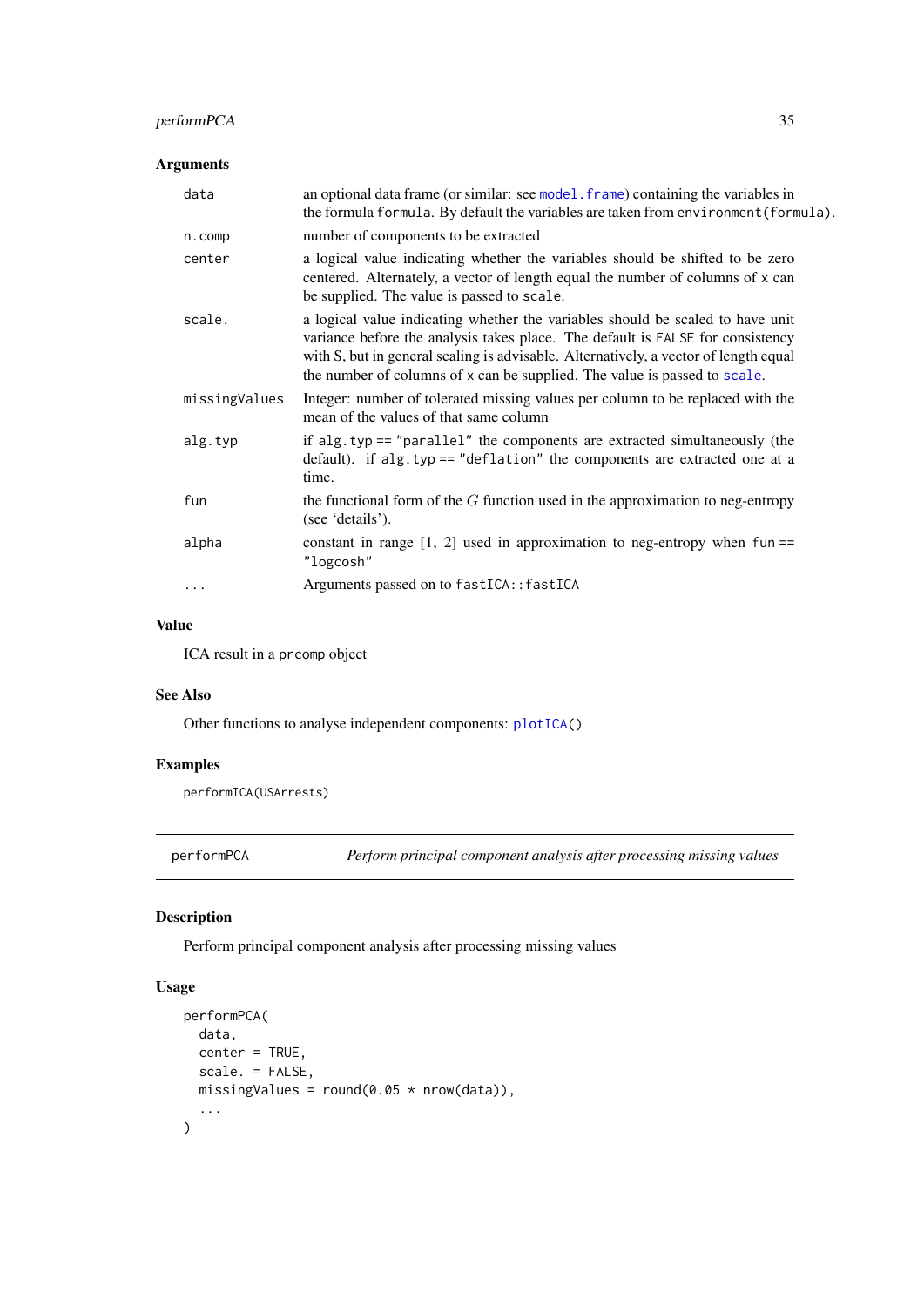# <span id="page-35-0"></span>Arguments

| data          | an optional data frame (or similar: see model. frame) containing the variables in<br>the formula formula. By default the variables are taken from environment (formula).                                                                                                                                                              |
|---------------|---------------------------------------------------------------------------------------------------------------------------------------------------------------------------------------------------------------------------------------------------------------------------------------------------------------------------------------|
| center        | a logical value indicating whether the variables should be shifted to be zero<br>centered. Alternately, a vector of length equal the number of columns of x can<br>be supplied. The value is passed to scale.                                                                                                                         |
| scale.        | a logical value indicating whether the variables should be scaled to have unit<br>variance before the analysis takes place. The default is FALSE for consistency<br>with S, but in general scaling is advisable. Alternatively, a vector of length equal<br>the number of columns of x can be supplied. The value is passed to scale. |
| missingValues | Integer: number of tolerated missing values per column to be replaced with the<br>mean of the values of that same column                                                                                                                                                                                                              |
| .             | Arguments passed on to stats::prcomp                                                                                                                                                                                                                                                                                                  |
|               |                                                                                                                                                                                                                                                                                                                                       |

# Value

PCA result in a prcomp object

#### See Also

Other functions to analyse principal components: [calculateLoadingsContribution\(](#page-4-1)), [plotPCA\(](#page-40-1)), [plotVariance\(](#page-48-1))

#### Examples

performPCA(USArrests)

<span id="page-35-1"></span>plotDistribution *Plot distribution through a density plot*

# Description

The tooltip shows the median, variance, max, min and number of non-NA samples of each data series (if data contains names or column names, those will be used as sample names and also appear in the tooltip).

```
plotDistribution(
  data,
  groups = NULL,
  rug = TRUE,
  vLine = TRUE,
  ...,
  title = NULL,
  psi = NULL,
  rugLabels = FALSE,
  rugLabelsRotation = 0
)
```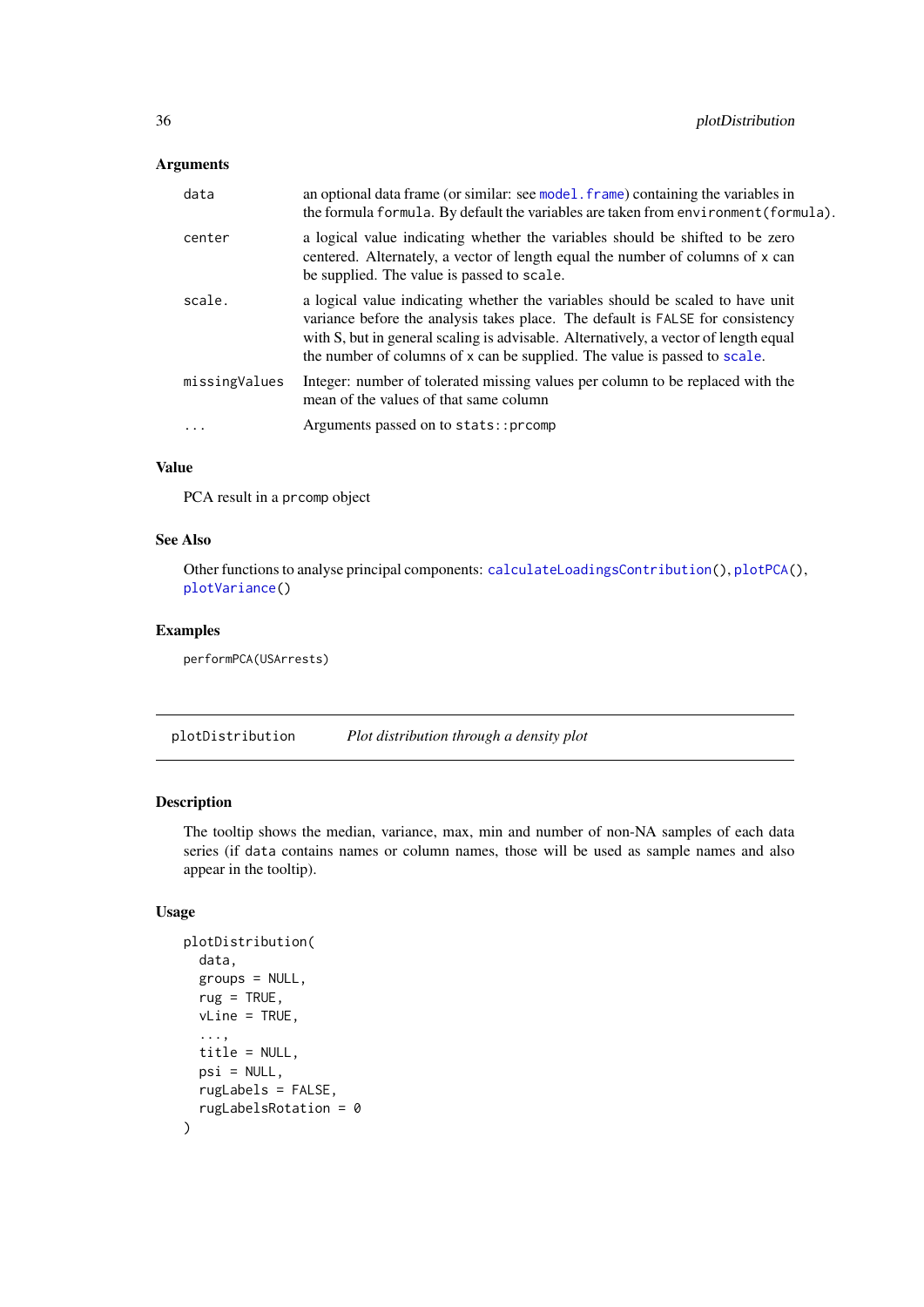<span id="page-36-0"></span>

| Numeric, data frame or matrix: gene expression data or alternative splicing event<br>quantification values (sample names are based on their names or colnames)<br>List of sample names or vector containing the group name per data value (read<br>Details); if NULL or a character vector of length 1, data values are considered<br>from the same group<br>Boolean: show rug plot?<br>Boolean: plot vertical lines (including descriptive statistics for each group)?<br>Arguments passed on to stats: : density.default<br>bw the smoothing bandwidth to be used. The kernels are scaled such that this is<br>the standard deviation of the smoothing kernel. (Note this differs from the<br>reference books cited below, and from S-PLUS.)<br>bw can also be a character string giving a rule to choose the bandwidth. See<br>bw.nrd.<br>The default, "nrd0", has remained the default for historical and compati-<br>bility reasons, rather than as a general recommendation, where e.g., "SJ"<br>would rather fit, see also Venables and Ripley (2002). |
|---------------------------------------------------------------------------------------------------------------------------------------------------------------------------------------------------------------------------------------------------------------------------------------------------------------------------------------------------------------------------------------------------------------------------------------------------------------------------------------------------------------------------------------------------------------------------------------------------------------------------------------------------------------------------------------------------------------------------------------------------------------------------------------------------------------------------------------------------------------------------------------------------------------------------------------------------------------------------------------------------------------------------------------------------------------|
|                                                                                                                                                                                                                                                                                                                                                                                                                                                                                                                                                                                                                                                                                                                                                                                                                                                                                                                                                                                                                                                               |
|                                                                                                                                                                                                                                                                                                                                                                                                                                                                                                                                                                                                                                                                                                                                                                                                                                                                                                                                                                                                                                                               |
|                                                                                                                                                                                                                                                                                                                                                                                                                                                                                                                                                                                                                                                                                                                                                                                                                                                                                                                                                                                                                                                               |
|                                                                                                                                                                                                                                                                                                                                                                                                                                                                                                                                                                                                                                                                                                                                                                                                                                                                                                                                                                                                                                                               |
|                                                                                                                                                                                                                                                                                                                                                                                                                                                                                                                                                                                                                                                                                                                                                                                                                                                                                                                                                                                                                                                               |
|                                                                                                                                                                                                                                                                                                                                                                                                                                                                                                                                                                                                                                                                                                                                                                                                                                                                                                                                                                                                                                                               |
|                                                                                                                                                                                                                                                                                                                                                                                                                                                                                                                                                                                                                                                                                                                                                                                                                                                                                                                                                                                                                                                               |
| The specified (or computed) value of bw is multiplied by adjust.                                                                                                                                                                                                                                                                                                                                                                                                                                                                                                                                                                                                                                                                                                                                                                                                                                                                                                                                                                                              |
| adjust the bandwidth used is actually adjust*bw. This makes it easy to spec-<br>ify values like 'half the default' bandwidth.                                                                                                                                                                                                                                                                                                                                                                                                                                                                                                                                                                                                                                                                                                                                                                                                                                                                                                                                 |
| kernel a character string giving the smoothing kernel to be used. This must                                                                                                                                                                                                                                                                                                                                                                                                                                                                                                                                                                                                                                                                                                                                                                                                                                                                                                                                                                                   |
| partially match one of "gaussian", "rectangular", "triangular", "epanechnikov",<br>"biweight", "cosine" or "optcosine", with default "gaussian", and<br>may be abbreviated to a unique prefix (single letter).                                                                                                                                                                                                                                                                                                                                                                                                                                                                                                                                                                                                                                                                                                                                                                                                                                                |
| "cosine" is smoother than "optcosine", which is the usual 'cosine' ker-<br>nel in the literature and almost MSE-efficient. However, "cosine" is the<br>version used by S.                                                                                                                                                                                                                                                                                                                                                                                                                                                                                                                                                                                                                                                                                                                                                                                                                                                                                     |
| window a character string giving the smoothing kernel to be used. This must<br>partially match one of "gaussian", "rectangular", "triangular", "epanechnikov",<br>"biweight", "cosine" or "optcosine", with default "gaussian", and<br>may be abbreviated to a unique prefix (single letter).<br>"cosine" is smoother than "optcosine", which is the usual 'cosine' ker-<br>nel in the literature and almost MSE-efficient. However, "cosine" is the<br>version used by S.                                                                                                                                                                                                                                                                                                                                                                                                                                                                                                                                                                                    |
| weights numeric vector of non-negative observation weights, hence of same<br>length as x. The default NULL is equivalent to weights = $rep(1/nx, nx)$<br>where $nx$ is the length of (the finite entries of) $x[]$ .                                                                                                                                                                                                                                                                                                                                                                                                                                                                                                                                                                                                                                                                                                                                                                                                                                          |
| width this exists for compatibility with S; if given, and bw is not, will set bw<br>to width if this is a character string, or to a kernel-dependent multiple of<br>width if this is numeric.                                                                                                                                                                                                                                                                                                                                                                                                                                                                                                                                                                                                                                                                                                                                                                                                                                                                 |
| give.Rkern logical; if true, no density is estimated, and the 'canonical band-<br>width' of the chosen kernel is returned instead.                                                                                                                                                                                                                                                                                                                                                                                                                                                                                                                                                                                                                                                                                                                                                                                                                                                                                                                            |
| n the number of equally spaced points at which the density is to be estimated.<br>When $n > 512$ , it is rounded up to a power of 2 during the calculations (as<br>fft is used) and the final result is interpolated by approx. So it almost<br>always makes sense to specify n as a power of two.                                                                                                                                                                                                                                                                                                                                                                                                                                                                                                                                                                                                                                                                                                                                                            |
| from the left and right-most points of the grid at which the density is to be<br>estimated; the defaults are $cut * bw$ outside of range $(x)$ .                                                                                                                                                                                                                                                                                                                                                                                                                                                                                                                                                                                                                                                                                                                                                                                                                                                                                                              |
| to the left and right-most points of the grid at which the density is to be esti-<br>mated; the defaults are cut $*$ bw outside of range(x).                                                                                                                                                                                                                                                                                                                                                                                                                                                                                                                                                                                                                                                                                                                                                                                                                                                                                                                  |
|                                                                                                                                                                                                                                                                                                                                                                                                                                                                                                                                                                                                                                                                                                                                                                                                                                                                                                                                                                                                                                                               |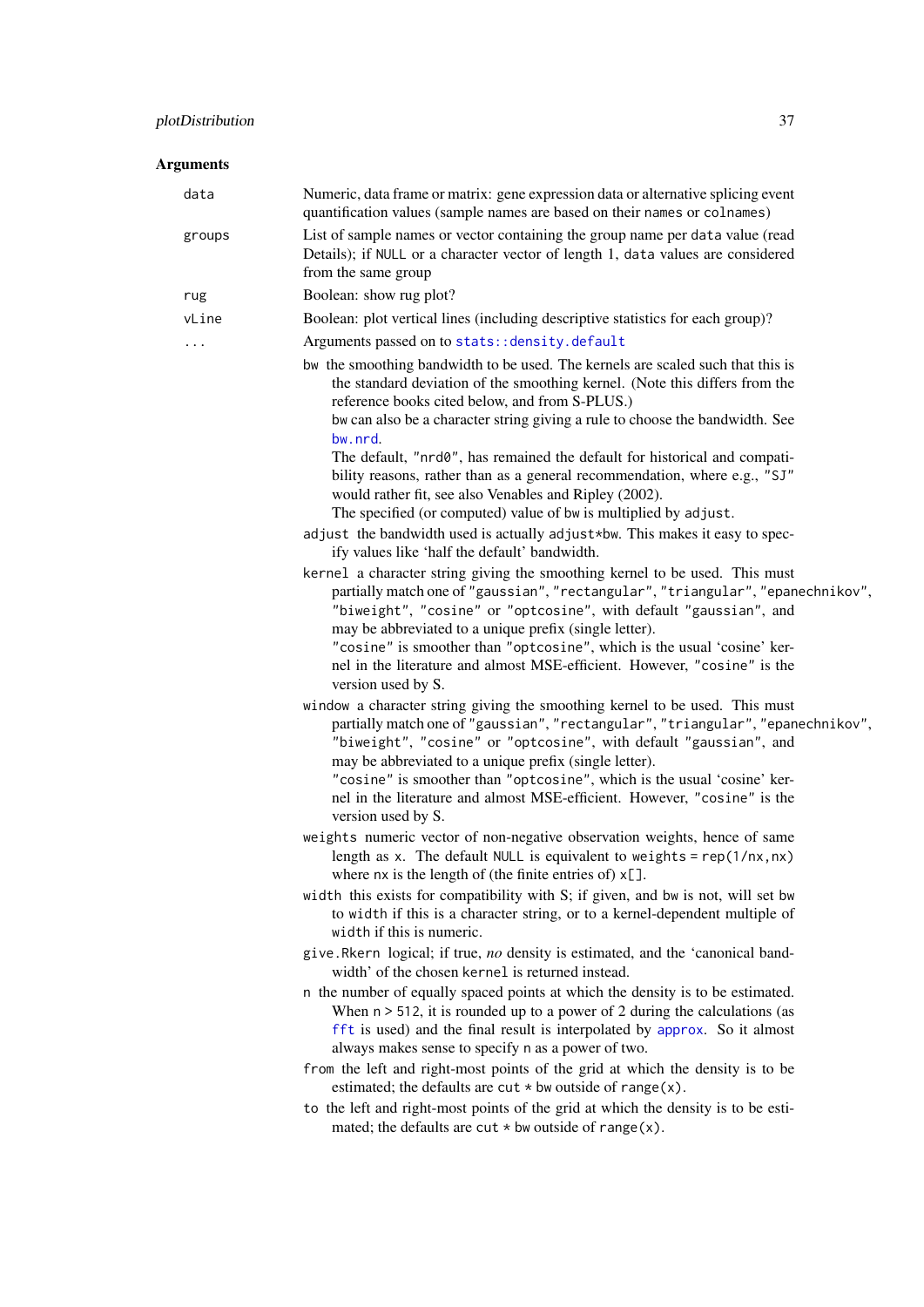<span id="page-37-0"></span>

|                   | cut by default, the values of from and to are cut bandwidths beyond the ex-<br>tremes of the data. This allows the estimated density to drop to approxi-<br>mately zero at the extremes. |
|-------------------|------------------------------------------------------------------------------------------------------------------------------------------------------------------------------------------|
| title             | Character: plot title                                                                                                                                                                    |
| psi               | Boolean: are data composed of PSI values? If NULL, psi = TRUE if all data<br>values are between 0 and 1                                                                                  |
| rugLabels         | Boolean: plot sample names in the rug?                                                                                                                                                   |
| rugLabelsRotation |                                                                                                                                                                                          |
|                   | Numeric: rotation (in degrees) of rug labels; this may present issues at different<br>zoom levels and depending on the proximity of data values                                          |

# Details

Argument groups can be either:

- a list of sample names, e.g. list("Group 1"=c("Sample A","Sample B"),"Group 2"=c("Sample  $($ ")))
- a character vector with the same length as data, e.g. c("Sample A","Sample C","Sample B").

# Value

highchart object with density plot

#### See Also

Other functions to perform and plot differential analyses: [diffAnalyses\(](#page-8-1))

# Examples

```
data <- sample(20, rep=TRUE)/20
groups <- paste("Group", c(rep("A", 10), rep("B", 10)))
names(data) <- paste("Sample", 1:20)
plotDistribution(data, groups)
# Using colours
attr(groups, "Colour") <- c("Group A"="pink", "Group B"="orange")
plotDistribution(data, groups)
```
<span id="page-37-1"></span>plotGeneExprPerSample *Plot distribution of gene expression per sample*

# Description

Plot distribution of gene expression per sample

```
plotGeneExprPerSample(geneExpr, ...)
```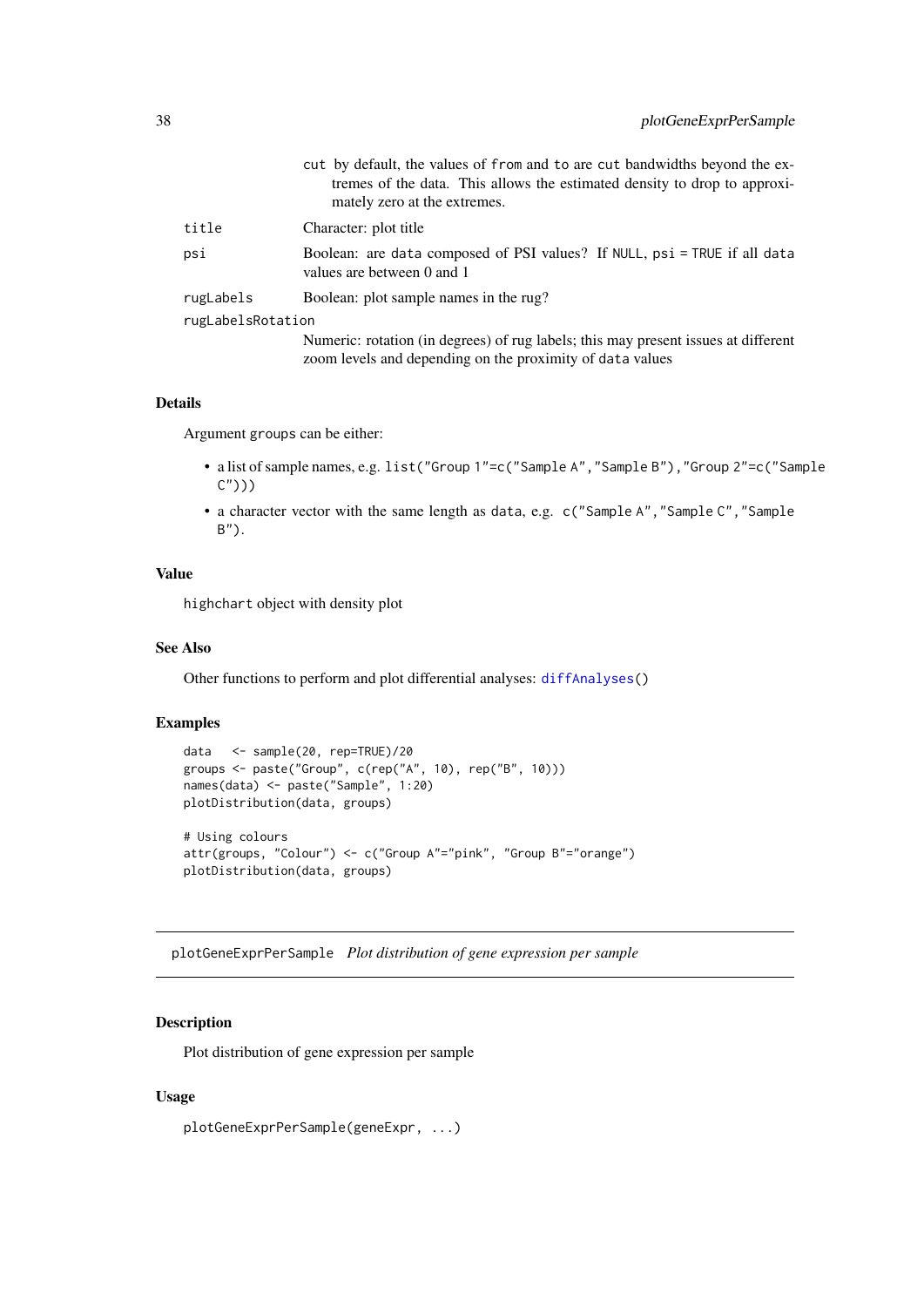#### <span id="page-38-0"></span>Arguments

| geneExpr | Data frame or matrix: gene expression                           |
|----------|-----------------------------------------------------------------|
| $\cdots$ | Arguments passed on to render Boxplot                           |
|          | data Data frame or matrix                                       |
|          | outliers Boolean: draw outliers?                                |
|          | sortByMedian Boolean: sort box plots based on ascending median? |
|          | showXlabels Boolean: show labels in X axis?                     |

#### Value

Gene expression distribution plots

# See Also

Other functions for gene expression pre-processing: [convertGeneIdentifiers\(](#page-5-1)), [filterGeneExpr\(](#page-10-1)), [normaliseGeneExpression\(](#page-27-1)), [plotRowStats\(](#page-42-1))

# Examples

df  $\leq$  data.frame(geneA= $c(2, 4, 5)$ , geneB=c(20, 3, 5), geneC=c(5, 10, 21)) colnames(df) <- paste("Sample", 1:3) plotGeneExprPerSample(df)

<span id="page-38-1"></span>plotGroupIndependence *Plot* -log10(p-values) *of the results obtained after multiple group independence testing*

#### Description

Plot -log10(p-values) of the results obtained after multiple group independence testing

```
plotGroupIndependence(
  groups,
  top = 50,
  textSize = 10,
  colourLow = "lightgrey",
  colourMid = "blue",
  colourHigh = "orange",
  colourMidpoint = 150
)
```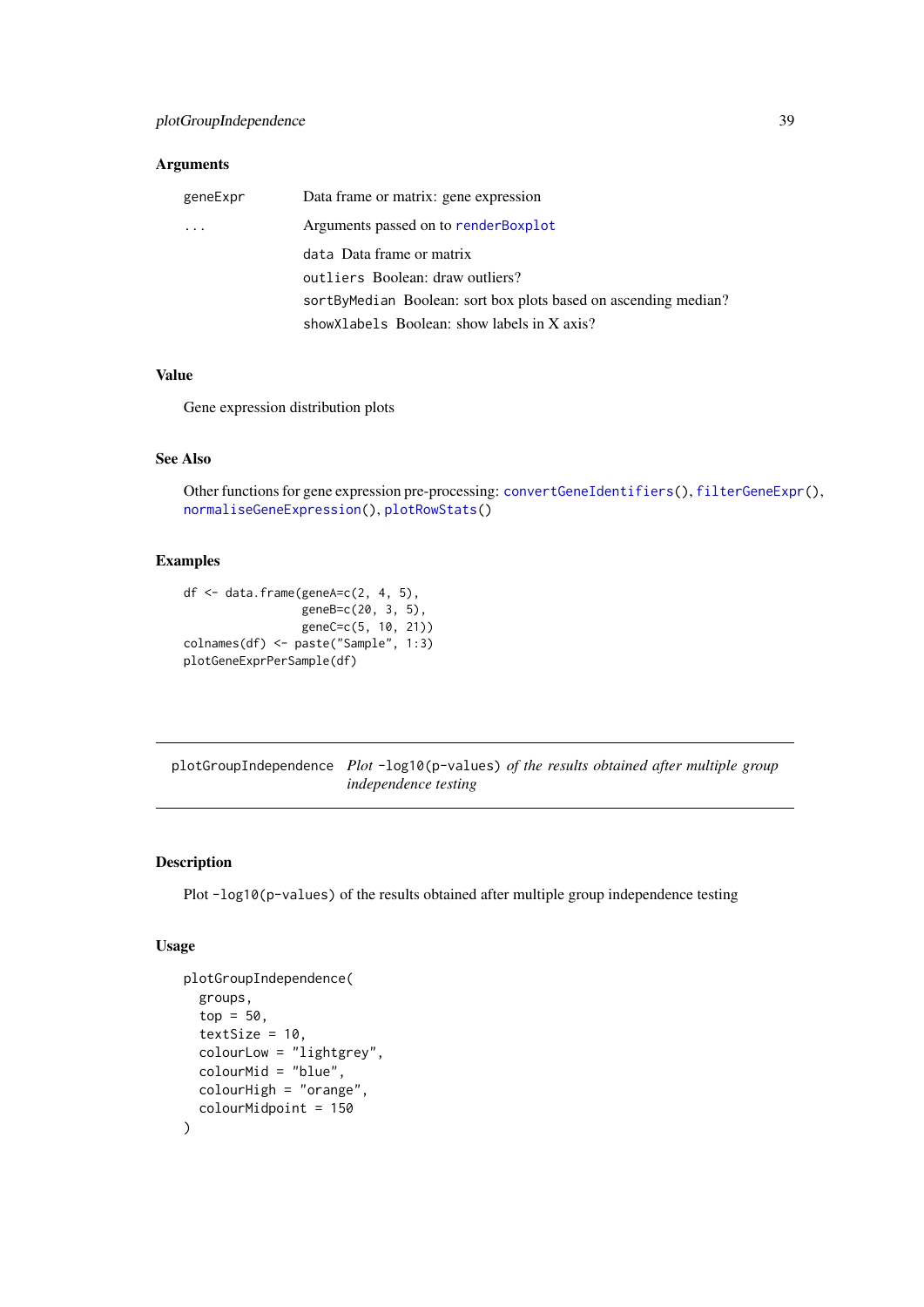40 plotICA

# Arguments

| groups     | multiGroupIndependenceTest object (obtained after running testGroupIndependence()) |
|------------|------------------------------------------------------------------------------------|
| top        | Integer: number of attributes to render                                            |
| textSize   | Integer: size of the text                                                          |
| colourLow  | Character: name or HEX code of colour for lower values                             |
| colourMid  | Character: name or HEX code of colour for middle values                            |
| colourHigh | Character: name or HEX code of colour for higher values                            |
|            | colourMidpoint Numeric: midpoint to identify middle values                         |

# Value

ggplot object

# See Also

[parseCategoricalGroups\(](#page-29-1)) and [testGroupIndependence\(](#page-59-1))

Other functions for data grouping: [createGroupByAttribute\(](#page-7-1)), [getGeneList\(](#page-14-1)), [getMatchingSamples\(](#page-16-1)), [getSubjectFromSample\(](#page-18-1)), [groupPerElem\(](#page-20-1)), [testGroupIndependence\(](#page-59-1))

#### Examples

```
elements <- paste("subjects", 1:50)
ref <- elements[10:50]
groups <- list(race=list(asian=elements[1:3],
                          white=elements[4:7],
                          black=elements[8:10]),
                region=list(european=elements[c(4, 5, 9)],
                            african=elements[c(6:8, 10:50)]))
groupTesting <- testGroupIndependence(ref, groups, elements)
plotGroupIndependence(groupTesting)
```
<span id="page-39-1"></span>plotICA *Create multiple scatterplots from ICA*

#### Description

Create multiple scatterplots from ICA

#### Usage

```
plotICA(ica, components = seq(10), groups = NULL, ...)
```
#### Arguments

| ica        | Object resulting from $performICA()$                                                                      |
|------------|-----------------------------------------------------------------------------------------------------------|
| components | Numeric: independent components to plot                                                                   |
| groups     | Matrix: groups to plot indicating the index of interest of the samples (use clinical<br>or sample groups) |
| $\cdots$   | Arguments passed on to pairs D3:: pairs D3                                                                |
|            |                                                                                                           |

<span id="page-39-0"></span>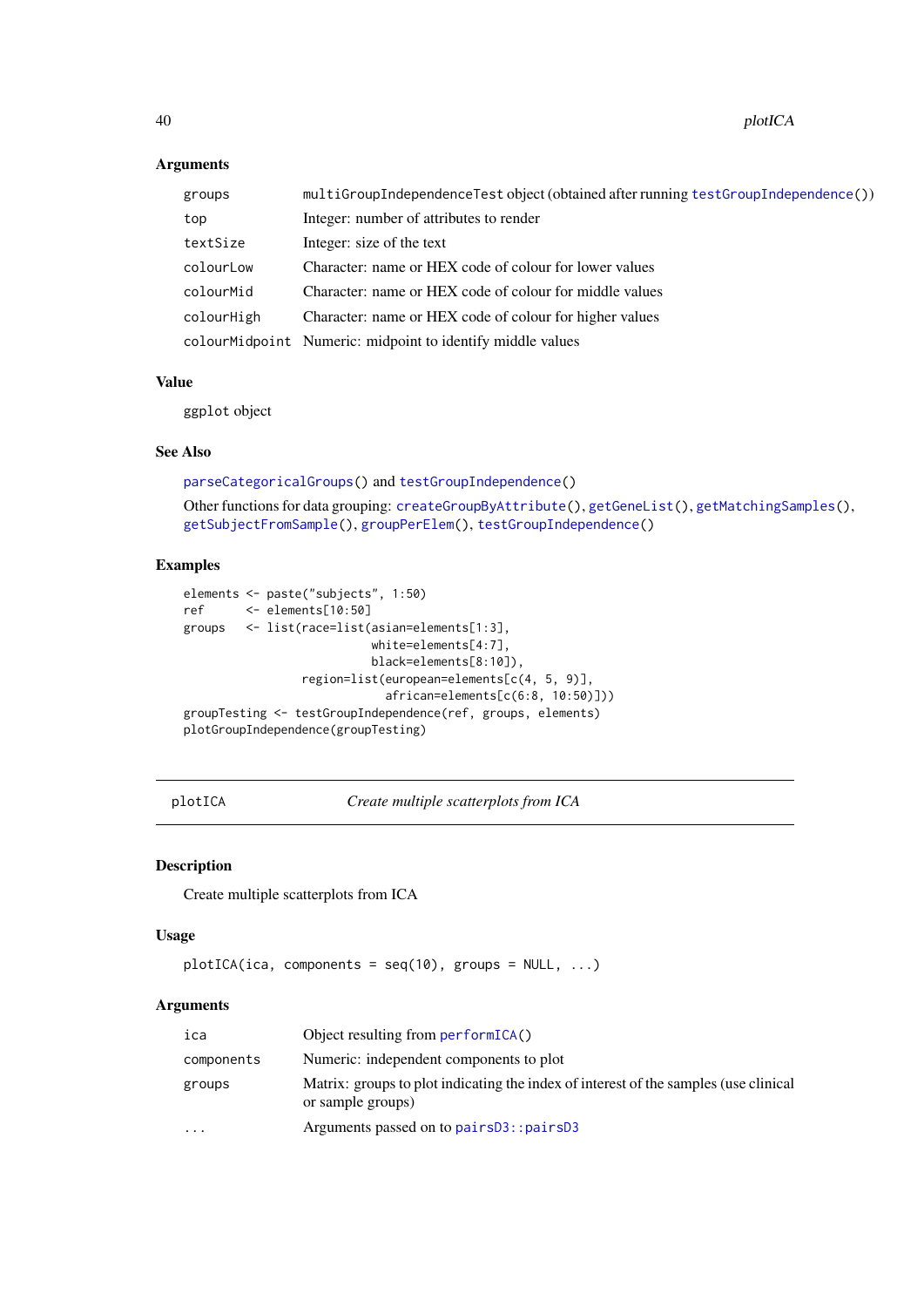- <span id="page-40-0"></span>group a optional vector specifying the group each observation belongs to. Used for tooltips and colouring the observations.
- subset an optional vector specifying a subset of observations to be used for plotting. Useful when you have a large number of observations, you can specify a random subset.
- labels the names of the variables (column names of x used by default).
- cex the magnification of the plotting symbol (default=3)
- width the width (and height) of the plot when viewed externally.
- col an optional (hex) colour for each of the levels in the group vector.
- big a logical parameter. Prevents inadvertent plotting of huge data sets. Default limit is 10 variables, to plot more than 10 set big=TRUE.
- theme a character parameter specifying whether the theme should be colour colour (default) or black and white bw.
- opacity numeric between 0 and 1. The opacity of the plotting symbols (default 0.9).
- tooltip an optional vector with the tool tip to be displayed when hovering over an observation. You can include basic html.
- leftmar space on the left margin

topmar space on the bottom margin

#### Value

Multiple scatterplots as a pairsD3 object

#### See Also

Other functions to analyse independent components: [performICA\(](#page-33-1))

#### Examples

```
data <- scale(USArrests)
ica <- fastICA::fastICA(data, n.comp=4)
plotICA(ica)
# Colour by groups
groups <- NULL
groups$sunny <- c("California", "Hawaii", "Florida")
groups$ozEntrance <- c("Kansas")
groups$novel <- c("New Mexico", "New York", "New Hampshire", "New Jersey")
plotICA(ica, groups=groups)
```
<span id="page-40-1"></span>plotPCA *Create a scatterplot from a PCA object*

#### Description

Create a scatterplot from a PCA object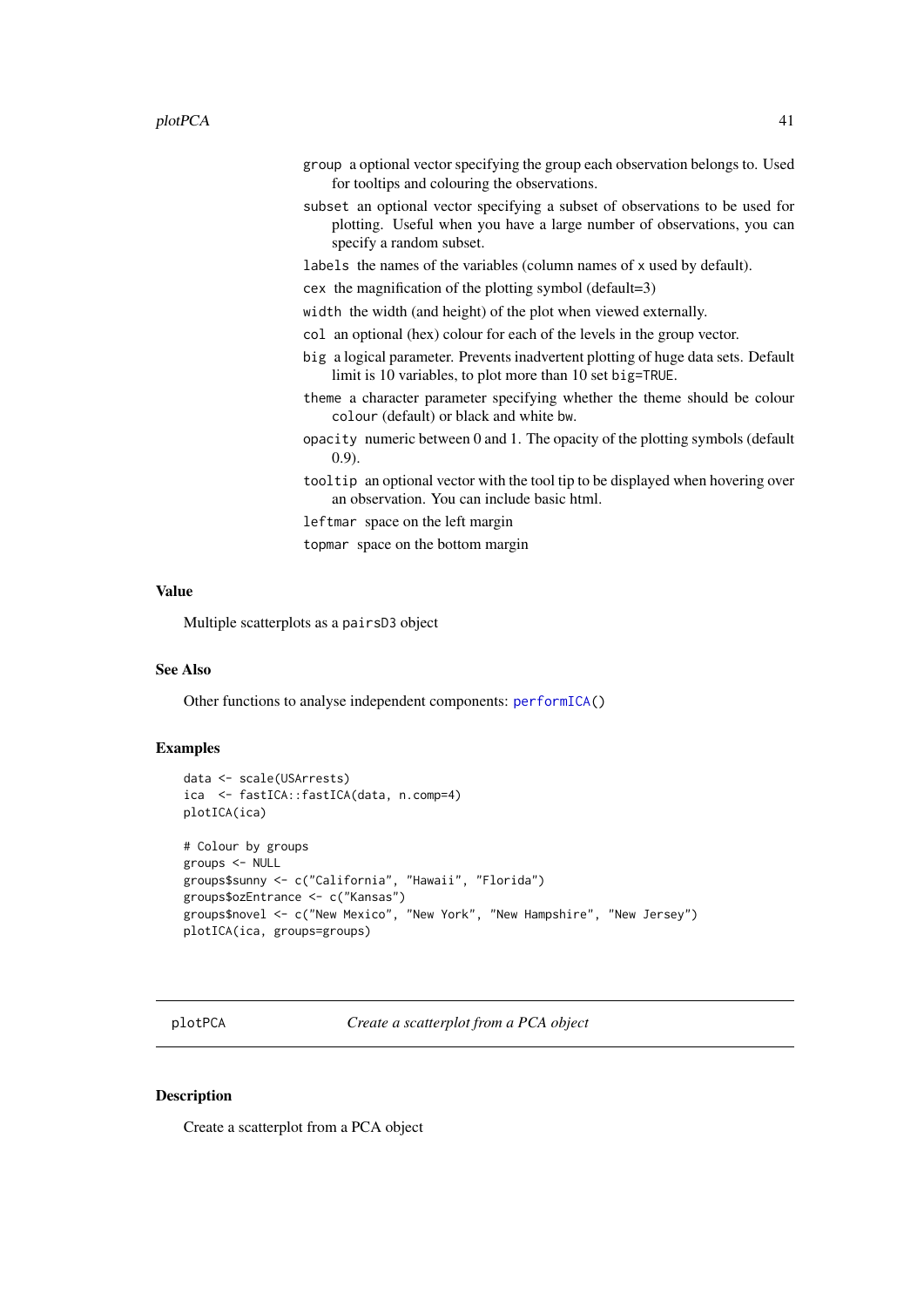# Usage

```
plotPCA(
  pca,
  pcX = 1,
  pcY = 2,
  groups = NULL,
  individuals = TRUE,
  loadings = FALSE,
  nLoadings = NULL
)
```
# Arguments

| pca         | prcomp object                                                                                                                                                                                                                                    |
|-------------|--------------------------------------------------------------------------------------------------------------------------------------------------------------------------------------------------------------------------------------------------|
| pcX         | Character: name of the $X$ axis of interest from the PCA                                                                                                                                                                                         |
| pcY         | Character: name of the Y axis of interest from the PCA                                                                                                                                                                                           |
| groups      | Matrix: groups to plot indicating the index of interest of the samples (use clinical<br>or sample groups)                                                                                                                                        |
| individuals | Boolean: plot PCA individuals                                                                                                                                                                                                                    |
| loadings    | Boolean: plot PCA loadings/rotations                                                                                                                                                                                                             |
| nLoadings   | Integer: Number of variables to plot, ordered by those that most contribute to<br>selected principal components (this allows for faster performance as only the<br>most contributing variables are rendered); if NULL, all variables are plotted |

# Value

Scatterplot as an highchart object

# See Also

Other functions to analyse principal components: [calculateLoadingsContribution\(](#page-4-1)), [performPCA\(](#page-34-1)), [plotVariance\(](#page-48-1))

# Examples

```
pca <- prcomp(USArrests, scale=TRUE)
plotPCA(pca)
plotPCA(pca, pcX=2, pcY=3)
# Plot both individuals and loadings
```
plotPCA(pca, pcX=2, pcY=3, loadings=TRUE)

<span id="page-41-1"></span>plotProtein *Plot protein features*

#### Description

Plot protein features

<span id="page-41-0"></span>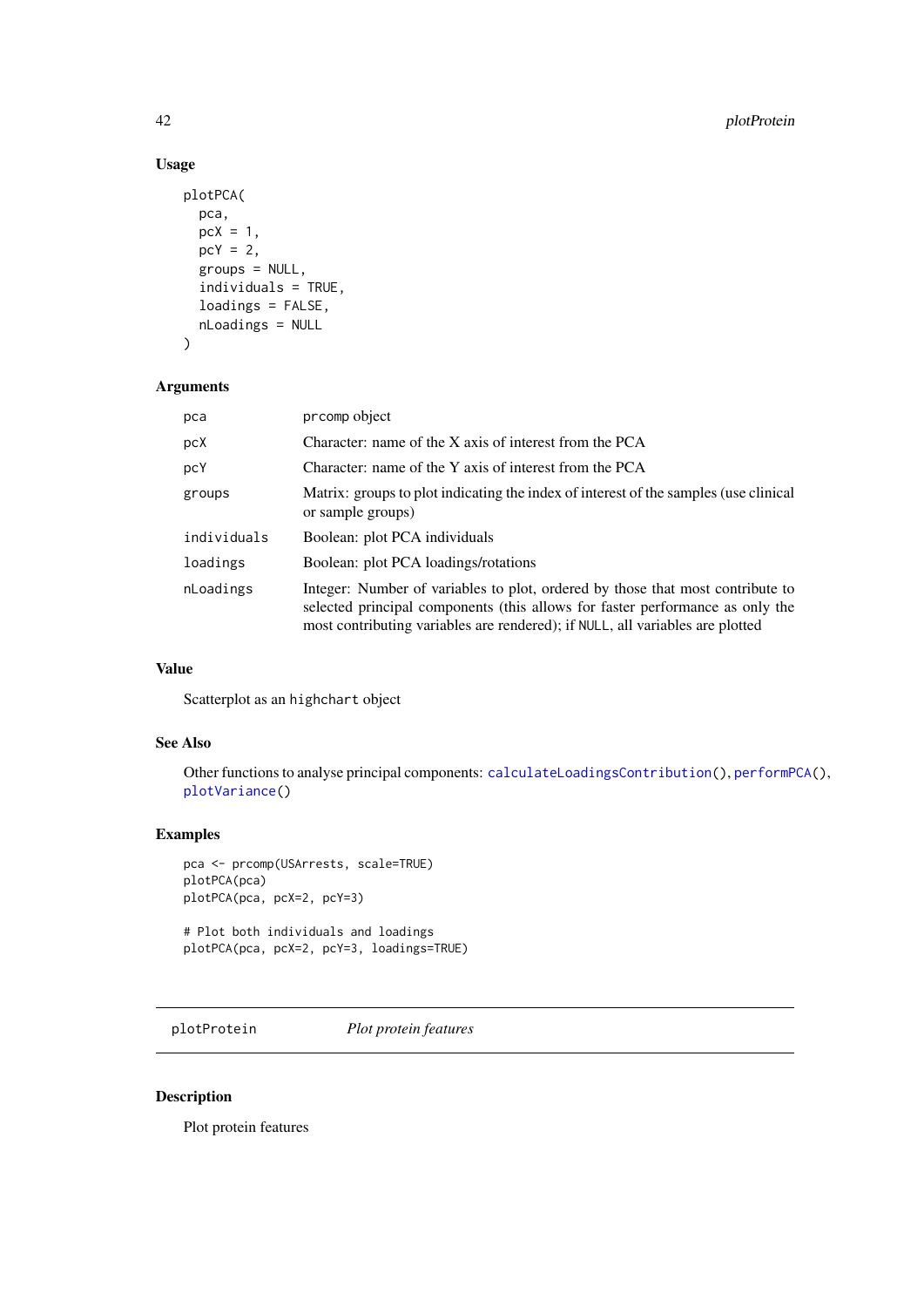#### <span id="page-42-0"></span>plotRowStats 43

# Usage

plotProtein(molecule)

# Arguments

molecule Character: UniProt protein or Ensembl transcript identifier

# Value

highcharter object

#### See Also

Other functions to retrieve external information: [ensemblToUniprot\(](#page-9-1)), [plotTranscripts\(](#page-47-1)), [queryEnsemblByGene\(](#page-55-1))

# Examples

```
protein <- "P38398"
plotProtein(protein)
```

```
transcript <- "ENST00000488540"
plotProtein(transcript)
```
<span id="page-42-1"></span>plotRowStats *Plot sample statistics per row*

# Description

Plot sample statistics per row

# Usage

```
plotRowStats(
  data,
  x,
  y,
  subset = NULL,
  xmin = NULL,
  xmax = NULL,
  ymin = NULL,
  ymax = NULL,xlim = NULL,ylim = NULL
\lambda
```
# Arguments

| data | Data frame or matrix                                                                                                                                                         |
|------|------------------------------------------------------------------------------------------------------------------------------------------------------------------------------|
| x, y | Character: statistic to calculate and display in the plot per row; choose be-<br>tween mean, median, var or range (or transformations of those variables, e.g.<br>log10(var) |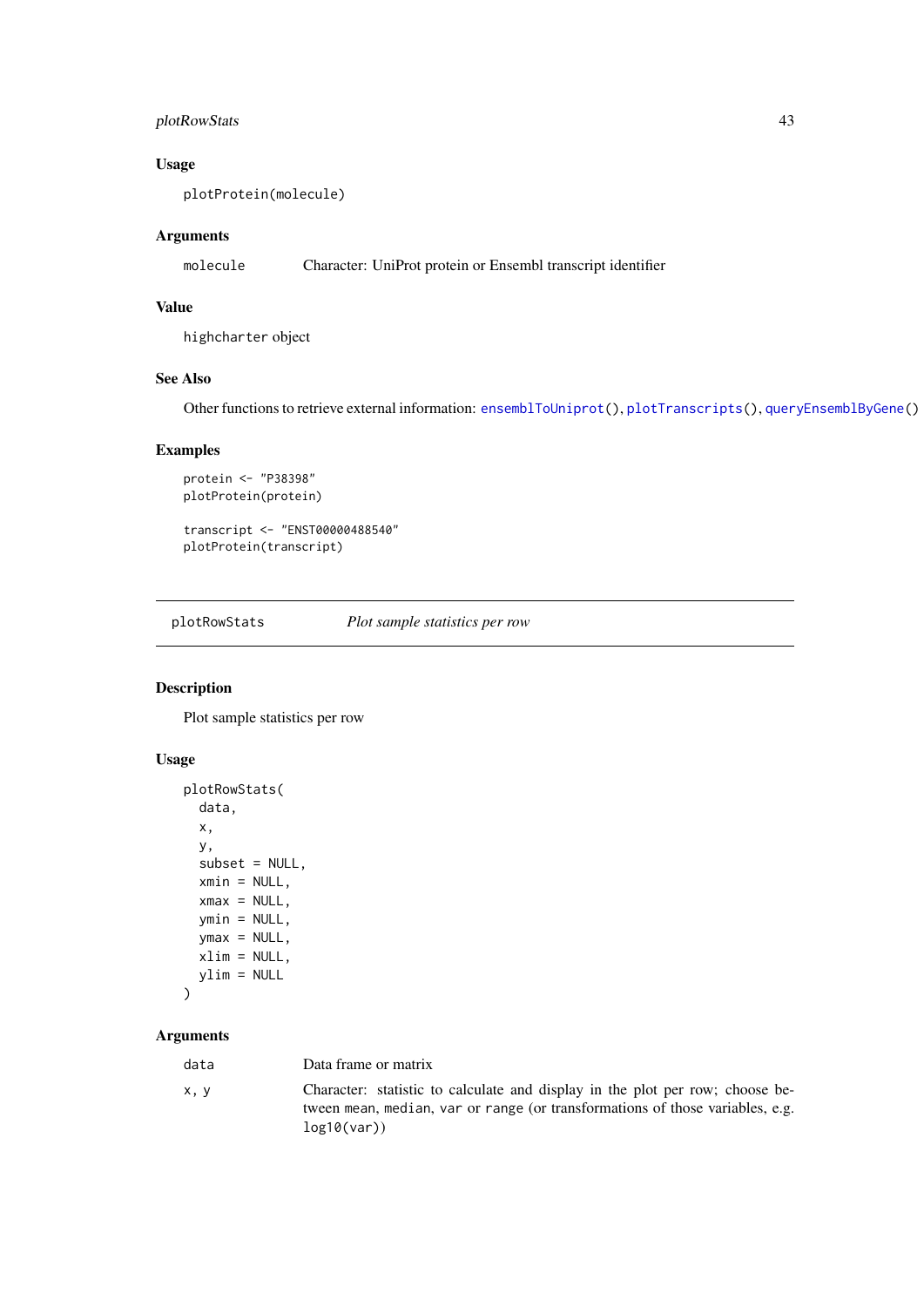<span id="page-43-0"></span>44 plotSplicingEvent

| subset                 | Boolean or integer: data points to highlight (if NULL, all points are highlighted) |
|------------------------|------------------------------------------------------------------------------------|
| xmin, xmax, ymin, ymax |                                                                                    |
|                        | Numeric: minimum and maximum $X$ and $Y$ values to draw in the plot                |
| xlim, ylim             | Numeric: X and Y axis range                                                        |

# Value

Plot of data

#### See Also

Other functions for gene expression pre-processing: [convertGeneIdentifiers\(](#page-5-1)), [filterGeneExpr\(](#page-10-1)), [normaliseGeneExpression\(](#page-27-1)), [plotGeneExprPerSample\(](#page-37-1))

Other functions for PSI quantification: [filterPSI\(](#page-12-1)), [getSplicingEventTypes\(](#page-18-2)), [listSplicingAnnotations\(](#page-22-1)), [loadAnnotation\(](#page-22-2)), [quantifySplicing\(](#page-54-1))

#### Examples

library(ggplot2)

```
# Plotting gene expression data
geneExpr <- readFile("ex_gene_expression.RDS")
plotRowStats(geneExpr, "mean", "var^(1/4)") +
    ggtitle("Mean-variance plot") +
    labs(y="Square Root of the Standard Deviation")
# Plotting alternative splicing quantification
annot <- readFile("ex_splicing_annotation.RDS")
junctionQuant <- readFile("ex_junctionQuant.RDS")
psi <- quantifySplicing(annot, junctionQuant, eventType=c("SE", "MXE"))
medianVar <- plotRowStats(psi, x="median", y="var", xlim=c(0, 1)) +
    labs(x="Median PSI", y="PSI variance")
medianVar
rangeVar <- plotRowStats(psi, x="range", y="log10(var)", xlim=c(0, 1)) +
    labs(x="PSI range", y="log10(PSI variance)")
rangeVar
```
plotSplicingEvent *Plot diagram of alternative splicing events*

#### Description

Plot diagram of alternative splicing events

```
plotSplicingEvent(
  ASevent,
  class = NULL,
  style = NULL,
```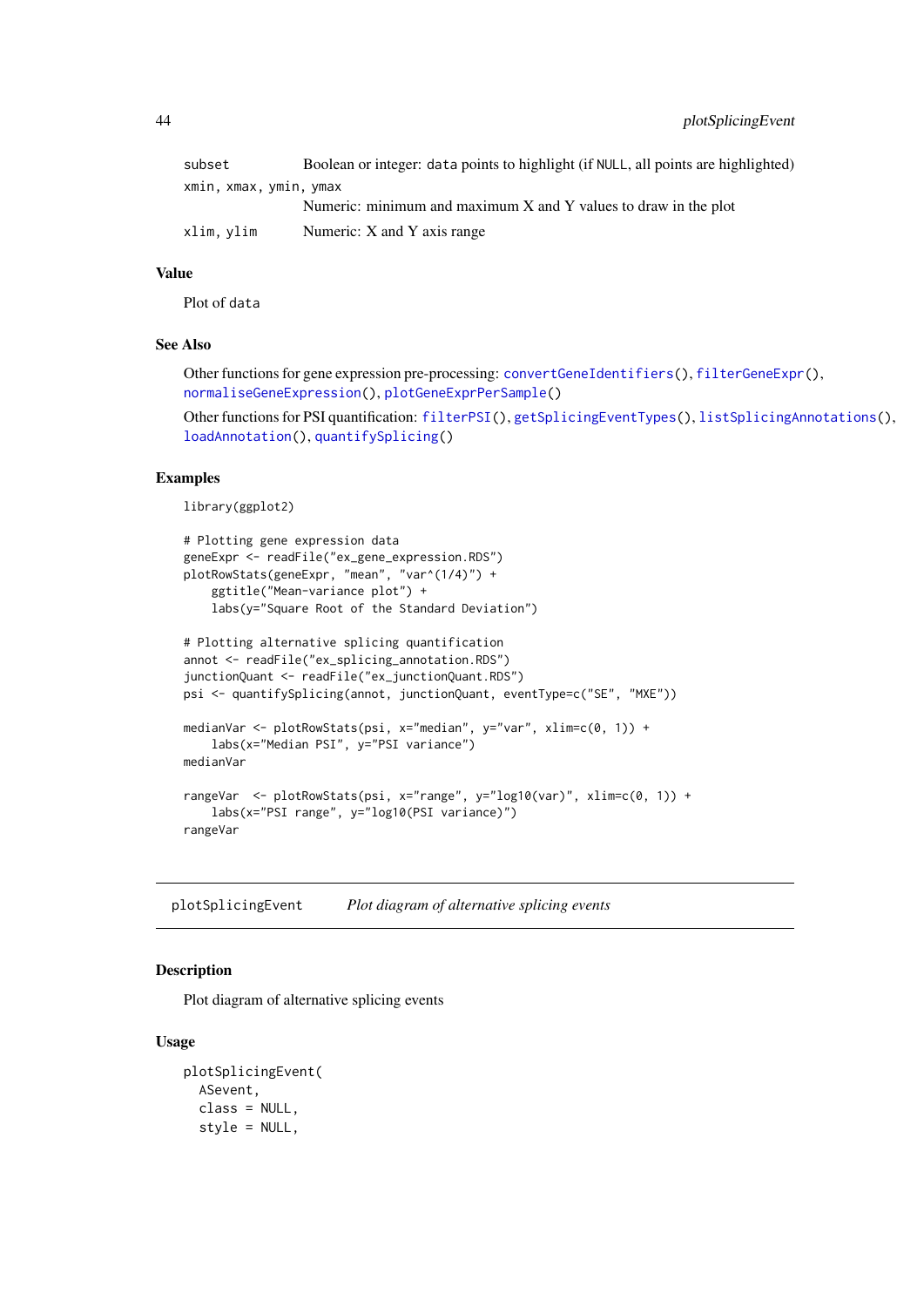# plotSplicingEvent 45

```
showText = TRUE,
  showPath = TRUE,
  showAlternative1 = TRUE,
  showAlternative2 = TRUE,
  constitutiveWidth = 60,
  alternativeWidth = NULL,
  intronWidth = 15,constitutiveFill = "lightgray",
  constitutiveStroke = "darkgray",
  alternative1Fill = "#ffb153",alternative1Stroke = "#faa000",
  alternative2Fill = "#caa06c",
  alternative2Stroke = "#9d7039"
)
```
# Arguments

|                  | ASevent            | Character: alternative splicing event identifiers                                                                            |
|------------------|--------------------|------------------------------------------------------------------------------------------------------------------------------|
|                  | class              | Character: class of SVG parent tag                                                                                           |
|                  | style              | Character: style of SVG parent tag                                                                                           |
|                  | showText           | Boolean: display coordinates and length (if available)                                                                       |
|                  | showPath           | Boolean: display alternative splicing junctions                                                                              |
|                  | showAlternative1   |                                                                                                                              |
|                  |                    | Boolean: show alternative exon 1 and respective splicing junctions and text?                                                 |
|                  | showAlternative2   |                                                                                                                              |
|                  |                    | Boolean: show alternative exon 2 and respective splicing junctions and text?<br>(only related with mutually exclusive exons) |
|                  | constitutiveWidth  |                                                                                                                              |
|                  |                    | Numeric: width of constitutive $exon(s)$                                                                                     |
|                  | alternativeWidth   |                                                                                                                              |
|                  |                    | Numeric: width of alternative exon(s)                                                                                        |
|                  | intronWidth        | Numeric: width of intron's representation                                                                                    |
| constitutiveFill |                    |                                                                                                                              |
|                  |                    | Character: fill colour of constitutive exons                                                                                 |
|                  | constitutiveStroke |                                                                                                                              |
|                  |                    | Character: stroke colour of constitutive exons                                                                               |
|                  | alternative1Fill   |                                                                                                                              |
|                  |                    | Character: fill colour of alternative exon 1                                                                                 |
|                  | alternative1Stroke |                                                                                                                              |
|                  |                    | Character: stroke colour of alternative exon 1                                                                               |
|                  | alternative2Fill   |                                                                                                                              |
|                  |                    | Character: fill colour of alternative exon 2                                                                                 |
|                  | alternative2Stroke |                                                                                                                              |
|                  |                    | Character: stroke colour of alternative exon 2                                                                               |

# Value

List of SVG (one for each alternative splicing event)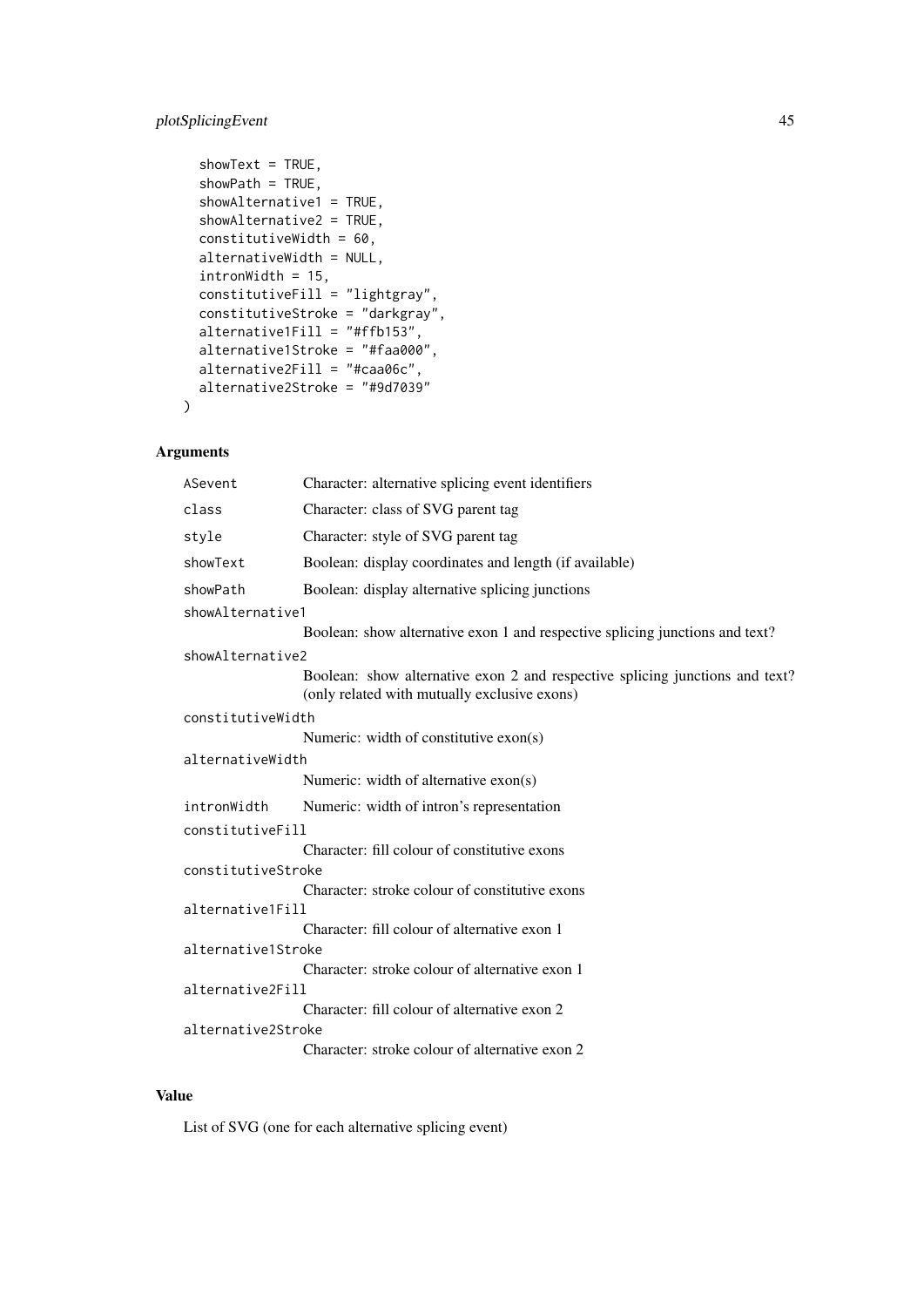# Examples

```
ASevent <- c(
    "SE_9_+_6486925_6492303_6492401_6493826_UHRF2",
    "SE_11_+_86925_92303_92401_93826_TESTING/MHG2",
    "A5SS_15_+_63353472_63353987_63354414_TPM1",
    "A3SS_3_-_145796903_145794682_145795711_PLOD2",
    "AFE_17_-_15165746_15168471_15164078_PMP22",
    "ALE_18_-_5395066_5394792_5393477_EPB41L3",
    "MXE_15_+_63335142_63335905_63336030_63336226_63336351_63349184_TPM1")
diagram <- plotSplicingEvent(ASevent)
diagram[["A3SS_3_-_145796903_145794682_145795711_PLOD2"]]
diagram[[6]]
diagram
```
<span id="page-45-1"></span>plotSurvivalCurves *Plot survival curves*

# Description

Plot survival curves

# Usage

```
plotSurvivalCurves(
  surv,
  mark = TRUE,interval = FALSE,
  pvalue = NULL,
  title = "Survival analysis",
  scale = NULL,
  auto = TRUE
)
```
#### Arguments

| surv     | Survival object                                                                               |
|----------|-----------------------------------------------------------------------------------------------|
| mark     | Boolean: mark times?                                                                          |
| interval | Boolean: show interval ranges?                                                                |
| pvalue   | Numeric: p-value of the survival curves                                                       |
| title    | Character: plot title                                                                         |
| scale    | Character: time scale (default is days)                                                       |
| auto     | Boolean: return the plot automatically prepared (TRUE) or only the bare mini-<br>mum (FALSE)? |

# Value

Plot of survival curves

<span id="page-45-0"></span>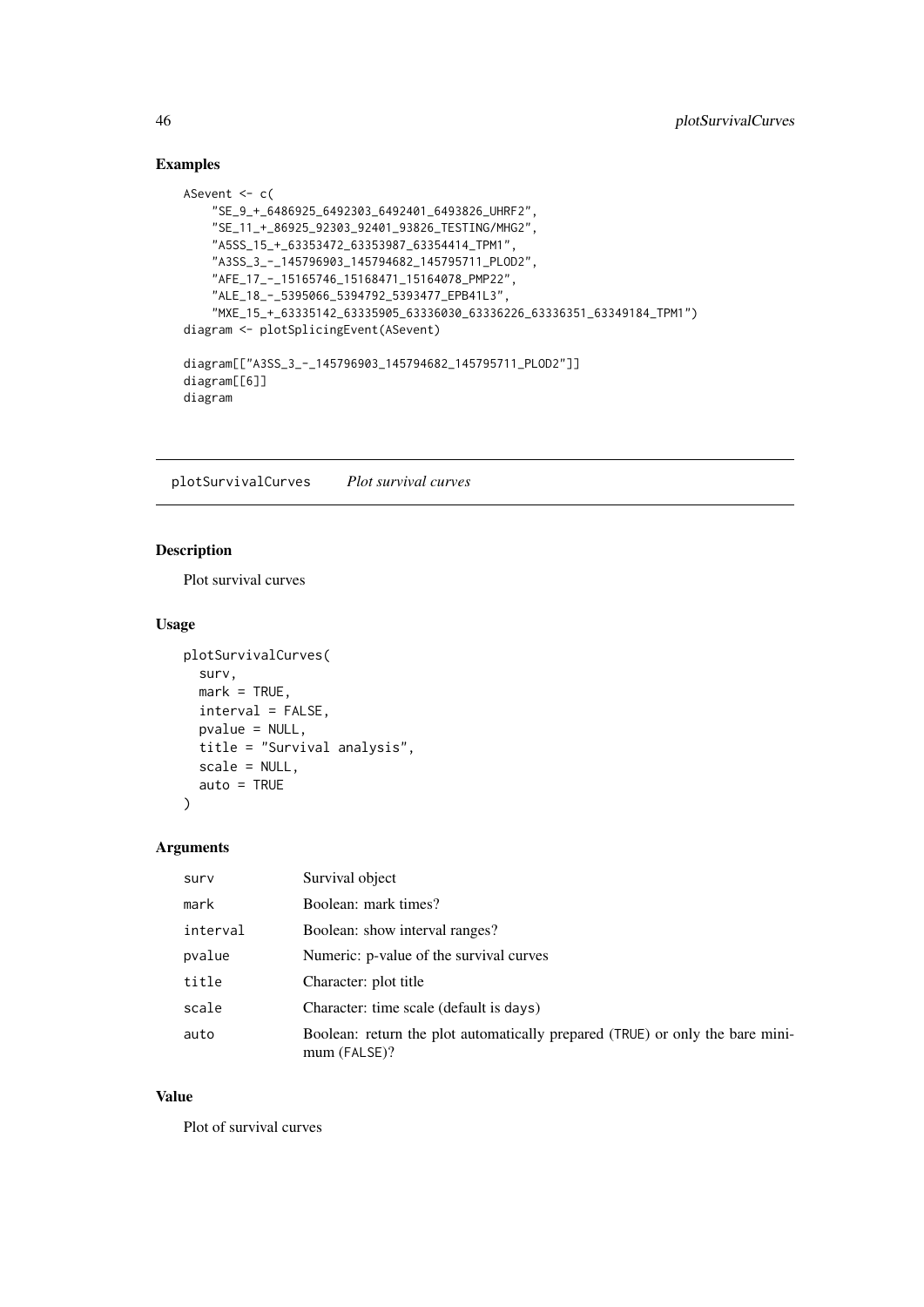#### <span id="page-46-0"></span>plotSurvivalPvaluesByCutoff 47

# See Also

```
Other functions to analyse survival: assignValuePerSubject(), getAttributesTime(), labelBasedOnCutoff(),
optimalSurvivalCutoff(), plotSurvivalPvaluesByCutoff(), processSurvTerms(), survdiffTerms(),
survfit.survTerms(), testSurvival()
```
# Examples

```
require("survival")
fit \le survfit(Surv(time, status) \sim x, data = aml)
plotSurvivalCurves(fit)
```

```
plotSurvivalPvaluesByCutoff
```
*Plot p-values of survival difference between groups based on multiple cutoffs*

#### Description

Plot p-values of survival difference between groups based on multiple cutoffs

#### Usage

```
plotSurvivalPvaluesByCutoff(
  clinical,
  data,
  censoring,
  event,
  timeStart,
  timeStop = NULL,
  followup = "days_to_last_followup",
  significance = 0.05.
  cutoffs = seq(0, 0.99, 0.01))
```
# Arguments

| clinical     | Data frame: clinical data                                                                                  |
|--------------|------------------------------------------------------------------------------------------------------------|
| data         | Numeric: elements of interest to test against the cutoff                                                   |
| censoring    | Character: censor using left, right, interval or interval 2                                                |
| event        | Character: name of column containing time of the event of interest                                         |
| timeStart    | Character: name of column containing starting time of the interval or follow up<br>time                    |
| timeStop     | Character: name of column containing ending time of the interval (only relevant<br>for interval censoring) |
| followup     | Character: name of column containing follow up time                                                        |
| significance | Numeric: significance threshold                                                                            |
| cutoffs      | Numeric: cutoffs to test                                                                                   |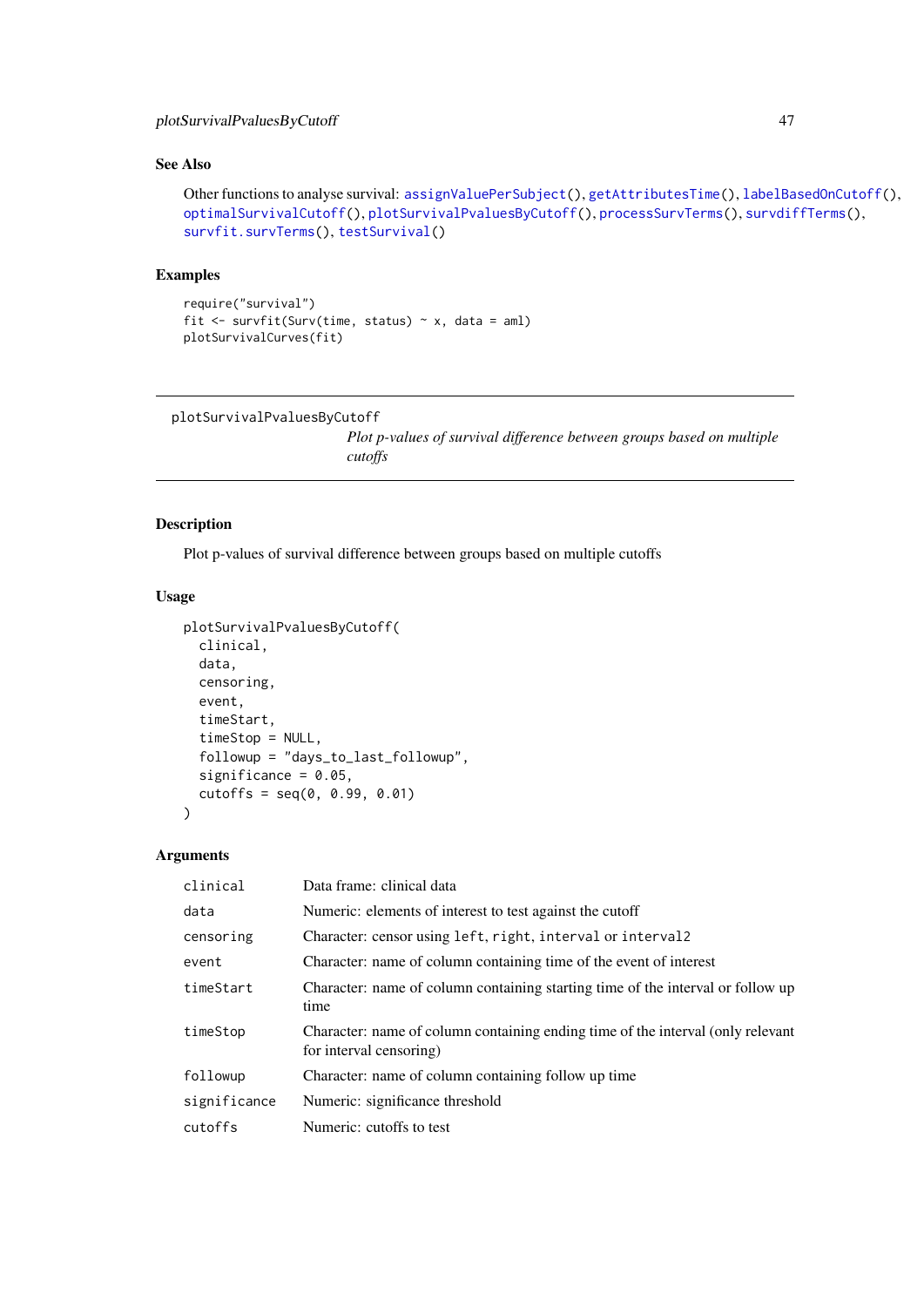<span id="page-47-0"></span>48 plotTranscripts and the set of the set of the set of the set of the set of the set of the set of the set of the set of the set of the set of the set of the set of the set of the set of the set of the set of the set of t

#### Value

p-value plot

#### See Also

```
Other functions to analyse survival: assignValuePerSubject(), getAttributesTime(), labelBasedOnCutoff(),
optimalSurvivalCutoff(), plotSurvivalCurves(), processSurvTerms(), survdiffTerms(),
survfit.survTerms(testSurvival()
```
#### Examples

```
clinical <- read.table(text = "2549 NA ii female
                               840 NA i female
                                NA 1204 iv male
                                NA 383 iv female
                              1293 NA iii male")
names(clinical) <- c("patient.days_to_last_followup",
                     "patient.days_to_death",
                    "patient.stage_event.pathologic_stage",
                    "patient.gender")
clinical <- do.call(rbind, rep(list(clinical), 5))
psi <- data.frame(t(c(rep(0.1, 9), rep(0.2, 13), rep(0.3, 3))))
colnames(psi) <- paste0("sample", seq(psi))
# Match between subjects and samples
match <- paste0("subject", seq(psi))
names(match) <- colnames(psi)
rownames(clinical) <- match
eventData <- assignValuePerSubject(psi[1, ], match)
event <- "days_to_death"
timeStart <- "days_to_death"
plotSurvivalPvaluesByCutoff(clinical, eventData, censoring="right",
                           event=event, timeStart=timeStart)
```
<span id="page-47-1"></span>plotTranscripts *Plot transcripts*

#### Description

Plot transcripts

#### Usage

plotTranscripts(info, eventPosition = NULL, event = NULL, shiny = FALSE)

### Arguments

| info          | Information retrieved from Ensembl                                               |
|---------------|----------------------------------------------------------------------------------|
| eventPosition | Numeric: coordinates of the alternative splicing event (ignored if event is set) |
| event         | Character: identifier of the alternative splicing event to plot                  |
| shinv         | Boolean: is the function running in a Shiny session?                             |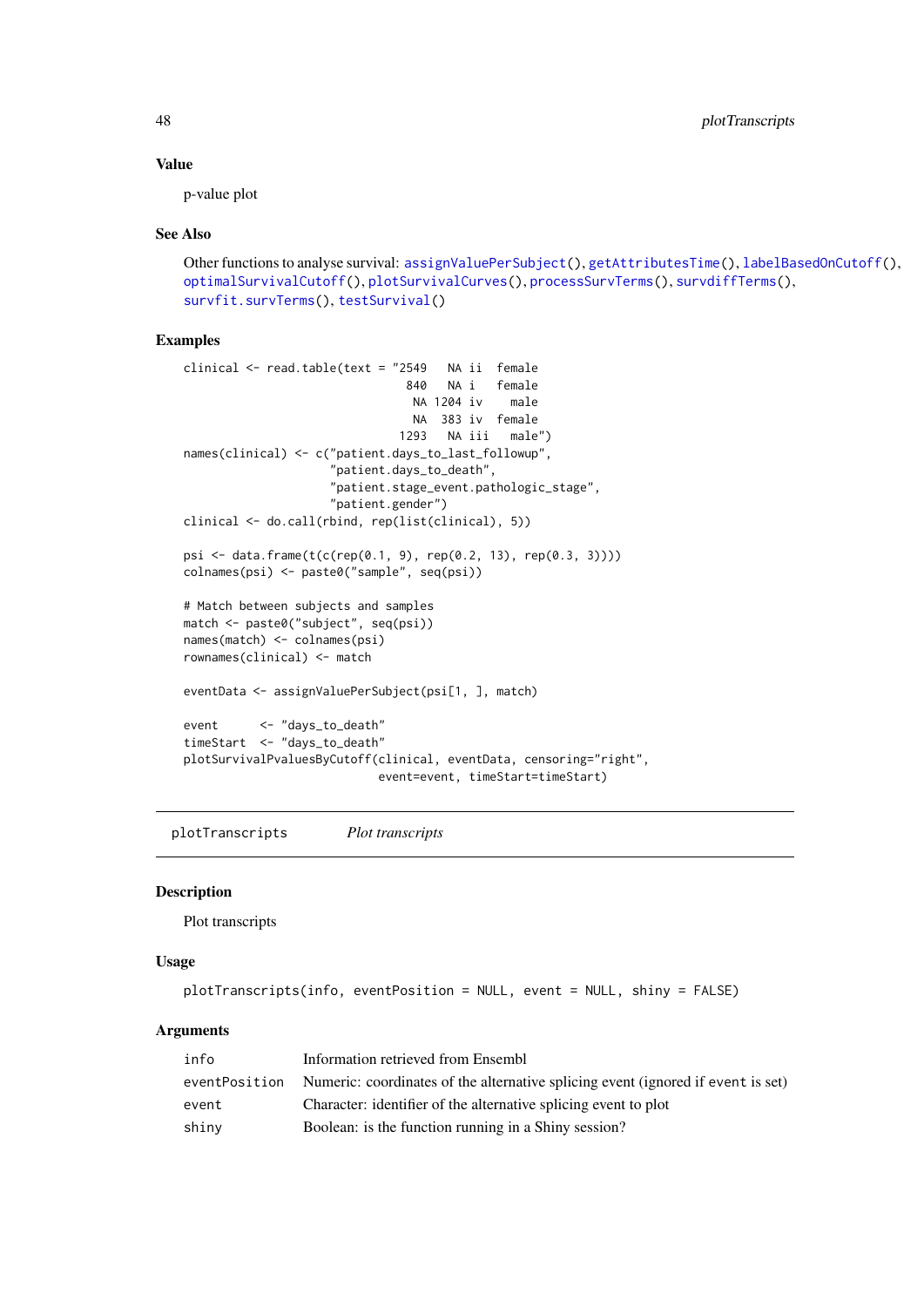#### <span id="page-48-0"></span>plotVariance 49

# Value

NULL (function is only used to modify the Shiny session's state or internal variables)

#### See Also

Other functions to retrieve external information: [ensemblToUniprot\(](#page-9-1)), [plotProtein\(](#page-41-1)), [queryEnsemblByGene\(](#page-55-1))

# Examples

```
event <- "SE_12_-_7985318_7984360_7984200_7982602_SLC2A14"
info <- queryEnsemblByEvent(event, species="human", assembly="hg19")
## Not run:
plotTranscripts(info, event=event)
## End(Not run)
```
<span id="page-48-1"></span>plotVariance *Create the explained variance plot from a PCA*

# Description

Create the explained variance plot from a PCA

### Usage

```
plotVariance(pca)
```
#### Arguments

pca prcomp object

# Value

Plot variance as an highchart object

#### See Also

Other functions to analyse principal components: [calculateLoadingsContribution\(](#page-4-1)), [performPCA\(](#page-34-1)), [plotPCA\(](#page-40-1))

```
pca <- prcomp(USArrests)
plotVariance(pca)
```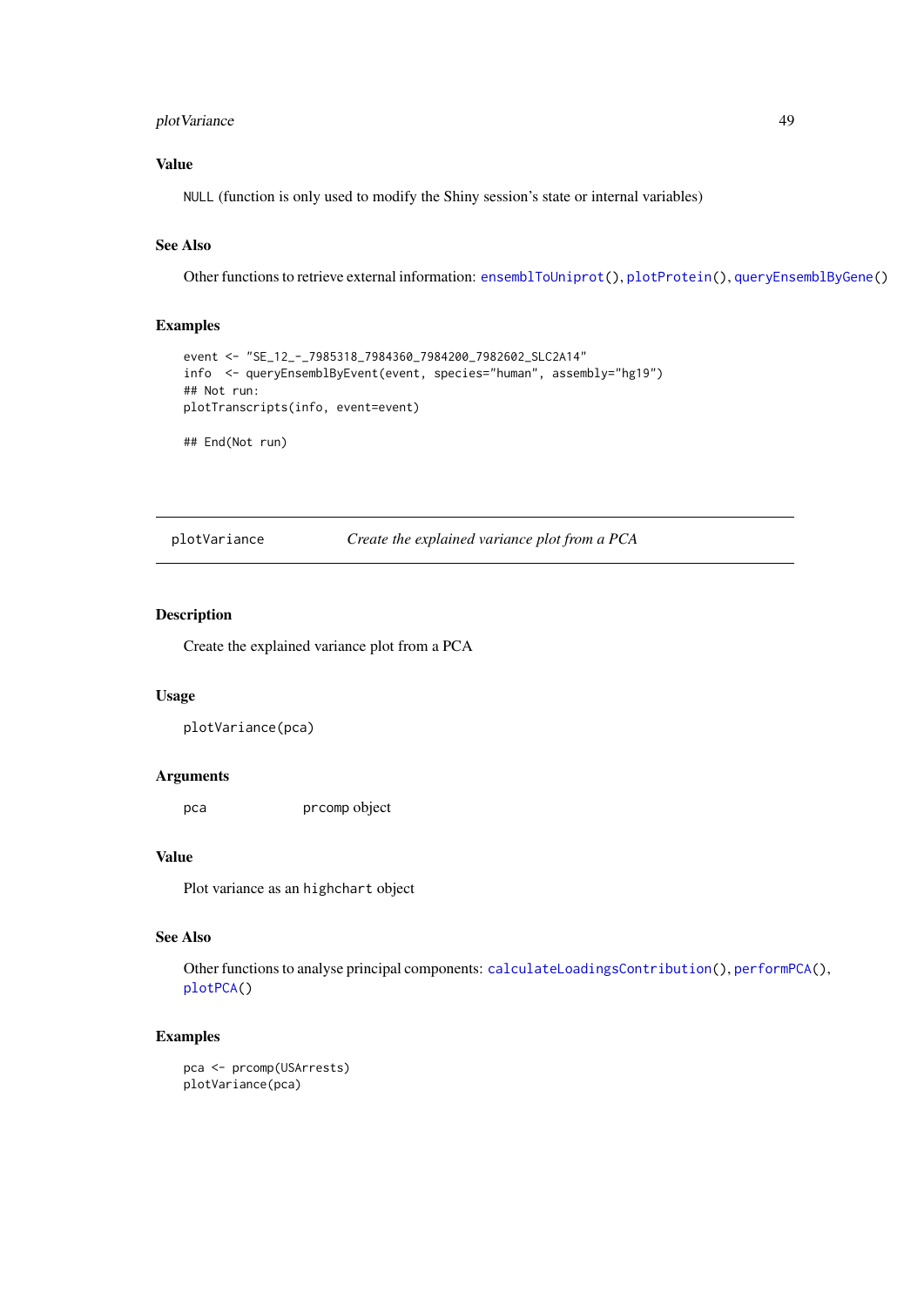# <span id="page-49-1"></span><span id="page-49-0"></span>prepareAnnotationFromEvents

*Prepare annotation from alternative splicing events*

#### Description

In case more than one data frame with alternative splicing events is given, the events are crossreferenced according to the chromosome, strand and relevant coordinates per event type (see details).

#### Usage

```
prepareAnnotationFromEvents(...)
```
#### Arguments

... Data frame(s) of alternative splicing events to include in the annotation

# Details

Events from two or more data frames are cross-referenced based on each event's chromosome, strand and specific coordinates relevant for each event type:

- Skipped exon: constitutive exon 1 end, alternative exon (start and end) and constitutive exon 2 start
- Mutually exclusive exon: constitutive exon 1 end, alternative exon 1 and 2 (start and end) and constitutive exon 2 start
- Alternative 5' splice site: constitutive exon 1 end, alternative exon 1 end and constitutive exon 2 start
- Alternative first exon: same as alternative 5' splice site
- Alternative 3' splice site: constitutive exon 1 end, alternative exon 1 start and constitutive exon 2 start
- Alternative last exon: same as alternative 3' splice site

#### Value

List of data frames with the annotation from different data frames joined by event type

#### Note

When cross-referencing events, gene information is discarded.

# See Also

Other functions to prepare alternative splicing annotations: [parseSuppaAnnotation\(](#page-30-1))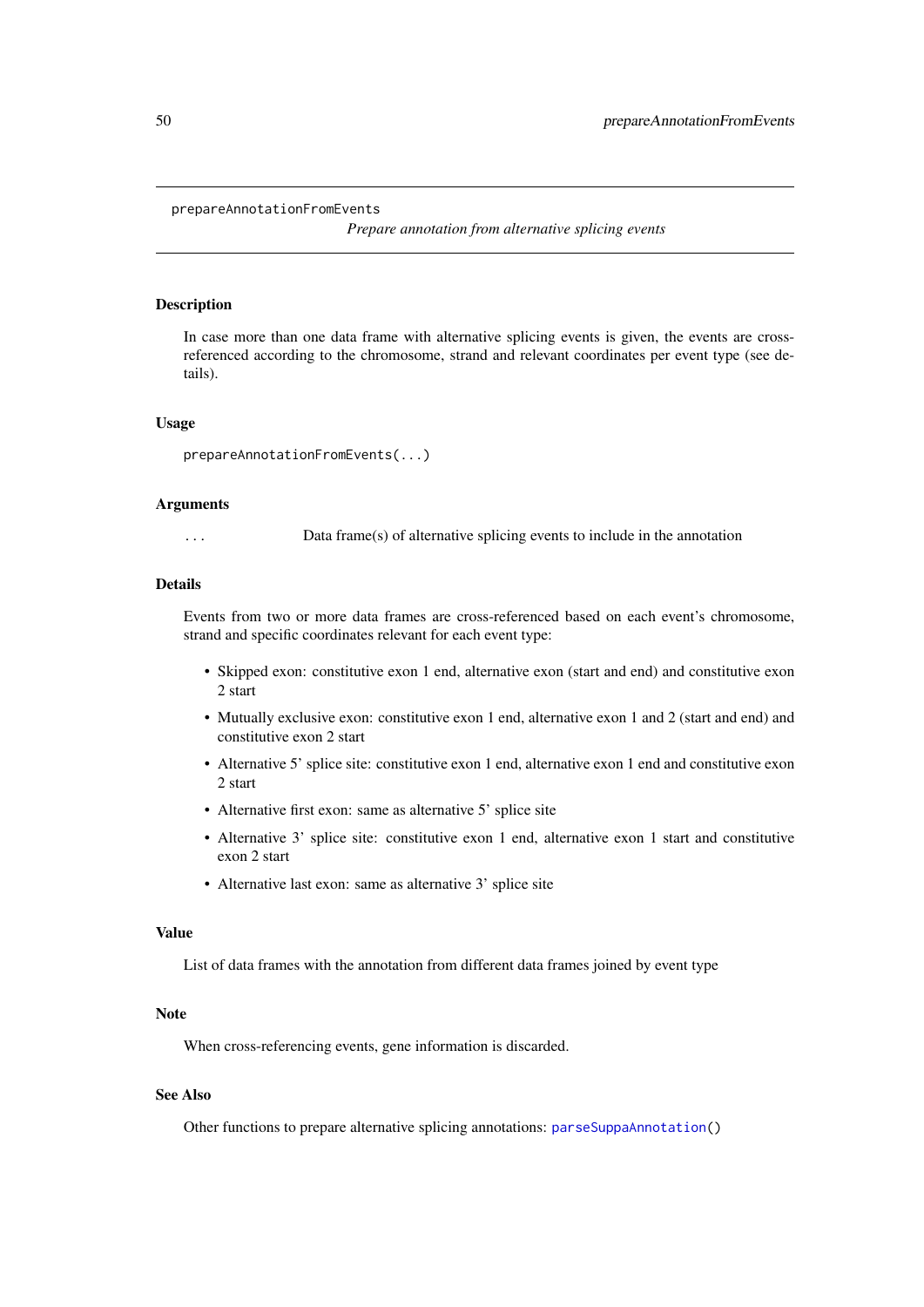#### <span id="page-50-0"></span>prepareSRAmetadata 51

#### Examples

```
# Load sample files (SUPPA annotation)
folder <- "extdata/eventsAnnotSample/suppa_output/suppaEvents"
suppaOutput <- system.file(folder, package="psichomics")
# Parse and prepare SUPPA annotation
suppa <- parseSuppaAnnotation(suppaOutput)
annot <- prepareAnnotationFromEvents(suppa)
# Load sample files (rMATS annotation)
folder <- "extdata/eventsAnnotSample/mats_output/ASEvents/"
matsOutput <- system.file(folder, package="psichomics")
# Parse rMATS annotation and prepare combined annotation from rMATS and SUPPA
mats <- parseMatsAnnotation(matsOutput)
annot <- prepareAnnotationFromEvents(suppa, mats)
```
<span id="page-50-1"></span>prepareSRAmetadata *Prepare user-provided files to be loaded into psichomics*

#### Description

Prepare user-provided files to be loaded into psichomics

#### Usage

```
prepareSRAmetadata(file, output = "psichomics_metadata.txt")
prepareJunctionQuant(
  ...,
  output = "psichomics_junctions.txt",
  startOffset = NULL,
  endOffset = NULL
\lambdaprepareGeneQuant(
  ...,
  output = "psichomics_gene_counts.txt",
  strandedness = c("unstranded", "stranded", "stranded (reverse)")
)
```
#### Arguments

| file         | Character: path to file                                                                                                |
|--------------|------------------------------------------------------------------------------------------------------------------------|
| output       | Character: path of output file (if NULL, only returns the data without saving it to<br>a file)                         |
| $\ddots$     | Character: path of (optionally named) input files (see Examples)                                                       |
| startOffset  | Numeric: value to offset start position                                                                                |
| endOffset    | Numeric: value to offset end position                                                                                  |
| strandedness | Character: strandedness of RNA-seq protocol; may be one of the following:<br>unstraded, stranded or stranded (reverse) |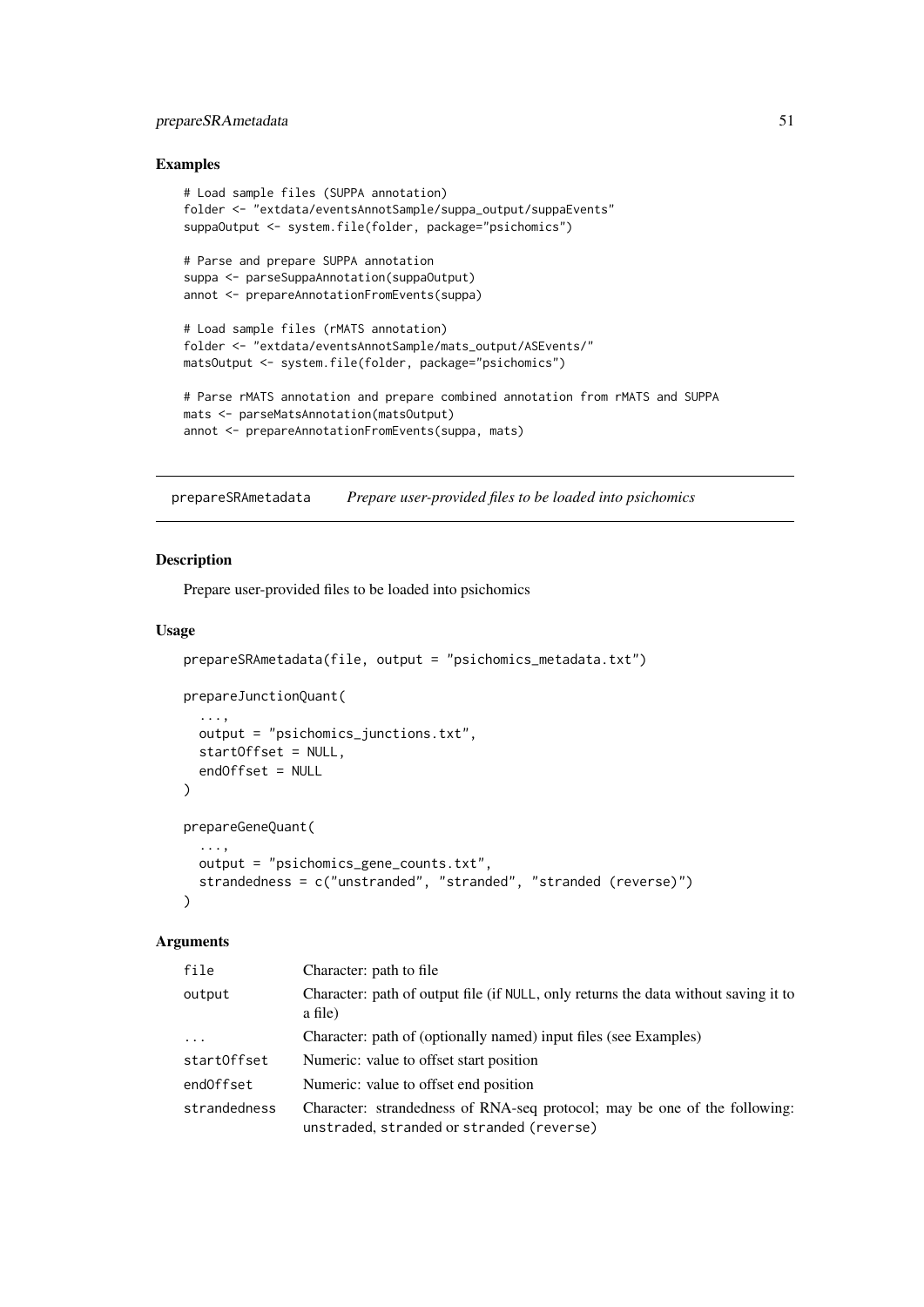#### Value

Prepared file (if output != NULL) and object

# See Also

Other functions to load local files: [loadLocalFiles\(](#page-24-1))

# Examples

```
## Not run:
prepareJunctionQuant("Control rep1"=junctionFile1,
                     "Control rep2"=junctionFile2,
                     "KD rep1"=junctionFile3,
                     "KD rep2"=junctionFile4)
## End(Not run)
## Not run:
prepareGeneQuant("Control rep1"=geneCountFile1,
                 .<br>"Control rep2"=geneCountFile2,
                 "KD rep1"=geneCountFile3,
                 "KD rep2"=geneCountFile4)
```

```
## End(Not run)
```
<span id="page-51-1"></span>processSurvTerms *Process survival curves terms to calculate survival curves*

# Description

Process survival curves terms to calculate survival curves

# Usage

```
processSurvTerms(
  clinical,
  censoring,
  event,
  timeStart,
  timeStop = NULL,
  group = NULL,
  formulaStr = NULL,
  coxph = FALSE,
  scale = "days",
  followup = "days_to_last_followup",
  survTime = NULL
\lambda
```
# Arguments

| clinical  | Data frame: clinical data                                          |
|-----------|--------------------------------------------------------------------|
| censoring | Character: censor using left, right, interval or interval 2        |
| event     | Character: name of column containing time of the event of interest |

<span id="page-51-0"></span>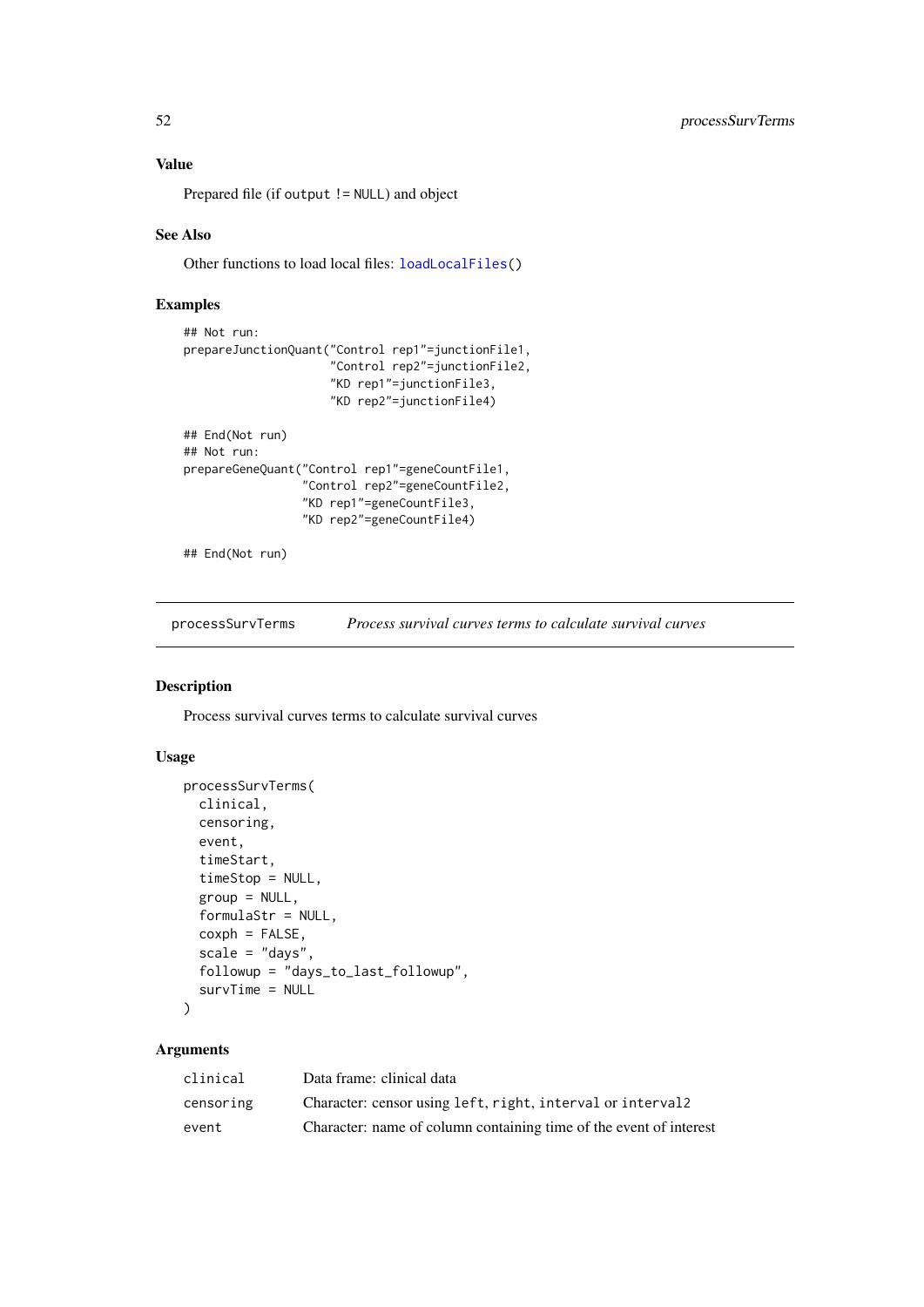<span id="page-52-0"></span>

| timeStart  | Character: name of column containing starting time of the interval or follow up<br>time                    |
|------------|------------------------------------------------------------------------------------------------------------|
| timeStop   | Character: name of column containing ending time of the interval (only relevant<br>for interval censoring) |
| group      | Character: group relative to each subject                                                                  |
| formulaStr | Character: formula to use                                                                                  |
| coxph      | Boolean: fit a Cox proportional hazards regression model?                                                  |
| scale      | Character: rescale the survival time to days, weeks, months or years                                       |
| followup   | Character: name of column containing follow up time                                                        |
| survTime   | survTime object: times to follow up, time start, time stop and event (optional)                            |

#### Details

The event time is only used to determine whether the event has occurred  $(1)$  or not  $(0)$  in case of missing values.

If survTime = NULL, survival times are obtained from the clinical dataset according to the names given in timeStart, timeStop, event and followup. This may become quite slow when used in a loop. If the aforementioned variables are constant, consider running [getAttributesTime\(](#page-13-1)) outside the loop and using its output via the survTime argument of this function (see Examples).

#### Value

A list with a formula object and a data frame with terms needed to calculate survival curves

#### See Also

Other functions to analyse survival: [assignValuePerSubject\(](#page-3-1)), [getAttributesTime\(](#page-13-1)), [labelBasedOnCutoff\(](#page-21-1)), [optimalSurvivalCutoff\(](#page-28-1)), [plotSurvivalCurves\(](#page-45-1)), [plotSurvivalPvaluesByCutoff\(](#page-46-1)), [survdiffTerms\(](#page-56-1)), [survfit.survTerms\(](#page-58-1)), [testSurvival\(](#page-60-1))

```
clinical <- read.table(text = "2549 NA ii female
                               840 NA i female
                                NA 1204 iv male
                                NA 383 iv female
                              1293 NA iii male
                                NA 1355 ii male")
names(clinical) <- c("patient.days_to_last_followup",
                    "patient.days_to_death",
                    "patient.stage_event.pathologic_stage",
                    "patient.gender")
timeStart <- "days_to_death"
event <- "days_to_death"
formulaStr <- "patient.stage_event.pathologic_stage + patient.gender"
survTerms <- processSurvTerms(clinical, censoring="right", event, timeStart,
                              formulaStr=formulaStr)
# If running multiple times, consider calculating survTime only once
survTime <- getAttributesTime(clinical, event, timeStart)
for (i in seq(5)) {
  survTerms <- processSurvTerms(clinical, censoring="right", event,
                               timeStart, formulaStr=formulaStr,
```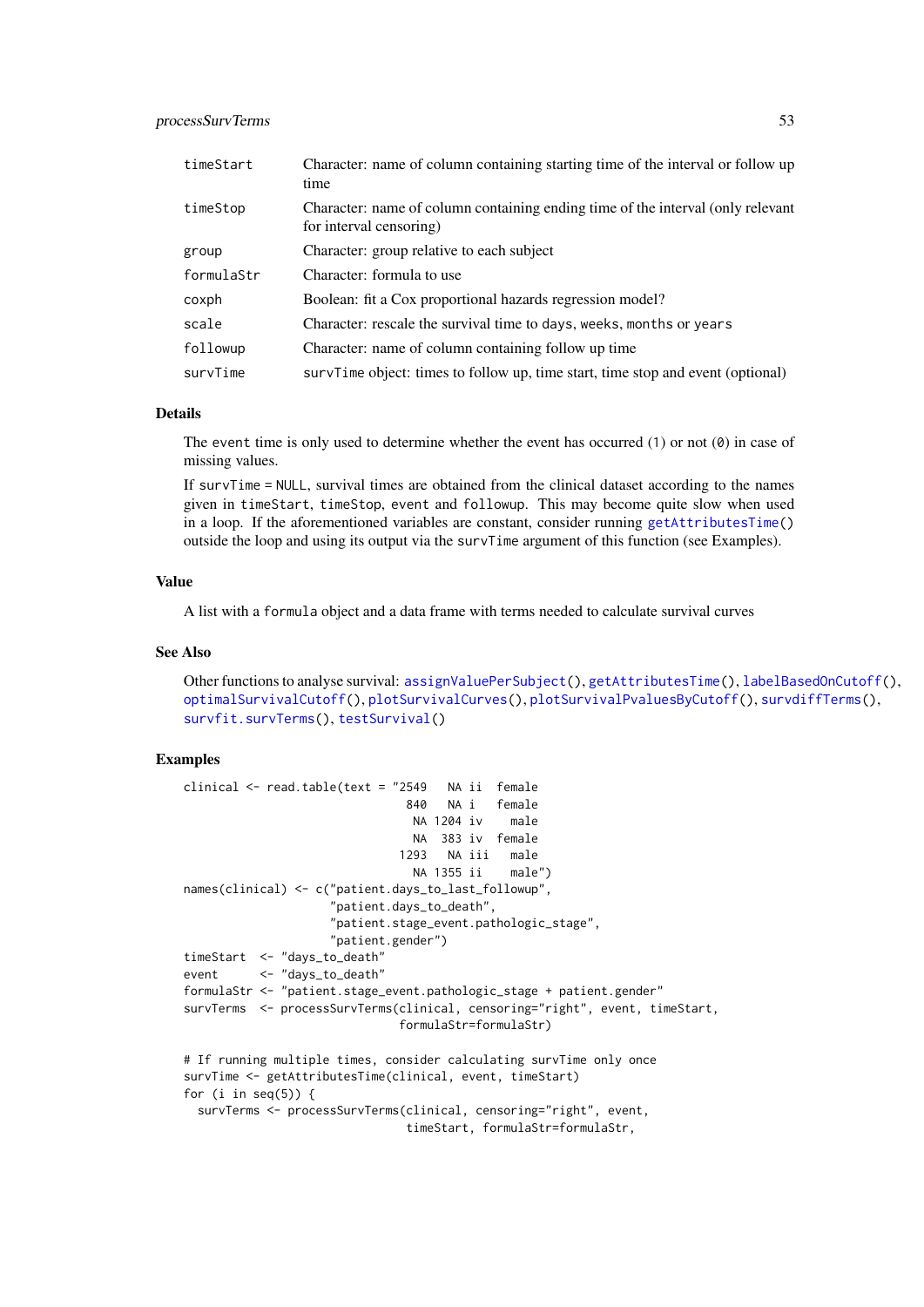#### survTime=survTime)

<span id="page-53-0"></span>}

# Description

Start graphical interface of psichomics

#### Usage

```
psichomics(..., launch.browser = TRUE, reset = FALSE, testData = FALSE)
```
# Arguments

| .        | Arguments passed on to shiny:: runApp                                                                                                                                                                                                                                                                                                                                                   |
|----------|-----------------------------------------------------------------------------------------------------------------------------------------------------------------------------------------------------------------------------------------------------------------------------------------------------------------------------------------------------------------------------------------|
|          | port The TCP port that the application should listen on. If the port is not<br>specified, and the shiny. port option is set (with options (shiny. port =<br>XX)), then that port will be used. Otherwise, use a random port.                                                                                                                                                            |
|          | host The IPv4 address that the application should listen on. Defaults to the<br>shiny. host option, if set, or "127.0.0.1" if not. See Details.                                                                                                                                                                                                                                         |
|          | workerId Can generally be ignored. Exists to help some editions of Shiny<br>Server Pro route requests to the correct process.                                                                                                                                                                                                                                                           |
|          | quiet Should Shiny status messages be shown? Defaults to FALSE.                                                                                                                                                                                                                                                                                                                         |
|          | display mode The mode in which to display the application. If set to the value<br>"showcase", shows application code and metadata from a DESCRIPTION<br>file in the application directory alongside the application. If set to "normal",<br>displays the application normally. Defaults to "auto", which displays the<br>application in the mode given in its DESCRIPTION file, if any. |
|          | test. mode Should the application be launched in test mode? This is only used<br>for recording or running automated tests. Defaults to the shiny. testmode<br>option, or FALSE if the option is not set.                                                                                                                                                                                |
|          | launch browser If true, the system's default web browser will be launched automatically after<br>the app is started. Defaults to true in interactive sessions only. This value of this<br>parameter can also be a function to call with the application's URL.                                                                                                                          |
| reset    | Boolean: reset Shiny session? Requires package devtools                                                                                                                                                                                                                                                                                                                                 |
| testData | Boolean: load with test data                                                                                                                                                                                                                                                                                                                                                            |

# Value

NULL (function is only used to modify the Shiny session's state or internal variables)

# Examples

## Not run: psichomics()

## End(Not run)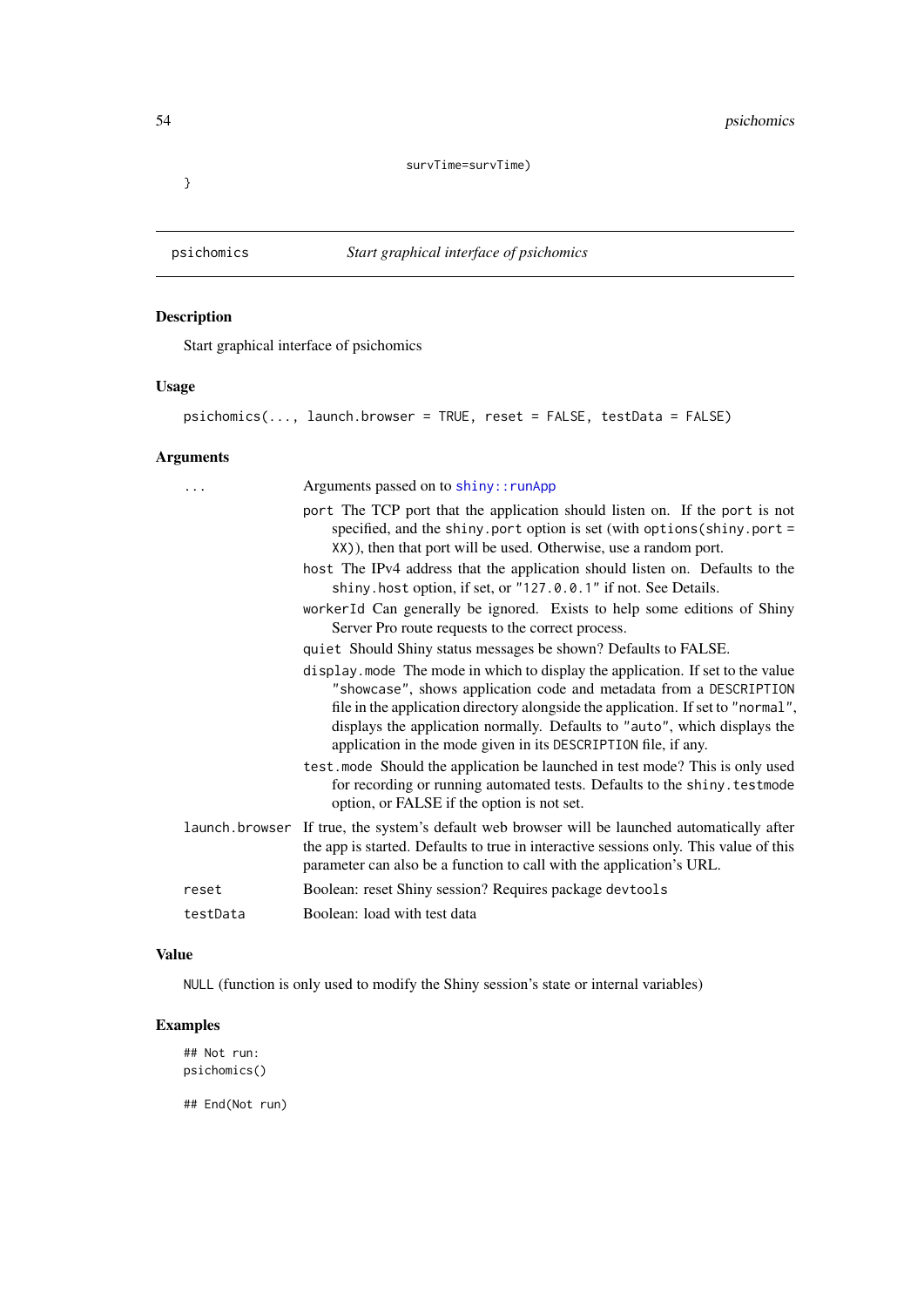<span id="page-54-1"></span><span id="page-54-0"></span>quantifySplicing *Quantify alternative splicing events*

# Description

Quantify alternative splicing events

#### Usage

```
quantifySplicing(
 annotation,
 junctionQuant,
 eventType = c("SE", "MXE", "ALE", "AFE", "A3SS", "A5SS"),
 minReads = 10,genes = NULL
)
```
# Arguments

| annotation    | List of data frames: annotation for each alternative splicing event type                                                                                                   |
|---------------|----------------------------------------------------------------------------------------------------------------------------------------------------------------------------|
| junctionQuant | Data frame: junction quantification                                                                                                                                        |
| eventType     | Character: splicing event types to quantify                                                                                                                                |
| minReads      | Integer: discard alternative splicing quantified using a number of reads below<br>this threshold                                                                           |
| genes         | Character: gene symbols for which the splicing quantification of associated<br>splicing events is performed (by default, splicing events from all genes are se-<br>lected) |

#### Value

Data frame with the quantification of the alternative splicing events

#### See Also

Other functions for PSI quantification: [filterPSI\(](#page-12-1)), [getSplicingEventTypes\(](#page-18-2)), [listSplicingAnnotations\(](#page-22-1)), [loadAnnotation\(](#page-22-2)), [plotRowStats\(](#page-42-1))

```
# Calculate PSI for skipped exon (SE) and mutually exclusive (MXE) events
annot <- readFile("ex_splicing_annotation.RDS")
junctionQuant <- readFile("ex_junctionQuant.RDS")
```

```
quantifySplicing(annot, junctionQuant, eventType=c("SE", "MXE"))
```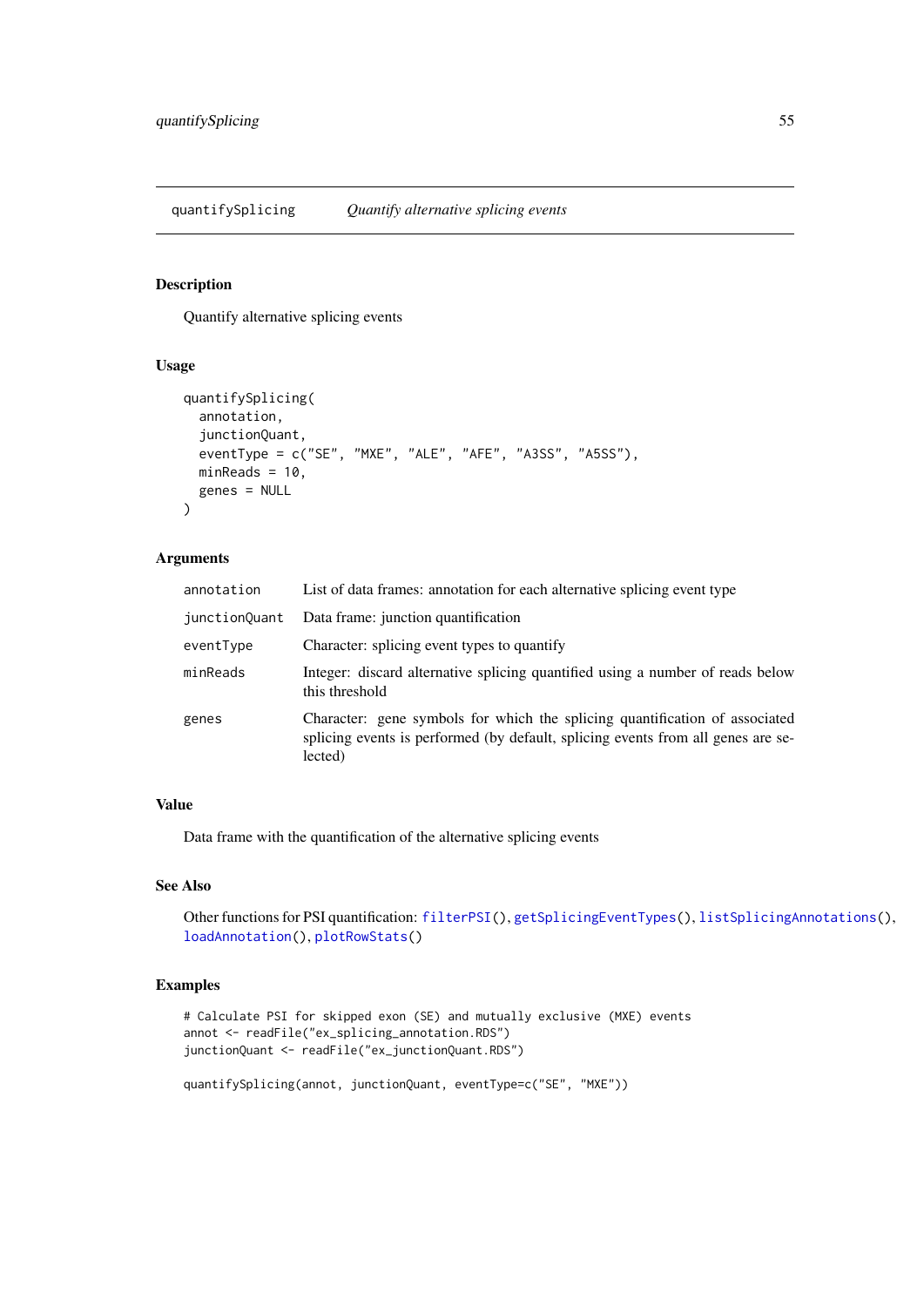<span id="page-55-1"></span><span id="page-55-0"></span>queryEnsemblByGene *Query information from Ensembl*

#### Description

Query information from Ensembl

#### Usage

```
queryEnsemblByGene(gene, species = NULL, assembly = NULL)
```
queryEnsemblByEvent(event, species, assembly)

# Arguments

| gene     | Character: gene                                                     |
|----------|---------------------------------------------------------------------|
| species  | Character: species (may be NULL for an Ensembl identifier)          |
| assembly | Character: assembly version (may be NULL for an Ensembl identifier) |
| event    | Character: alternative splicing event                               |

# Value

Information from Ensembl

#### See Also

Other functions to retrieve external information: [ensemblToUniprot\(](#page-9-1)), [plotProtein\(](#page-41-1)), [plotTranscripts\(](#page-47-1))

#### Examples

```
queryEnsemblByGene("BRCA1", "human", "hg19")
queryEnsemblByGene("ENSG00000139618")
event <- "SE_17_-_41251792_41249306_41249261_41246877_BRCA1"
queryEnsemblByEvent(event, species="human", assembly="hg19")
```
readFile *Load psichomics-specific file*

# Description

Load psichomics-specific file

# Usage

readFile(file)

#### Arguments

file Character: path to the file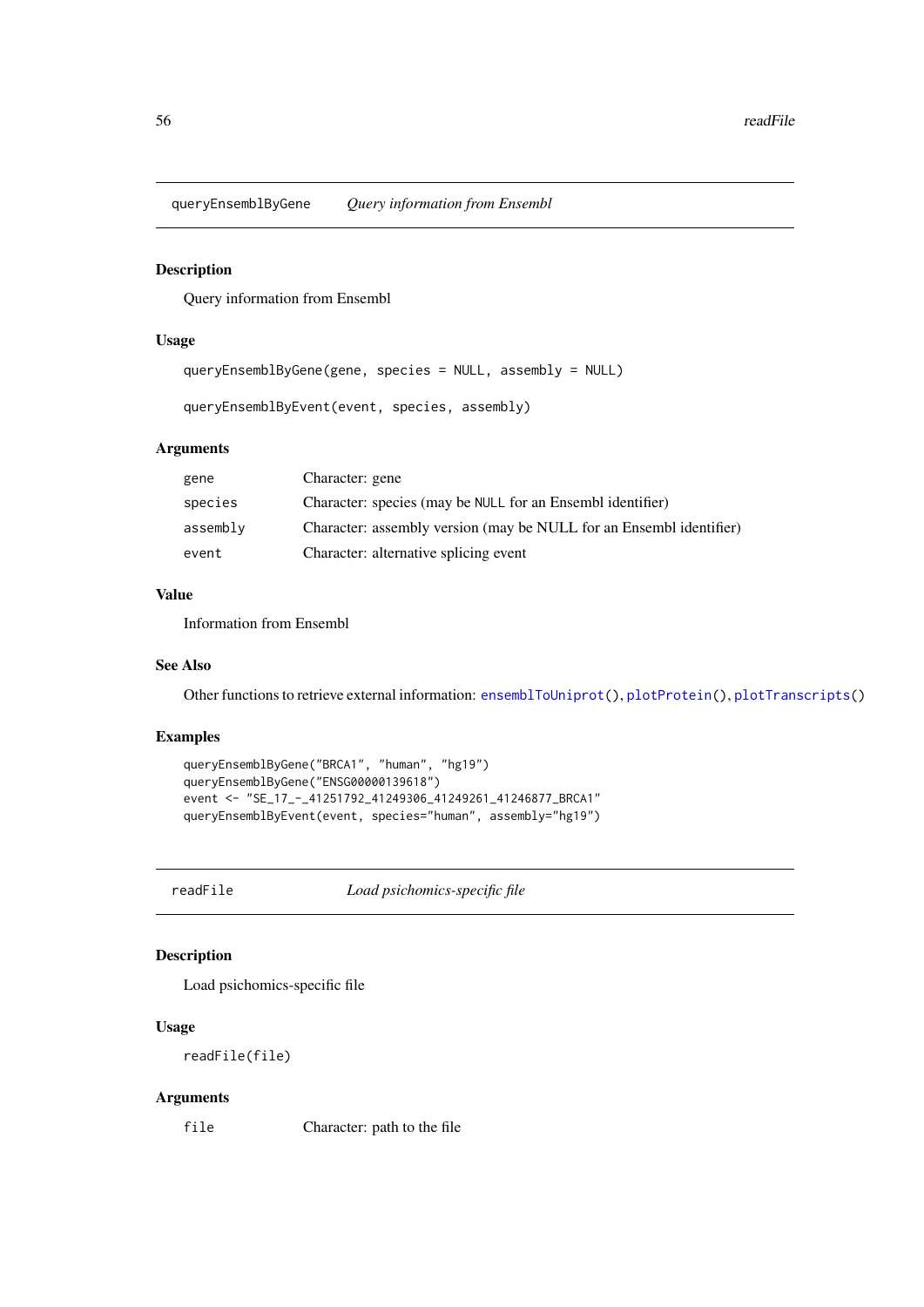#### <span id="page-56-0"></span>rowMeans 57

# Value

Loaded file

# Examples

junctionQuant <- readFile("ex\_junctionQuant.RDS")

rowMeans *Calculate mean or variance for each row of a matrix*

# Description

Calculate mean or variance for each row of a matrix

# Usage

rowMeans(mat, na.rm = FALSE)

rowVars(mat, na.rm = FALSE)

# Arguments

| mat   | Matrix                               |
|-------|--------------------------------------|
| na.rm | Boolean: remove missing values (NA)? |

# Value

Vector of means or variances

# Examples

```
df <- rbind("Gene 1"=c(3, 5, 7), "Gene 2"=c(8, 2, 4), "Gene 3"=c(9:11))
rowMeans(df)
rowVars(df)
```
<span id="page-56-1"></span>survdiffTerms *Test Survival Curve Differences*

#### Description

Tests if there is a difference between two or more survival curves using the  $G<sup>\rho</sup>$  family of tests, or for a single curve against a known alternative.

# Usage

survdiffTerms(survTerms, ...)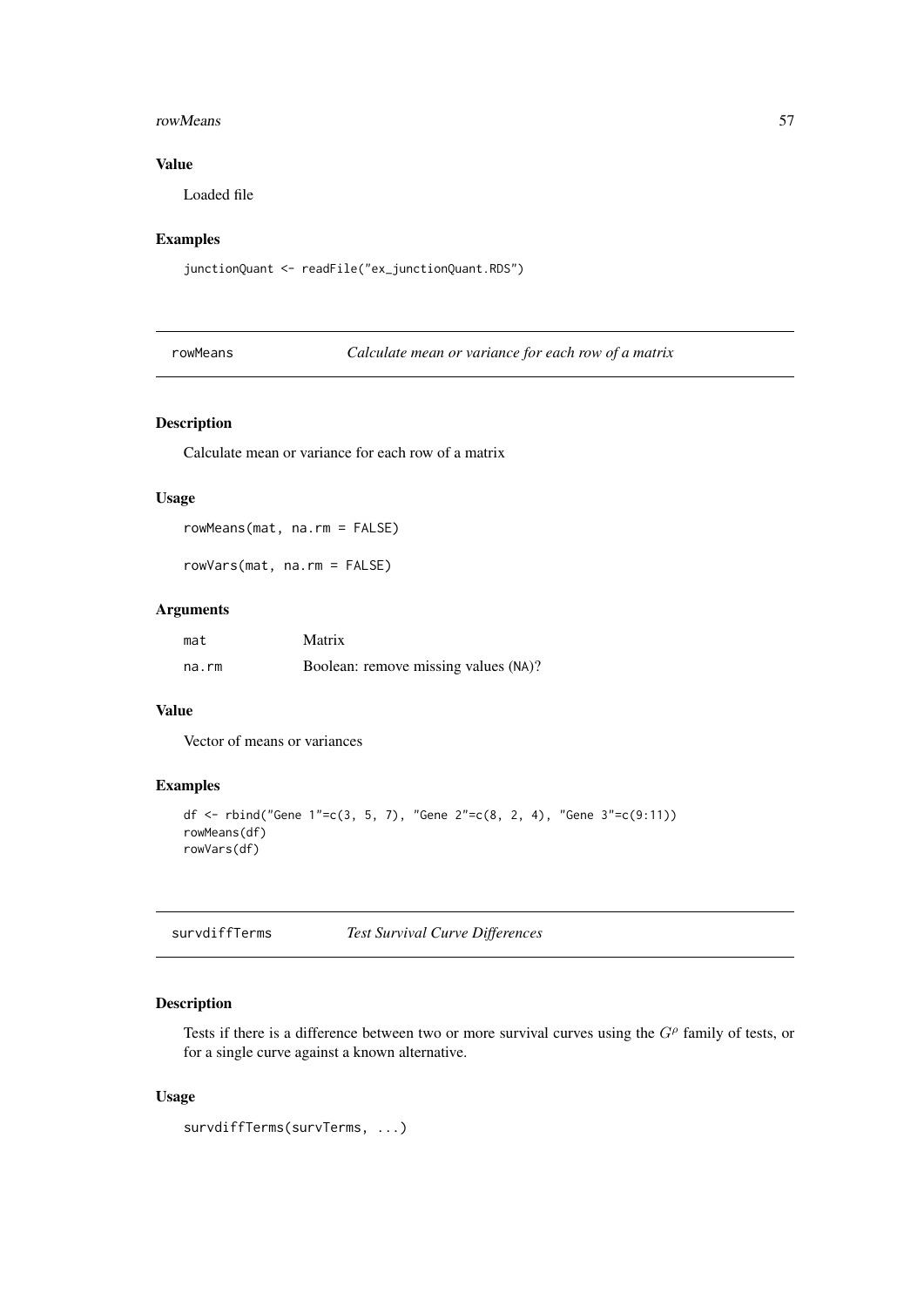#### <span id="page-57-0"></span>Arguments

survTerms survTerms object: survival terms obtained after running processSurvTerms (see examples)

... Arguments passed on to [survival::survdiff](#page-0-0)

subset expression indicating which subset of the rows of data should be used in the fit. This can be a logical vector (which is replicated to have length equal to the number of observations), a numeric vector indicating which observation numbers are to be included (or excluded if negative), or a character vector of row names to be included. All observations are included by default.

na.action a missing-data filter function. This is applied to the model.frame after any subset argument has been used. Default is options()\$na.action. rho a scalar parameter that controls the type of test.

timefix process times through the aeqSurv function to eliminate potential

roundoff issues.

# Value

survfit object. See survfit.object for details. Methods defined for survfit objects are print, plot, lines, and points.

#### **METHOD**

This function implements the G-rho family of Harrington and Fleming (1982), with weights on each death of  $S(t)$ <sup> $\rho$ </sup>, where  $S(t)$  is the Kaplan-Meier estimate of survival. With rho = 0 this is the log-rank or Mantel-Haenszel test, and with rho = 1 it is equivalent to the Peto & Peto modification of the Gehan-Wilcoxon test.

If the right hand side of the formula consists only of an offset term, then a one sample test is done. To cause missing values in the predictors to be treated as a separate group, rather than being omitted, use the factor function with its exclude argument.

#### References

Harrington, D. P. and Fleming, T. R. (1982). A class of rank test procedures for censored survival data. *Biometrika* 69, 553-566.

#### See Also

Other functions to analyse survival: [assignValuePerSubject\(](#page-3-1)), [getAttributesTime\(](#page-13-1)), [labelBasedOnCutoff\(](#page-21-1)), [optimalSurvivalCutoff\(](#page-28-1)), [plotSurvivalCurves\(](#page-45-1)), [plotSurvivalPvaluesByCutoff\(](#page-46-1)), [processSurvTerms\(](#page-51-1)), [survfit.survTerms\(](#page-58-1)), [testSurvival\(](#page-60-1))

#### Examples

clinical <- read.table(text = "2549 NA ii female 840 NA i female NA 1204 iv male NA 383 iv female 1293 NA iii male NA 1355 ii male") names(clinical) <- c("patient.days\_to\_last\_followup", "patient.days\_to\_death",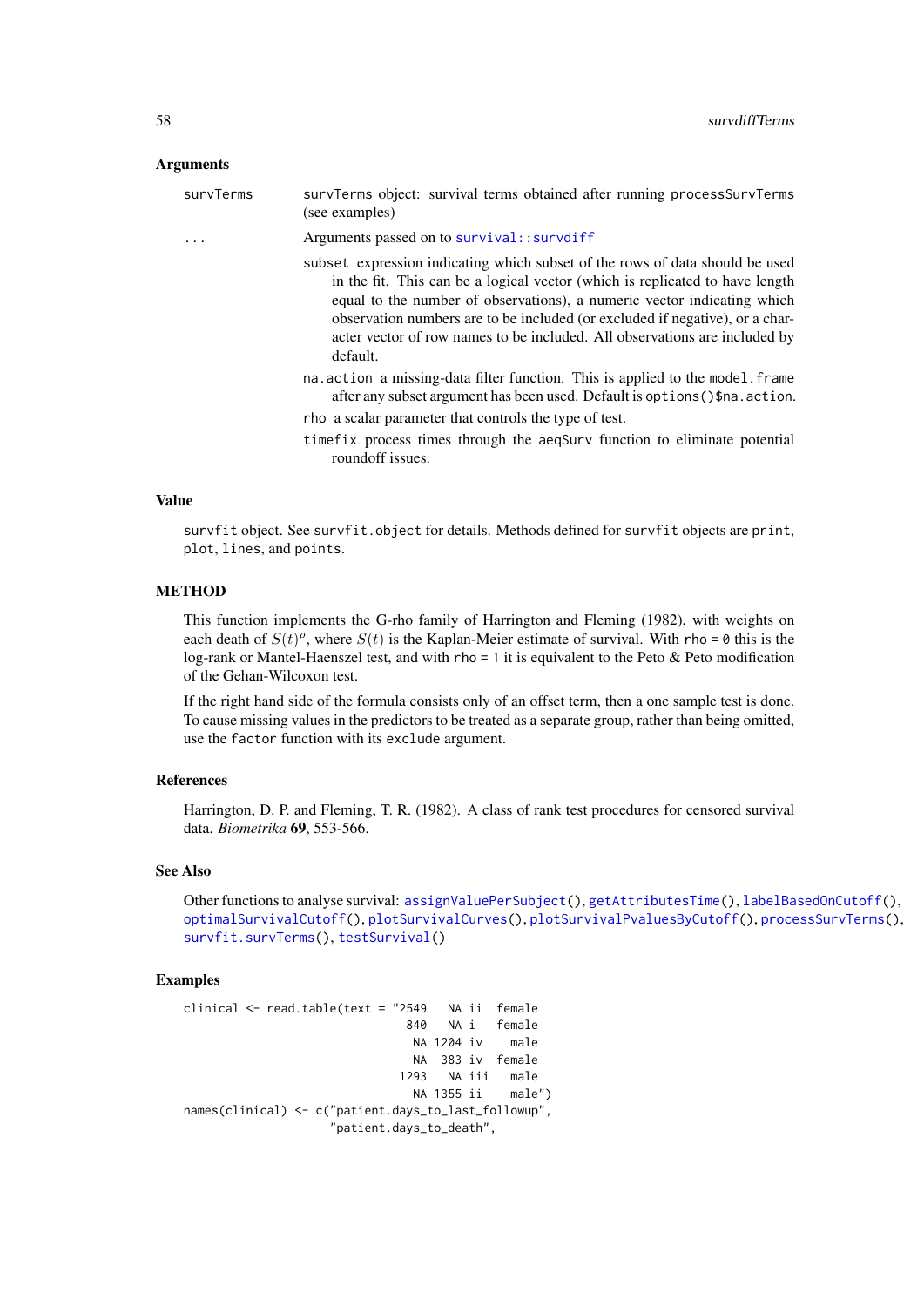#### <span id="page-58-0"></span>survfit.survTerms 59

```
"patient.stage_event.pathologic_stage",
                     "patient.gender")
timeStart <- "days_to_death"
event <- "days_to_death"
formulaStr <- "patient.stage_event.pathologic_stage + patient.gender"
survTerms <- processSurvTerms(clinical, censoring="right", event, timeStart,
                              formulaStr=formulaStr)
survdiffTerms(survTerms)
```
<span id="page-58-1"></span>survfit.survTerms *Create survival curves*

#### Description

Create survival curves

### Usage

```
## S3 method for class 'survTerms'
survfit(survTerms, ...)
```
#### Arguments

| survTerms | survTerms object: survival terms obtained after running processSurvTerms<br>(see examples)                                                                                                                                                                                                                                                                                                                        |
|-----------|-------------------------------------------------------------------------------------------------------------------------------------------------------------------------------------------------------------------------------------------------------------------------------------------------------------------------------------------------------------------------------------------------------------------|
| .         | Arguments passed on to survival:: survdiff                                                                                                                                                                                                                                                                                                                                                                        |
|           | subset expression indicating which subset of the rows of data should be used<br>in the fit. This can be a logical vector (which is replicated to have length<br>equal to the number of observations), a numeric vector indicating which<br>observation numbers are to be included (or excluded if negative), or a char-<br>acter vector of row names to be included. All observations are included by<br>default. |
|           | na. action a missing-data filter function. This is applied to the model. frame<br>after any subset argument has been used. Default is options () \$na. action.                                                                                                                                                                                                                                                    |
|           | rho a scalar parameter that controls the type of test.                                                                                                                                                                                                                                                                                                                                                            |
|           | time fix process times through the aeqSurv function to eliminate potential<br>roundoff issues.                                                                                                                                                                                                                                                                                                                    |

# Details

A survival curve is based on a tabulation of the number at risk and number of events at each unique death time. When time is a floating point number the definition of "unique" is subject to interpretation. The code uses factor() to define the set. For further details see the documentation for the appropriate method, i.e., ?survfit.formula or ?survfit.coxph.

A survfit object may contain a single curve, a set of curves, or a matrix curves. Predicted curves from a coxph model have one row for each stratum in the Cox model fit and one column for each specified covariate set. Curves from a multi-state model have one row for each stratum and a column for each state, the strata correspond to predictors on the right hand side of the equation. The default printing and plotting order for curves is by column, as with other matrices.

Curves can be subscripted using either a single or double subscript. If the set of curves is a matrix, as in the above, and one of the dimensions is 1 then the code allows a single subscript to be used. (That is, it is not quite as general as using a single subscript for a numeric matrix.)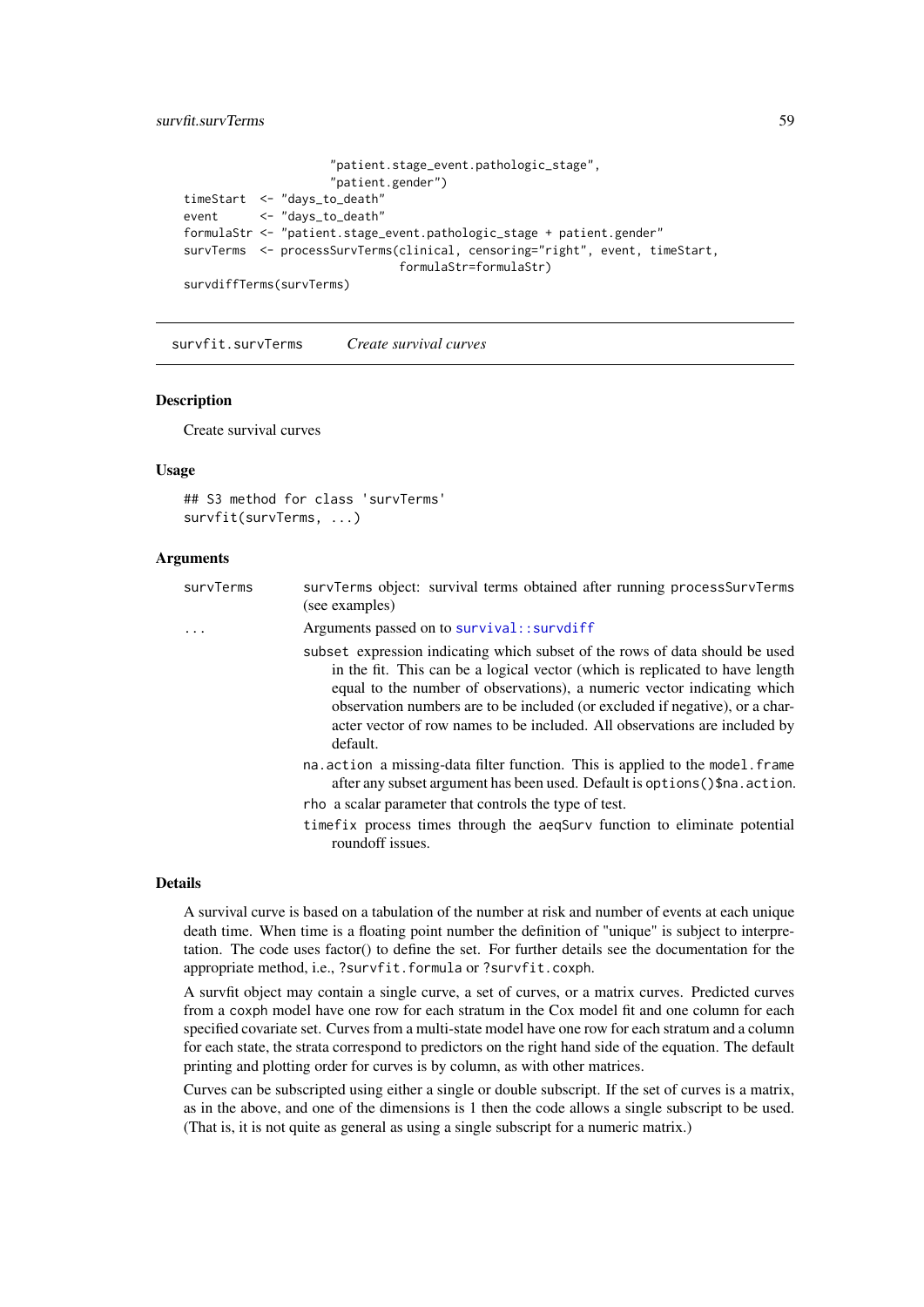#### Value

survfit object. See survfit.object for details. Methods defined for survfit objects are print, plot, lines, and points.

# See Also

Other functions to analyse survival: [assignValuePerSubject\(](#page-3-1)), [getAttributesTime\(](#page-13-1)), [labelBasedOnCutoff\(](#page-21-1)), [optimalSurvivalCutoff\(](#page-28-1)), [plotSurvivalCurves\(](#page-45-1)), [plotSurvivalPvaluesByCutoff\(](#page-46-1)), [processSurvTerms\(](#page-51-1)), [survdiffTerms\(](#page-56-1)), [testSurvival\(](#page-60-1))

#### Examples

```
library("survival")
clinical <- read.table(text = "2549 NA ii female
                              840 NA i female
                               NA 1204 iv male
                               NA 383 iv female
                              1293 NA iii male
                               NA 1355 ii male")
names(clinical) <- c("patient.days_to_last_followup",
                    "patient.days_to_death",
                    "patient.stage_event.pathologic_stage",
                    "patient.gender")
timeStart <- "days_to_death"
event <- "days_to_death"
formulaStr <- "patient.stage_event.pathologic_stage + patient.gender"
survTerms <- processSurvTerms(clinical, censoring="right", event, timeStart,
                             formulaStr=formulaStr)
survfit(survTerms)
```
<span id="page-59-1"></span>testGroupIndependence *Multiple independence tests between reference groups and list of groups*

#### Description

Test multiple contigency tables comprised by two groups (one reference group and another containing remaining elements) and provided groups.

#### Usage

```
testGroupIndependence(ref, groups, elements, pvalueAdjust = "BH")
```
#### Arguments

| ref          | List of character: list of groups where each element contains the identifiers of<br>respective elements  |
|--------------|----------------------------------------------------------------------------------------------------------|
| groups       | List of characters: list of groups where each element contains the identifiers of<br>respective elements |
| elements     | Character: all available elements (if a data frame is given, its rownames will be<br>used)               |
| pvalueAdjust | Character: method used to adjust p-values (see Details)                                                  |

<span id="page-59-0"></span>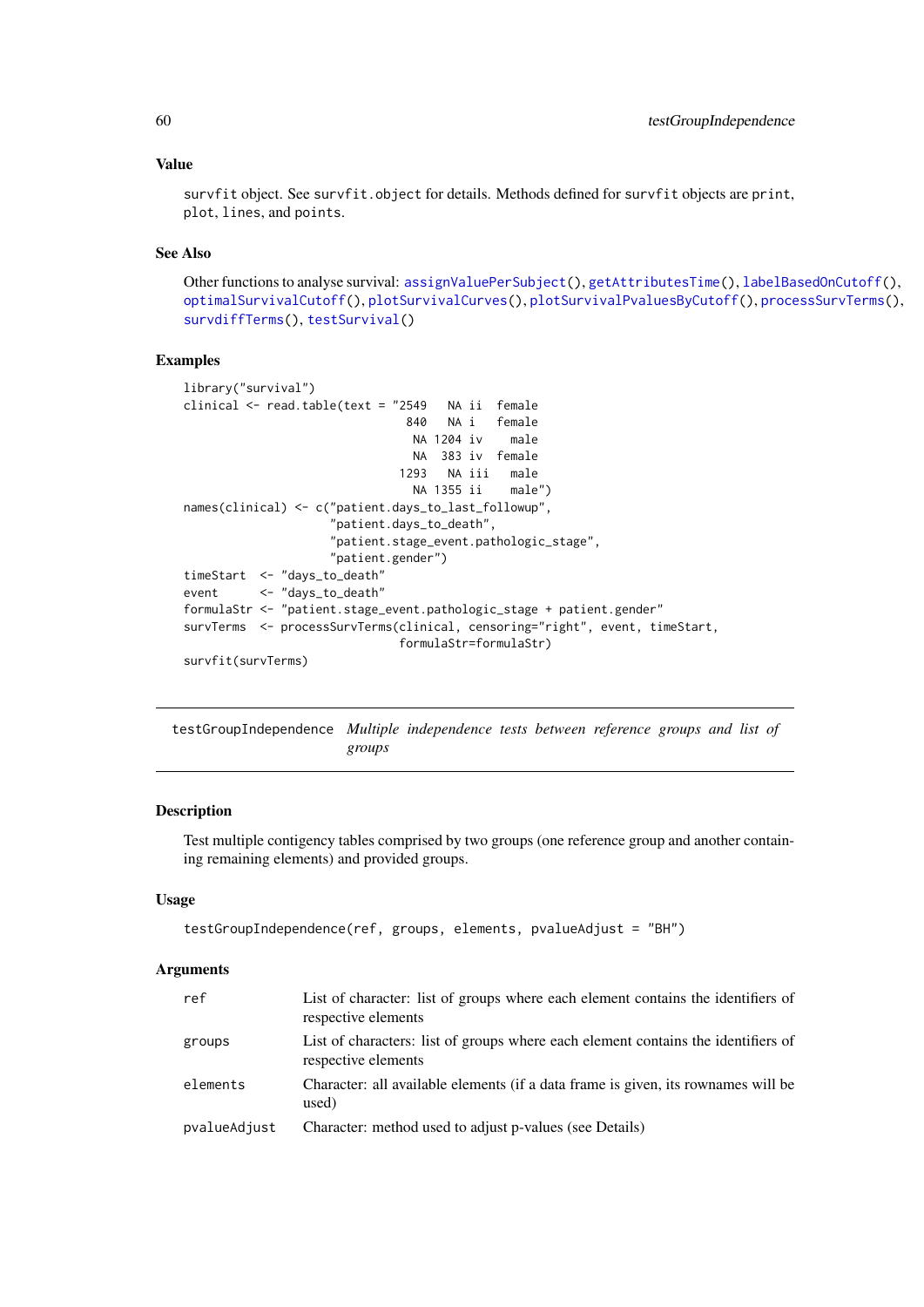#### <span id="page-60-0"></span>testSurvival 61

#### Details

The following methods for p-value adjustment are supported by using the respective string in the pvalueAdjust argument:

- none: Do not adjust p-values
- BH: Benjamini-Hochberg's method (false discovery rate)
- BY: Benjamini-Yekutieli's method (false discovery rate)
- bonferroni: Bonferroni correction (family-wise error rate)
- holm: Holm's method (family-wise error rate)
- hochberg: Hochberg's method (family-wise error rate)
- hommel: Hommel's method (family-wise error rate)

# Value

multiGroupIndependenceTest object, a data frame containing:

| attribute | Name of the original groups compared against the reference groups |
|-----------|-------------------------------------------------------------------|
| table     | Contigency table used for testing                                 |
| pvalue    | Fisher's exact test's p-value                                     |

#### See Also

[parseCategoricalGroups\(](#page-29-1)) and [plotGroupIndependence\(](#page-38-1))

Other functions for data grouping: [createGroupByAttribute\(](#page-7-1)), [getGeneList\(](#page-14-1)), [getMatchingSamples\(](#page-16-1)), [getSubjectFromSample\(](#page-18-1)), [groupPerElem\(](#page-20-1)), [plotGroupIndependence\(](#page-38-1))

#### Examples

```
elements <- paste("subjects", 1:10)
ref <- elements[5:10]
groups <- list(race=list(asian=elements[1:3],
                          white=elements[4:7],
                          black=elements[8:10]),
                 region=list(european=elements[c(4, 5, 9)],
                            african=elements[c(6:8, 10)]))
groupTesting <- testGroupIndependence(ref, groups, elements)
# View(groupTesting)
```
<span id="page-60-1"></span>testSurvival *Test the survival difference between groups of subjects*

#### Description

Test the survival difference between groups of subjects

```
testSurvival(survTerms, ...)
```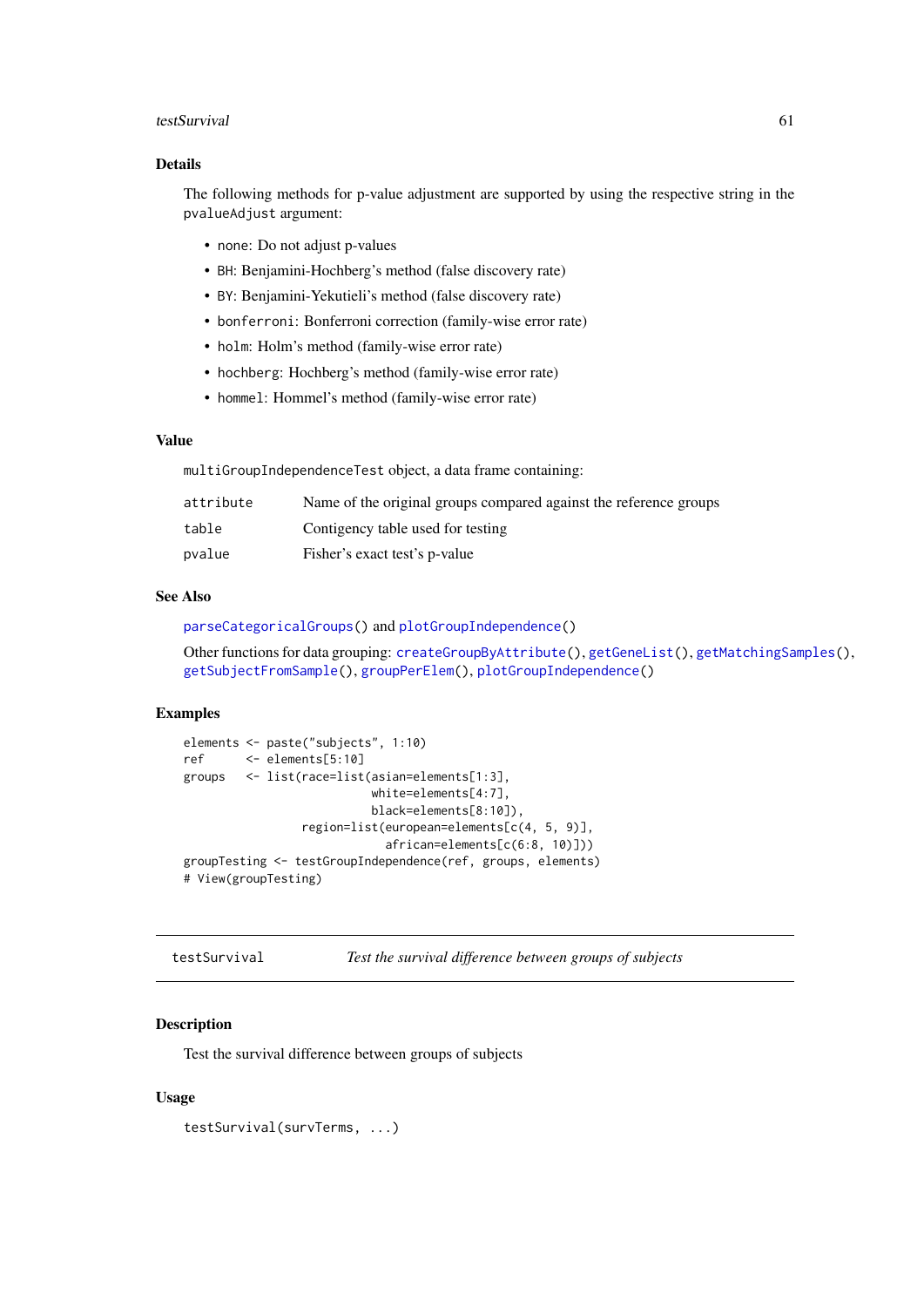#### <span id="page-61-0"></span>Arguments

| survTerms | survTerms object: survival terms obtained after running processSurvTerms<br>(see examples)                                                                                                                                                                                                                                                                                                                        |
|-----------|-------------------------------------------------------------------------------------------------------------------------------------------------------------------------------------------------------------------------------------------------------------------------------------------------------------------------------------------------------------------------------------------------------------------|
|           | Arguments passed on to survival:: survdiff                                                                                                                                                                                                                                                                                                                                                                        |
|           | subset expression indicating which subset of the rows of data should be used<br>in the fit. This can be a logical vector (which is replicated to have length<br>equal to the number of observations), a numeric vector indicating which<br>observation numbers are to be included (or excluded if negative), or a char-<br>acter vector of row names to be included. All observations are included by<br>default. |
|           | na. action a missing-data filter function. This is applied to the model. frame<br>after any subset argument has been used. Default is options () \$na. action.                                                                                                                                                                                                                                                    |
|           | rho a scalar parameter that controls the type of test.                                                                                                                                                                                                                                                                                                                                                            |
|           | time fix process times through the aeqSurv function to eliminate potential<br>roundoff issues.                                                                                                                                                                                                                                                                                                                    |

#### Value

p-value of the survival difference or NA

# Note

Instead of raising errors, returns NA

#### See Also

```
Other functions to analyse survival: assignValuePerSubject(), getAttributesTime(), labelBasedOnCutoff(),
optimalSurvivalCutoff(), plotSurvivalCurves(), plotSurvivalPvaluesByCutoff(), processSurvTerms(),
survdiffTerms(), survfit.survTerms()
```

```
require("survival")
data <- aml
timeStart <- "event"
event <- "event"
followup <- "time"
data$event <- NA
data$event[aml$status == 1] <- aml$time[aml$status == 1]
censoring <- "right"
formulaStr <- "x"
survTerms <- processSurvTerms(data, censoring=censoring, event=event,
                             timeStart=timeStart, followup=followup,
                             formulaStr=formulaStr)
testSurvival(survTerms)
```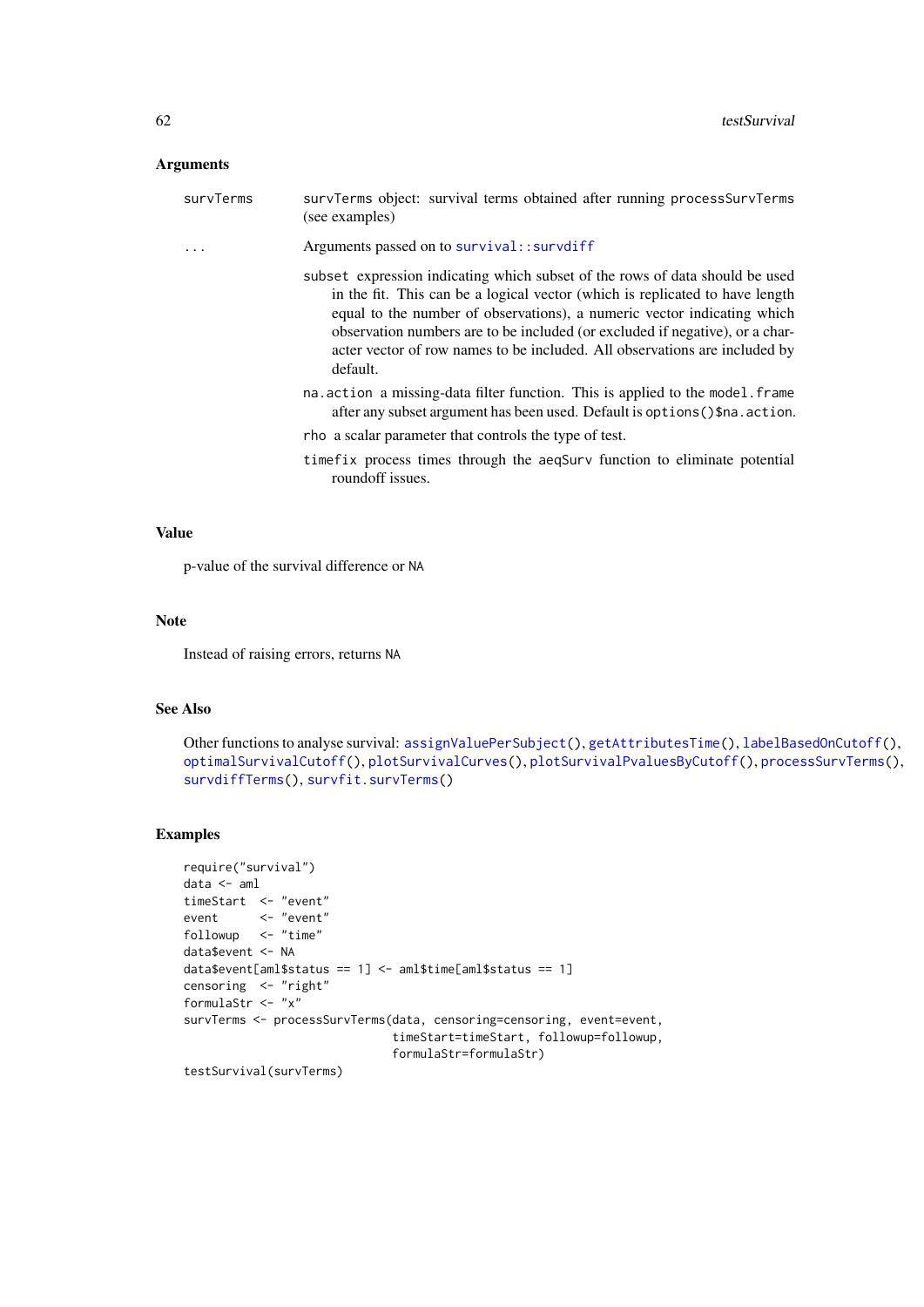<span id="page-62-1"></span><span id="page-62-0"></span>[.GEandAScorrelation *Display results of correlation analyses*

# Description

Plot, print and display as table the results of gene expression and alternative splicing

# Usage

```
## S3 method for class 'GEandAScorrelation'
x[genes = NULL, ASevents = NULL]
## S3 method for class 'GEandAScorrelation'
plot(
  x,
  autoZoom = FALSE,
  loessSmooth = TRUE,
  loessFamily = c("gaussian", "symmetric"),
  colour = "black",
  alpha = 0.2,
  size = 1.5,
  loessColour = "red",
  loessAlpha = 1,
  loessWidth = 0.5,
  fontSize = 12,
  ...,
  colourGroups = NULL,
  legend = FALSE,
  showAllData = TRUE,
  density = FALSE,densityColour = "blue",
  densityWidth = 0.5\lambda## S3 method for class 'GEandAScorrelation'
print(x, \ldots)## S3 method for class 'GEandAScorrelation'
as.table(x, pvalueAdjust = "BH", ...)
```
# Arguments

| $\mathsf{x}$ | GEandAScorrelation object obtained after running correlateGEandAS()                                                                             |
|--------------|-------------------------------------------------------------------------------------------------------------------------------------------------|
| genes        | Character: genes                                                                                                                                |
| ASevents     | Character: AS events                                                                                                                            |
| autoZoom     | Boolean: automatically set the range of PSI values based on available data? If<br>FALSE, the axis relative to PSI values will range from 0 to 1 |
| loessSmooth  | Boolean: plot a smooth curve computed by stats:: loess.smooth?                                                                                  |
| loessFamily  | Character: if gaussian, loess fitting is by least-squares, and if symmetric, a<br>re-descending M estimator is used                             |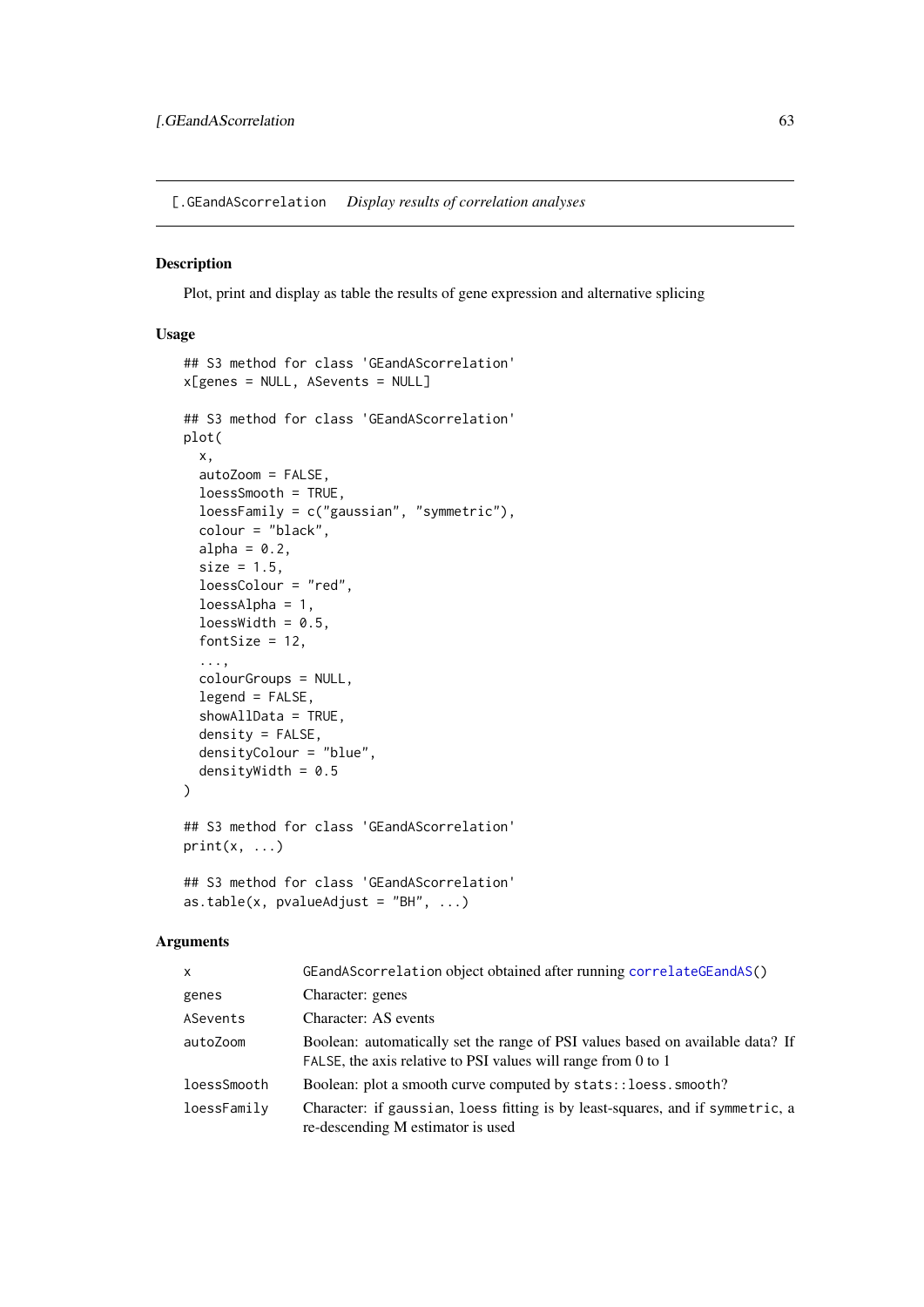<span id="page-63-0"></span>

| colour        | Character: points' colour                                                                               |
|---------------|---------------------------------------------------------------------------------------------------------|
| alpha         | Numeric: points' alpha                                                                                  |
| size          | Numeric: points' size                                                                                   |
| loessColour   | Character: loess line's colour                                                                          |
| loessAlpha    | Numeric: loess line's opacity                                                                           |
| loessWidth    | Numeric: loess line's width                                                                             |
| fontSize      | Numeric: plot font size                                                                                 |
|               | Arguments passed on to stats:: loess.smooth                                                             |
|               | span smoothness parameter for loess.                                                                    |
|               | degree degree of local polynomial used.                                                                 |
|               | evaluation number of points at which to evaluate the smooth curve.                                      |
| colourGroups  | List of characters: sample colouring by group                                                           |
| legend        | Boolean: show legend for sample colouring?                                                              |
| showAllData   | Boolean: show data outside selected groups as a single group (coloured based<br>on the colour argument) |
| density       | Boolean: contour plot of a density estimate                                                             |
| densityColour | Character: line colour of contours                                                                      |
| densityWidth  | Numeric: line width of contours                                                                         |
| pvalueAdjust  | Character: method used to adjust p-values (see Details)                                                 |

#### Details

The following methods for p-value adjustment are supported by using the respective string in the pvalueAdjust argument:

- none: do not adjust p-values
- BH: Benjamini-Hochberg's method (false discovery rate)
- BY: Benjamini-Yekutieli's method (false discovery rate)
- bonferroni: Bonferroni correction (family-wise error rate)
- holm: Holm's method (family-wise error rate)
- hochberg: Hochberg's method (family-wise error rate)
- hommel: Hommel's method (family-wise error rate)

# Value

Plots, summary tables or results of correlation analyses

# See Also

Other functions to correlate gene expression and alternative splicing: [correlateGEandAS\(](#page-6-1)) Other functions to correlate gene expression and alternative splicing: [correlateGEandAS\(](#page-6-1))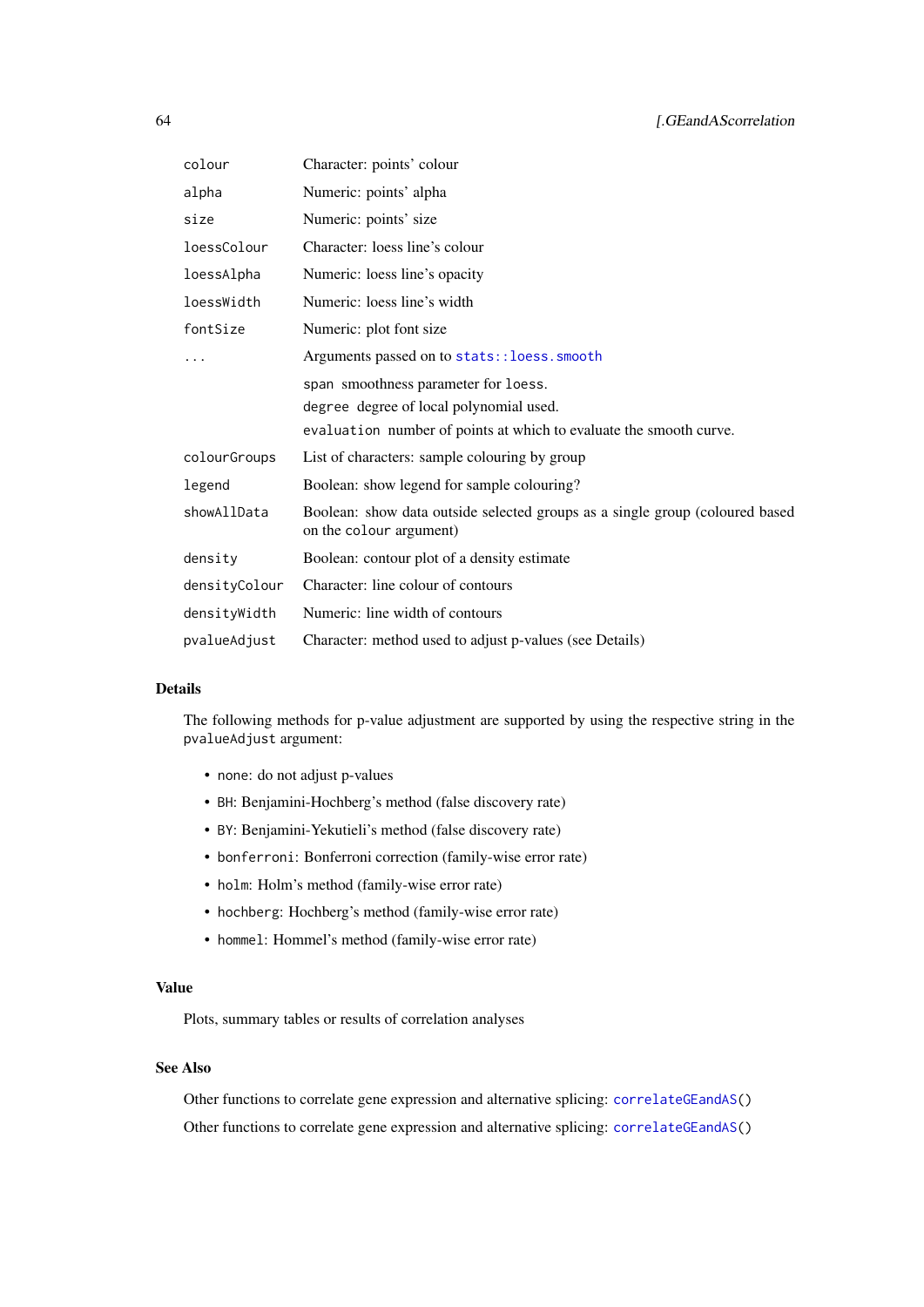#### [.GEandAScorrelation 65

```
annot <- readFile("ex_splicing_annotation.RDS")
junctionQuant <- readFile("ex_junctionQuant.RDS")
psi <- quantifySplicing(annot, junctionQuant, eventType=c("SE", "MXE"))
geneExpr <- readFile("ex_gene_expression.RDS")
corr <- correlateGEandAS(geneExpr, psi, "ALDOA")
# Quick display of the correlation results per splicing event and gene
print(corr)
# Table summarising the correlation analysis results
as.table(corr)
# Correlation analysis plots
colourGroups <- list(Normal=paste("Normal", 1:3),
                    Tumour=paste("Cancer", 1:3))
attr(colourGroups, "Colour") <- c(Normal="#00C65A", Tumour="#EEE273")
plot(corr, colourGroups=colourGroups, alpha=1)
```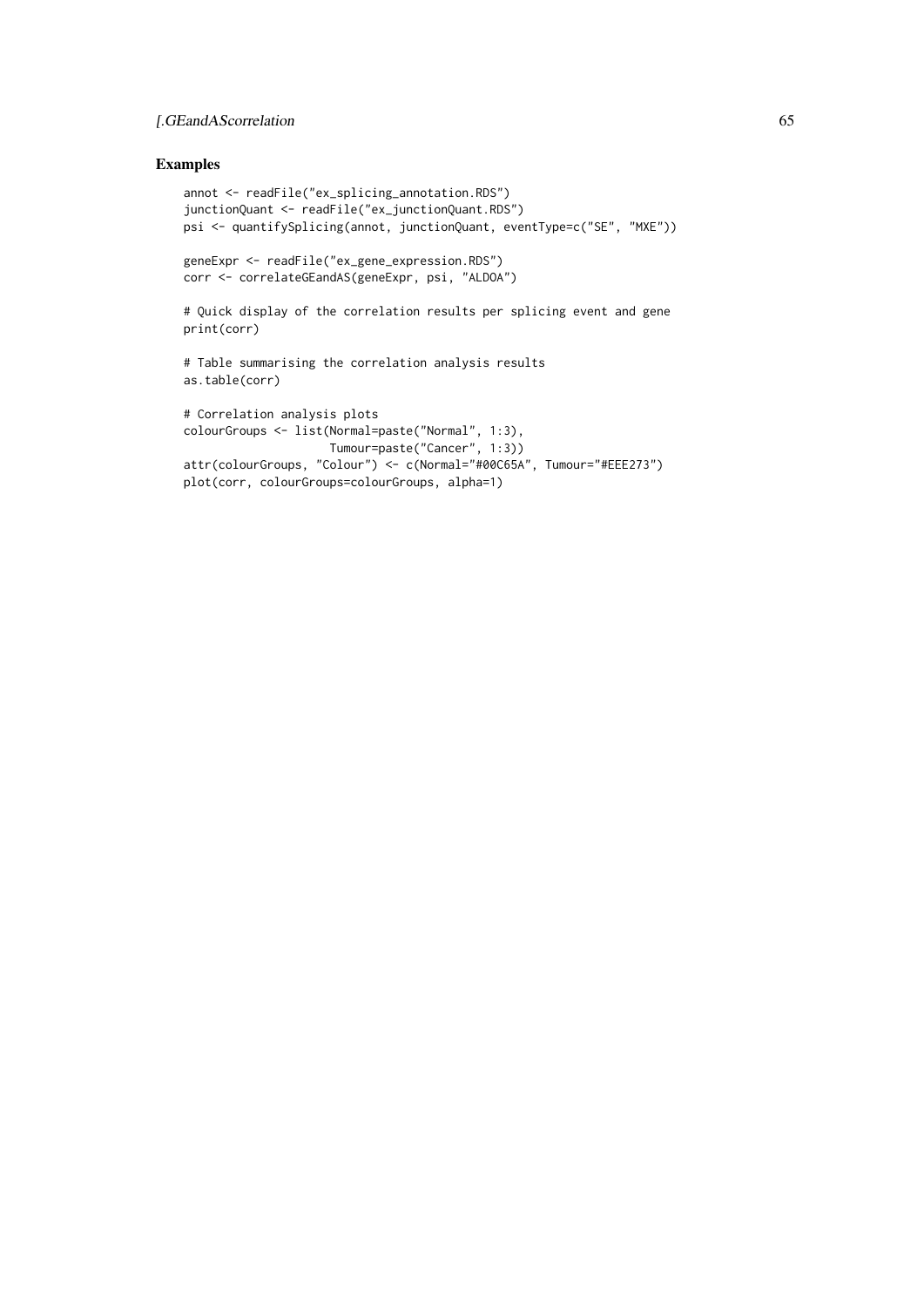# <span id="page-65-0"></span>Index

```
[.GEandAScorrelation, 8, 63
approx, 37
as.table.GEandAScorrelation
        ([.GEandAScorrelation), 63
assignValuePerPatient
        (assignValuePerSubject), 4
assignValuePerSubject, 4, 14, 22, 30, 47,
        48, 53, 58, 60, 62
bw.nrd, 37
calculateLoadingsContribution, 5, 36, 42,
        49
colSums,EList-method, 6
convertGeneIdentifiers, 6, 11, 28, 39, 44
cor.test, 7
correlateGEandAS, 7, 63, 64
createGroupByAttribute, 8, 15, 17, 20, 21,
        40, 61
diffAnalyses, 9, 38
EList-class, 6
ensemblToUniprot, 10, 43, 49, 56
fft, 37
filterGeneExpr, 7, 11, 28, 39, 44
filterGroups, 12
filterPSI, 13, 19, 23, 24, 44, 55
getAttributesTime, 5, 14, 22, 30, 47, 48, 53,
         58, 60, 62
getDownloadsFolder, 15, 16, 20, 22, 24, 26,
         27, 34
getFirebrowseCohorts
        (getTCGAdataTypes), 20
getFirebrowseDataTypes
         (getTCGAdataTypes), 20
getFirebrowseDates (getTCGAdataTypes),
         20
getGeneList, 8, 15, 17, 20, 21, 40, 61
getGenesFromSplicingEvents
         (getSplicingEventFromGenes), 18
getGtexDataTypes, 15, 16, 16, 24
```
getGtexTissues, *[15,](#page-14-0) [16](#page-15-0)*, [16,](#page-15-0) *[24](#page-23-0)* getMatchingSamples, *[8](#page-7-0)*, *[15](#page-14-0)*, [17,](#page-16-0) *[20,](#page-19-0) [21](#page-20-0)*, *[40](#page-39-0)*, *[61](#page-60-0)* getPatientFromSample *(*getSubjectFromSample*)*, [19](#page-18-0) getSampleFromPatient *(*getMatchingSamples*)*, [17](#page-16-0) getSampleFromSubject *(*getMatchingSamples*)*, [17](#page-16-0) getSplicingEventFromGenes, [18](#page-17-0) getSplicingEventTypes, *[13](#page-12-0)*, [19,](#page-18-0) *[23,](#page-22-0) [24](#page-23-0)*, *[44](#page-43-0)*, *[55](#page-54-0)* getSubjectFromSample, *[8](#page-7-0)*, *[15](#page-14-0)*, *[17](#page-16-0)*, [19,](#page-18-0) *[21](#page-20-0)*, *[40](#page-39-0)*, *[61](#page-60-0)* getTCGAcohorts *(*getTCGAdataTypes*)*, [20](#page-19-0) getTCGAdataTypes, *[15](#page-14-0)*, [20,](#page-19-0) *[22](#page-21-0)*, *[27](#page-26-0)*, *[34](#page-33-0)* getTCGAdates *(*getTCGAdataTypes*)*, [20](#page-19-0) getValuePerPatient *(*assignValuePerSubject*)*, [4](#page-3-0) getValuePerSubject *(*assignValuePerSubject*)*, [4](#page-3-0) groupPerElem, *[8](#page-7-0)*, *[15](#page-14-0)*, *[17](#page-16-0)*, *[20](#page-19-0)*, [21,](#page-20-0) *[40](#page-39-0)*, *[61](#page-60-0)* isFirebrowseUp, *[15](#page-14-0)*, *[20](#page-19-0)*, [21,](#page-20-0) *[27](#page-26-0)*, *[34](#page-33-0)* labelBasedOnCutoff, *[5](#page-4-0)*, *[14](#page-13-0)*, [22,](#page-21-0) *[30](#page-29-0)*, *[47,](#page-46-0) [48](#page-47-0)*, *[53](#page-52-0)*, *[58](#page-57-0)*, *[60](#page-59-0)*, *[62](#page-61-0)* listSplicingAnnotations, *[13](#page-12-0)*, *[19](#page-18-0)*, [23,](#page-22-0) *[24](#page-23-0)*, *[44](#page-43-0)*, *[55](#page-54-0)* loadAnnotation, *[13](#page-12-0)*, *[19](#page-18-0)*, *[23](#page-22-0)*, [23,](#page-22-0) *[44](#page-43-0)*, *[55](#page-54-0)* loadFirebrowseData *(*loadTCGAdata*)*, [26](#page-25-0) loadGtexData, *[15,](#page-14-0) [16](#page-15-0)*, [24](#page-23-0) loadLocalFiles, [25,](#page-24-0) *[52](#page-51-0)* loadSRAproject, *[15](#page-14-0)*, [26](#page-25-0) loadTCGAdata, *[15](#page-14-0)*, *[20](#page-19-0)*, *[22](#page-21-0)*, [26,](#page-25-0) *[34](#page-33-0)* model.frame, *[35,](#page-34-0) [36](#page-35-0)* normaliseGeneExpression, *[7](#page-6-0)*, *[11](#page-10-0)*, [28,](#page-27-0) *[39](#page-38-0)*, *[44](#page-43-0)* optimalSurvivalCutoff, *[5](#page-4-0)*, *[14](#page-13-0)*, *[22](#page-21-0)*, [29,](#page-28-0) *[47,](#page-46-0) [48](#page-47-0)*, *[53](#page-52-0)*, *[58](#page-57-0)*, *[60](#page-59-0)*, *[62](#page-61-0)*

pairsD3::pairsD3, *[40](#page-39-0)* parseCategoricalGroups, [30,](#page-29-0) *[40](#page-39-0)*, *[61](#page-60-0)*